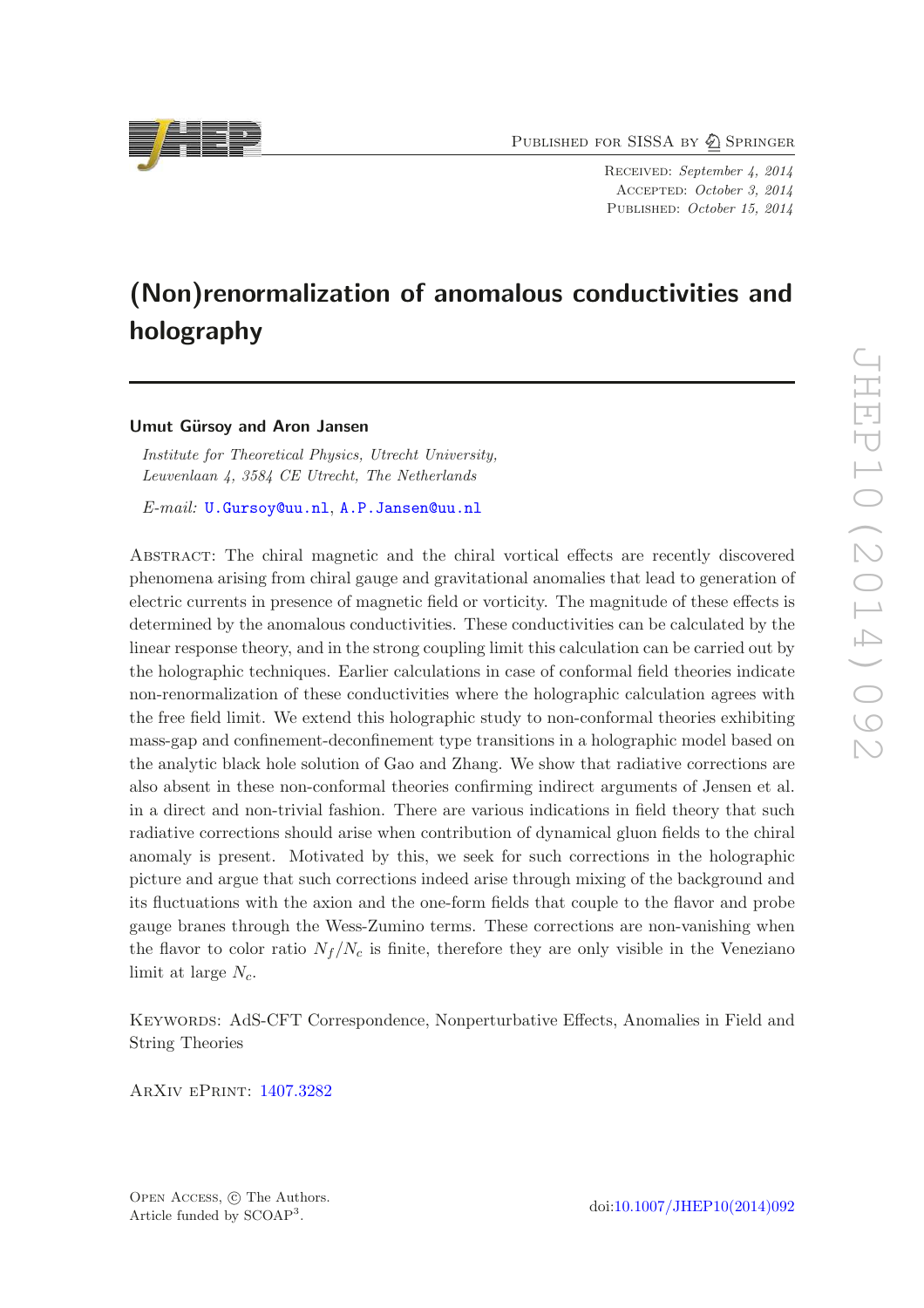# Contents

| $\mathbf{1}$   | Introduction and summary                                 | $\mathbf{1}$   |
|----------------|----------------------------------------------------------|----------------|
| $\overline{2}$ | The gravitational background                             | 6              |
|                | An analytic black hole solution<br>2.1                   | $\overline{7}$ |
|                | 2.2<br>The thermal gas solution                          | 9              |
|                | 2.3<br>The charge and the energy                         | 10             |
|                | Free energy and the Hawking-Page phase transition<br>2.4 | 11             |
| 3              | Anomalous conductivities and fluctuations                | 12             |
|                | Direct calculation<br>3.1                                | 14             |
|                | Flow equations<br>3.2                                    | 16             |
| $\overline{4}$ | Dynamical gauge fields and the axion                     | 17             |
|                | 4.1<br>Gluonic contribution to the chiral anomaly        | 17             |
|                | 4.2<br>Gluonic contribution to the conductivities        | 21             |
| $\overline{5}$ | Discussion and outlook                                   | 23             |
|                | A Nature of the phase transition                         | 26             |
|                | <b>B</b> Fluctuation equations                           | 27             |
|                | C Solutions                                              | 27             |
|                | C.1 Case of $k=0$                                        | 27             |
|                | C.2 Finite $\kappa$                                      | 28             |
|                | C.3 Finite $\lambda$                                     | 29             |
|                | D Matrices $A, B$                                        | 30             |
|                | E Green's functions                                      | 31             |
| F              | Flow equations                                           | 31             |
|                |                                                          |                |

# <span id="page-1-0"></span>1 Introduction and summary

Anomaly induced transport in systems of chiral fermions is currently a subject of active theoretical and experimental studies. Various new effects related to the axial anomaly in such quantum field theories were discovered, most notably the Chiral Magnetic Effect, the Chiral Separation Effect and the Chiral Vortical effect. The Chiral Magnetic Effect [\[1\]](#page-32-0) provides a macroscopic manifestation of the quantum anomalies. In short, in presence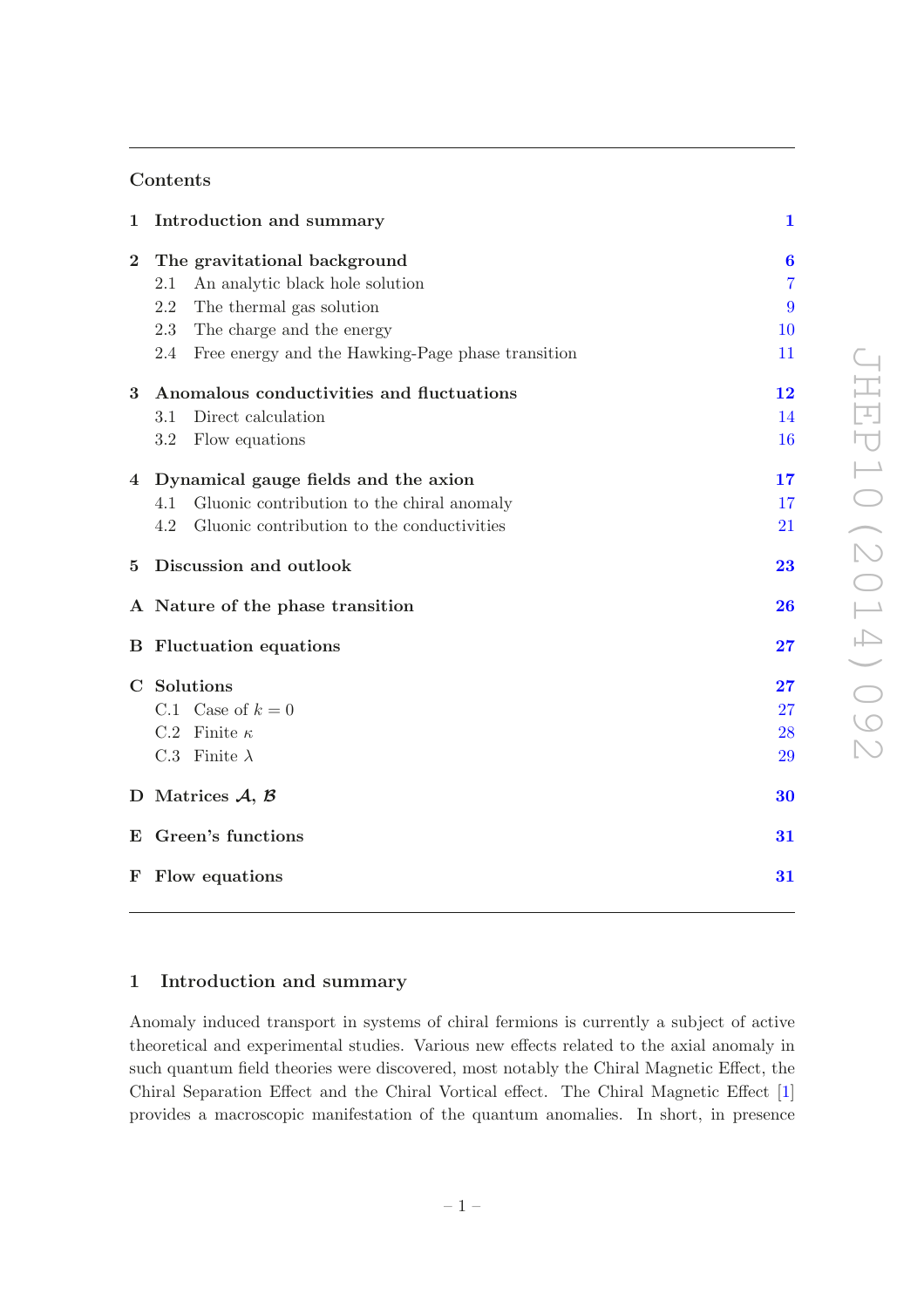of an external magnetic field  $\vec{B}$ , a combination of QCD and QED anomalies result in generation of an electric current parallel to  $\vec{B}$ . There exist various derivations of this phenomenon, directly in perturbative quantum field theory [\[2](#page-32-1)] as well as in relativistic anomalous hydrodynamics, [\[3\]](#page-32-2) both resulting in the expression

<span id="page-2-0"></span>
$$
\vec{J} = \frac{e^2}{2\pi^2} \mu \vec{B} \,. \tag{1.1}
$$

Here the coefficient is the well-known QED anomaly coefficient [\[4](#page-32-3), [5](#page-32-4)] and  $\mu$  is an effective chemical potential representing the imbalance in the chiral charge, that is generated by non-perturbative processes in QCD which violate chiral charge conservation. At finite temperature in the deconfined phase of QCD, one expects the most dominant such process to be the sphaleron decay  $[6-8]$ . Anomaly related phenomena can also be studied within relativistic hydrodynamics, when the hydrodynamic approximation applies. For example, authors of  $[3]$  (see also  $[9]$ ) presented an independent derivation of  $(1.1)$  by the physical requirement of non-negative entropy current. In this derivation anomalous transport was generalized to include the effects of relatives of the Chiral Magnetic Effect (CME) such as the Chiral Vortical Effect (CVE), that is, generation of an electric current in the presence of vorticity due to the gravitational anomaly [\[10](#page-32-8), [11](#page-32-9)]. Similarly, the chiral and the gravitational anomalies also give rise to anomalous heat transport in the presence of magnetic field and vorticity respectively. On the experimental side, all of these phenomena can, in principle, be realized in the Heavy Ion Collision experiments, although experimental evidence is controversial at present [\[12](#page-32-10)[–14\]](#page-32-11).

Agreement of the perturbative and the hydrodynamic calculations imply nonrenormalization of the chiral magnetic conductivity coefficient in [\(1.1\)](#page-2-0). However, as we explain below this issue is more subtle.<sup>[1](#page-2-1)</sup> In this paper we address the question of renormalization of chiral magnetic and vortical conductivities in electric and heat currents and related in the holographic approach in a gravitational setting dual to a non-conformal, confining QFT at finite temperature.[2](#page-2-2)

Anomalous transport coefficients associated with the electric and heat currents are non-dissipative and can also be calculated by use of linear response theory (see for example the review [\[15](#page-32-12)].) at vanishing frequency. With no loss of generality one can consider turning on a gauge and metric fluctuations  $\delta A_z(k_y)$  and  $g_{0z}(k_y)$  to introduce magnetic field  $B_x$  and vorticity  $\omega_x$  and measure the response  $\langle J^x \rangle$  and  $\langle T^{0x} \rangle$  obtaining the associated transport

<span id="page-2-1"></span><sup>1</sup>We thank Karl Landsteiner and Amos Yarom for very useful discussions on the current situation of (non)renormalization of anomalous conductivities.

<span id="page-2-2"></span><sup>&</sup>lt;sup>2</sup>It is worth-mentioning the historical fact that in case of the chiral vortical effect, such anomalous transport was first discovered in the context of holography [\[10,](#page-32-8) [11\]](#page-32-9) which then triggered a direct hydrodynamics investigation.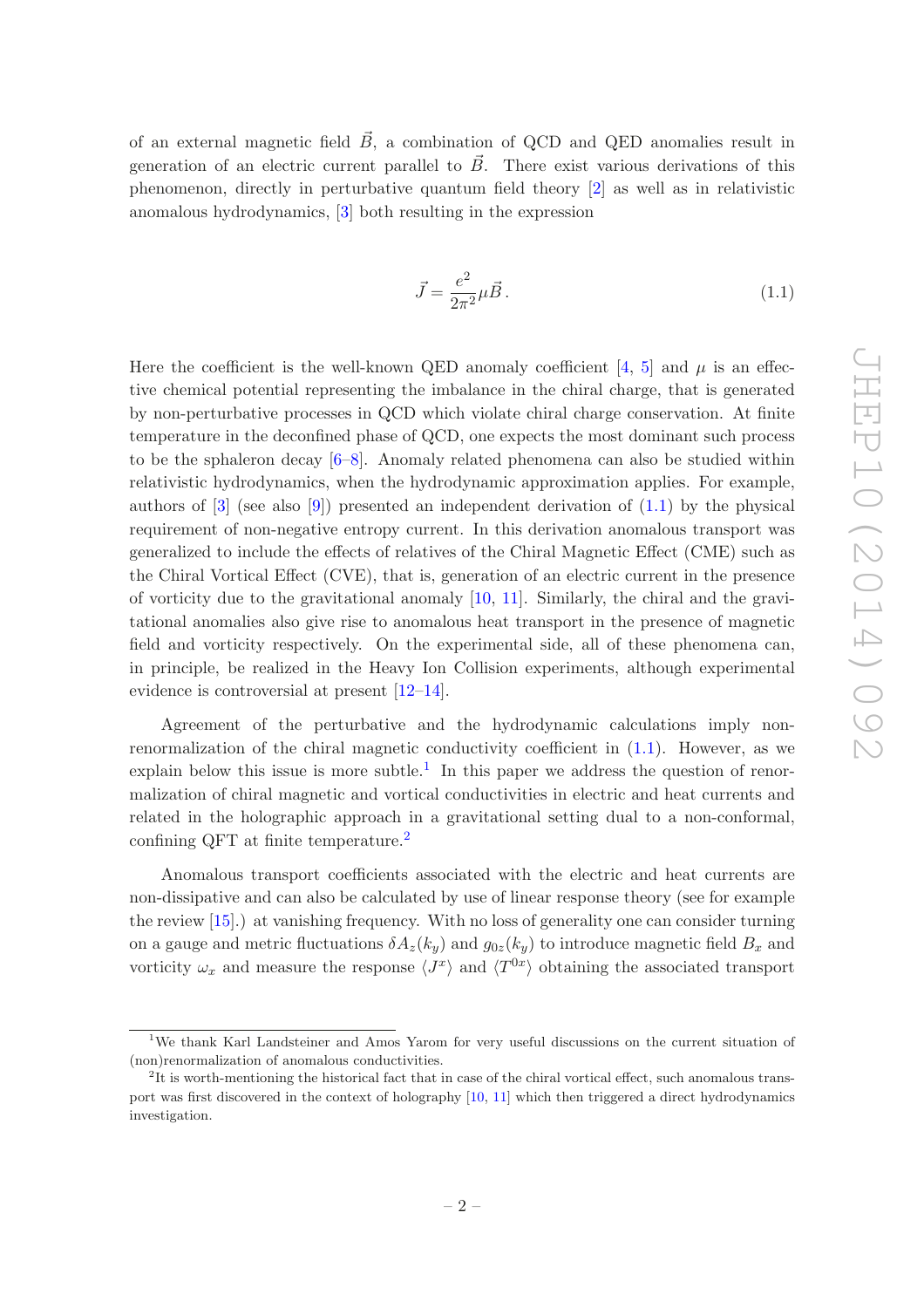<span id="page-3-0"></span>coefficients as

$$
\sigma_B = \lim_{k_y \to 0} \frac{i}{k_y} \langle J^x J^z \rangle ,
$$
  
\n
$$
\sigma_V = \lim_{k_y \to 0} \frac{i}{k_y} \langle J^x T^{0z} \rangle ,
$$
  
\n
$$
\sigma_B^{\epsilon} = \lim_{k_y \to 0} \frac{i}{k_y} \langle T^{0x} J^z \rangle ,
$$
  
\n
$$
\sigma_V^{\epsilon} = \lim_{k_y \to 0} \frac{i}{k_y} \langle T^{0x} T^{0z} \rangle .
$$
\n(1.2)

Here  $\sigma_B$ ,  $\sigma_V$ ,  $\tilde{\sigma}_B$  and  $\tilde{\sigma}_V$  denote the chiral magnetic and chiral vortical conductivities in the electric and the heat currents respectively.  $\sigma_V$  and  $\tilde{\sigma}_V$  are equal due to symmetry of the two-point functions at zero frequency. At strong coupling these quantities should be calculated using non-perturbative techniques such as the holographic correspondence.

As already mentioned, this paper is concerned with quantum corrections of these transport coefficients at strong coupling. The main question we address is whether the conductivities [\(1.2\)](#page-3-0) renormalize or not in presence of strong interactions. There exist a variety of arguments (proofs in certain cases) in favor of  $-$  at least perturbative  $$ non-renormalization  $[2, 16-23]$  $[2, 16-23]$  $[2, 16-23]$ , mainly due to the fact that the anomaly coefficients are one-loop exact  $[4, 5]$  $[4, 5]$ , and one expects to be able to prove this directly in QFT by using the anomaly equations and relevant Ward identities. However, there also exist calculations and arguments in favor of renormalization in certain cases [\[24](#page-33-1)[–26](#page-33-2)].

The current understanding of the issue of renormalization of anomalous conductivities is as follows. Let us consider theories with *finite static correlation length*.<sup>[3](#page-3-1)</sup> The chiral anomaly has the general form[4](#page-3-2)

<span id="page-3-4"></span>
$$
D \cdot J^5 = N_c a_1 \operatorname{Tr} (F \cdot \tilde{F}) + N_c a_2 R \cdot \tilde{R} + N_f a_3 \operatorname{Tr} (G \cdot \tilde{G}), \qquad (1.3)
$$

where  $F$  is the electromagnetic field strength,  $R$  is the Riemann tensor,  $G$  is the gluon field strength,  $\tilde{F}^{\mu\nu} = \epsilon^{\mu\nu\rho\sigma} F_{\rho\sigma}$  and  $R \cdot \tilde{R} = \epsilon^{\mu\nu\rho\sigma} R^{\alpha}{}_{\beta\mu\nu} R^{\beta}{}_{\alpha\rho\sigma}$ , and  $\tilde{G}^{\mu\nu} = \epsilon^{\mu\nu\rho\sigma} G_{\rho\sigma}$ .<sup>[5](#page-3-3)</sup>

To discuss the issue of renormalization one should first make a distinction [\[28](#page-33-3)] (see also [\[29\]](#page-33-4)) between the anomalies of 't Hooft type, i.e the terms with  $a_1$  and  $a_2$  in [\(1.3\)](#page-3-4) and the anomalies of the mixed gauge-global type, i.e. the term with  $a_3$  in  $(1.3)$ . Let us call the first and second type of anomalies "type  $I$ " and "type  $II$ ". In general the former type of anomalies vanish when the external fields are turned off, whereas the latter does not.

Let us first consider theories with type I anomalies only. In this case, and in the case of the chiral magnetic conductivity there exist various direct field theory calculations using the axial and vector Ward identities and some recently proven non-renormalization theorems [\[30](#page-33-5)[–32](#page-33-6)], see section 5 of [\[33\]](#page-33-7) for a clear disposition. Similar arguments also show nonrenormalization of the Chiral Vortical Conductivity as shown in [\[19\]](#page-33-8). These arguments are

<span id="page-3-1"></span><sup>3</sup>This requirement leaves superfluids out of the discussion for example.

<span id="page-3-2"></span><sup>4</sup>We shall consider only left-handed chiral fermions transforming in the fundamental representation of flavor group  $SU(N_f)$  and gauge group  $SU(N_c)$  in this paper, although our results are trivially generalizable to other cases.

<span id="page-3-3"></span><sup>&</sup>lt;sup>5</sup>Here  $a_1$ ,  $a_2$  and  $a_3$  are just numerical factors independent of  $N_c$  and  $N_f$ , whose value depend on the charge of the fundamental representation and whether  $J^5$  denote a "consistent" or "covariant" current.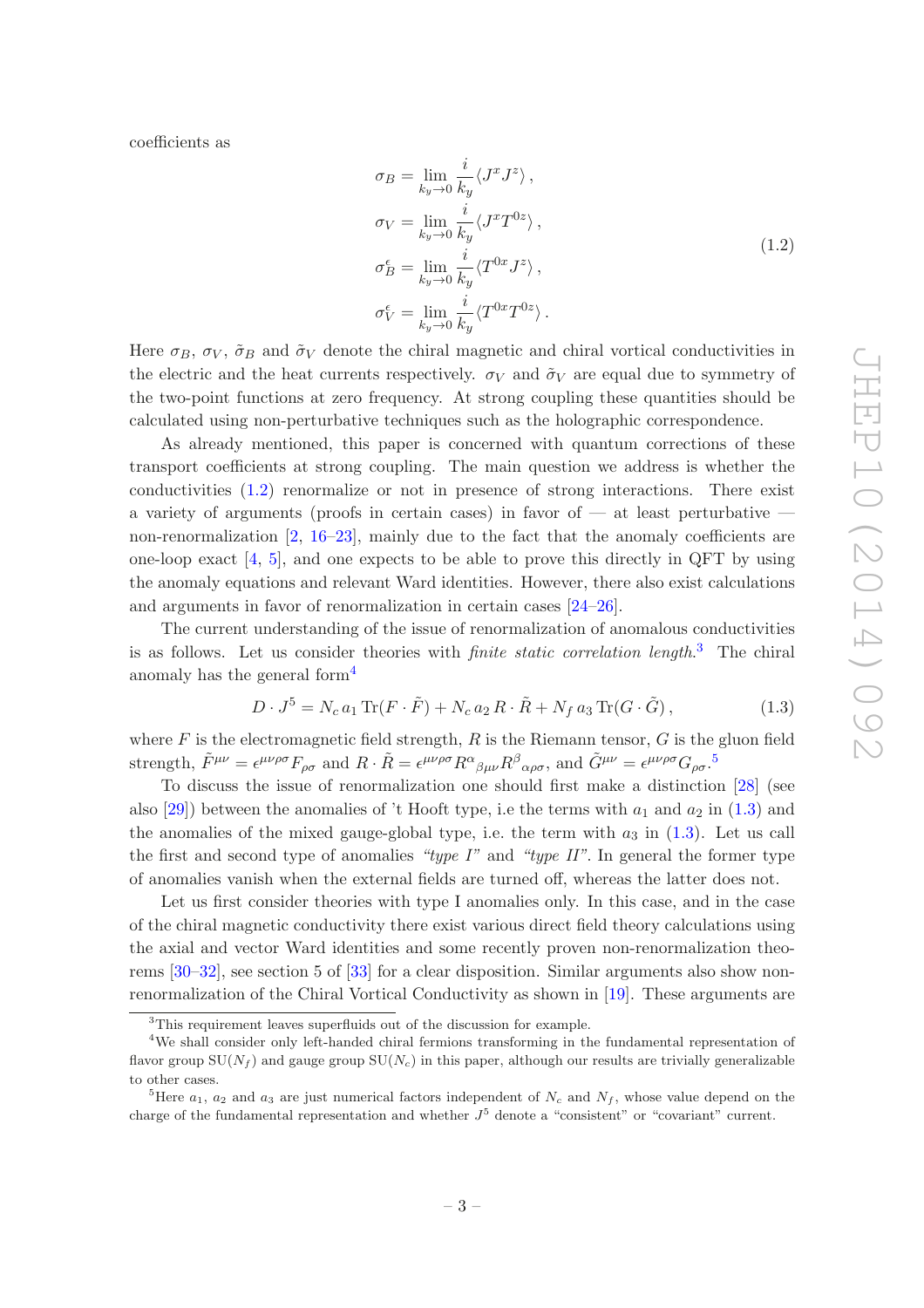completely in line with the hydrodynamics arguments [\[3](#page-32-2)] (see also [\[9\]](#page-32-7)) we mentioned above, which also applies to theories with type I anomalies exclusively. Finally, in a beautiful paper by Jensen, Loganayagam and Yarom [\[34](#page-33-9)] (see also [\[35\]](#page-33-10)) it was argued that one expects no renormalization neither in the chiral magnetic nor in the chiral vortical conductivities. The arguments in [\[34\]](#page-33-9) are based on placing the theory on a cone, constructing the Euclidean generating function and requiring continuity of this generating function in the limit where the deficit angle vanishes. This effective field theory argument also applies to theories with type I anomalies exclusively. Therefore there exist at least three<sup>[6](#page-4-0)</sup> independent arguments in favor of non-renormalization of anomalous conductivities with type I anomalies.

On the other hand, the situation is very different for theories with type II anomalies, e.g. QCD. In this case non of the aforementioned arguments are valid. On the contrary, both field theory calculations [\[36](#page-33-11), [37](#page-34-0)] and lattice simulations [\[38\]](#page-34-1) indicate renormalization effects in the chiral vortical conductivity.

The question of renormalization of anomalous conductivities was considered in the holographic dual description [\[39](#page-34-2)[–41](#page-34-3)] first in the special case of  $\mathcal{N}=4$  super Yang-Mills conformal plasma in the large  $N_c$  limit in a series of papers by Landsteiner et al. [\[42](#page-34-4)[–45\]](#page-34-5). By comparison of the holographic and weak coupling results, these authors concluded that none of the transport coefficients receive quantum corrections hence obtaining a puzzling result in view of the previous paragraph. The conductivities in [\(1.2\)](#page-3-0) are found to be:

$$
\sigma_B = \frac{\mu}{4\pi^2}, \n\sigma_V = \left(\frac{\mu^2}{8\pi^2} + \frac{T^2}{24}\right), \n\sigma_B^{\epsilon} = \left(\frac{\mu^2}{8\pi^2} + \frac{T^2}{24}\right), \n\sigma_V^{\epsilon} = \frac{\mu^3}{12\pi^2} + \frac{1}{12}\mu T^2.
$$
\n(1.4)

<span id="page-4-2"></span>There are a variety of reasons to believe that the aforementioned holographic calculation is too specific to answer the question in full generality. Firstly it requires infinite 't Hooft coupling  $\lambda$  and infinite  $N_c$ , rendering possible corrections in  $1/\lambda$  and  $1/N_c$  invisible. Secondly, it applies to conformal plasmas where the only dimensionful parameters are T and  $\mu$ . In a theory such as QCD, there exists a dynamically generated scale  $\Lambda_{\text{QCD}}$  that arises from dimensional transmutation. Finally, QCD is a confining theory with mass gap and confinementdeconfinement transition (cross-over) at a temperature  $T_c$  both proportional to  $\Lambda_{\rm QCD}$ . One can easily imagine that dynamics that lead to confinement at low T, placing the theory in a different universality class than conformal theories, may lead to a different result.<sup>[7](#page-4-1)</sup> Indeed

<span id="page-4-0"></span><sup>&</sup>lt;sup>6</sup>See [\[21\]](#page-33-12) for an alternative proof of non-renormalization based on a group theoretic analysis at zero temperature.

<span id="page-4-1"></span><sup>&</sup>lt;sup>7</sup>This question was addressed in the holographic setting of the soft-wall model  $[46, 47]$  $[46, 47]$  in  $[48]$ . However we believe the soft-wall model is not appropriate to address the question because the holographic calculation makes use of fluctuating background fields, whereas the soft-wall model does not even provide a genuine solution to the Einstein's equations.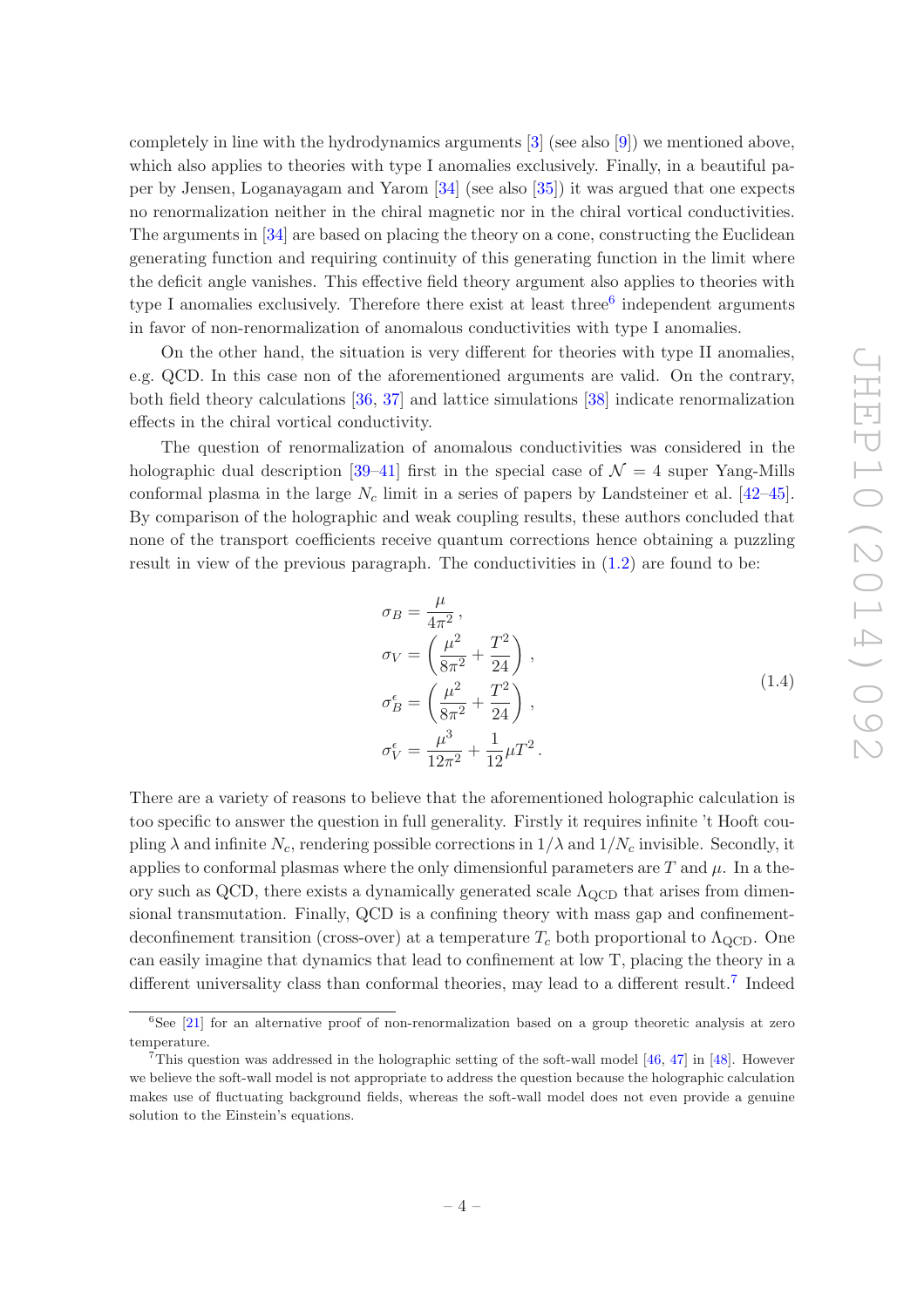a lattice calculation of the chiral vortical conductivity shows non-trivial dependence on temperature in the confining versus deconfined phases of QCD-like theories [\[38\]](#page-34-1).

In this paper we first address the question in the holographic setting dual to a non-conformal plasma with a mass gap, sharing many of the salient features of a gravity background dual to QCD at finite T. We consider a bottom-up approach to holography and perform our calculations in a black-brane background that is an asymptotically AdS solution to the Einstein-Maxwell-dilaton system in 5 dimensions. Dynamics of the dilaton is determined by a non-trivial dilaton potential that makes the dilaton run as a function of the holographic coordinate generating a mass scale  $\Lambda_{\text{QCD}}$  in the dual field theory. For technical reasons it is very helpful to have analytic solutions at hand and for this reason we consider a specific dilaton potential constructed first in [\[49](#page-34-9)] by Gao and Zhang that leads to such analytic backgrounds.

We introduce the background of  $[49]$  and derive its thermodynamic properties in sec-tion [2.](#page-6-0) The dilaton potential depends on an adjustable real parameter  $\alpha$ . The particular choice of  $\alpha = 0$  precisely corresponds to the aforementioned  $\mathcal{N} = 4$  case, whereas for non-vanishing values of  $\alpha$  generically corresponds to a non-conformal dual theory. For the particular value of  $\alpha = 2$  we show that the solution admits a Hawking-Page type transition that is believed to correspond to the confinement-deconfinement transition in the dual field theory. Therefore the backgrounds we consider in this paper encompass all cases of conformal, non-conformal and confining theories. Details of this background is presented in the section [2.](#page-6-0) We introduce the anomalies of type I in the language of [\[28](#page-33-3)] in this holographic setting through the AFF and ARR Chern-Simons terms in  $5D$ .<sup>[8](#page-5-0)</sup>

We calculate the conductivities  $(1.1)$  in this theory in section [3](#page-12-0) as a function of the "non-conformality parameter"  $\alpha$  in section 3. The background, the fluctuation equations, the temperature T and the chemical potential  $\mu$  all depend non-trivially on  $\alpha$ . Yet, when the  $\sigma$ 's are expressed in terms of  $\mu$  and T in this background, we find that the form given in  $(1.4)$  holds independently of the value of  $\alpha$ . From a technical point of view this happens in a very non-trivial manner as a result of delicate cancellations. In this section we also provide a confirmation of these results in an independent manner using the so-called "holographic flow equations", generalizing the calculation of [\[51\]](#page-34-10) to the non-conformal case. The calculations presented in section [3](#page-12-0) provide a non-trivial check of the general result of [\[34](#page-33-9)] which applies to a generic class of theories with type I anomalies.

In the final section of this paper we consider the more interesting case of theories also with type II anomalies where the dynamical gluon fields contribute to the anomaly equation [\(1.3\)](#page-3-4). We present a modification of the holographic calculation that takes into account the glue contribution with  $a_3 \neq 0$  in [\(1.3\)](#page-3-4) and show that the holographic calculation predicts quantum corrections to the all of the anomalous conductivities [\(1.1\)](#page-2-0) in this case. This result is completely in accord with the calculation of [\[36](#page-33-11), [37](#page-34-0)] showing that the only possible quantum corrections can arise from contribution of dynamical gluon fields to the loop diagrams.

<span id="page-5-0"></span><sup>8</sup>The ARR Chern-Simons term corresponds to a mixed gauge-gravitational anomaly in the dual field theory. We introduced this term following the conjecture of  $[44]$  which relates the origin of the  $T^2$  term in the axial vortical effect to mixed gauge-gravitational anomaly. It is shown in [\[50\]](#page-34-12) that this conjecture does not represent the full generality of the situation. We thank Tigran Kalaydzhyan for driving our attention to this point.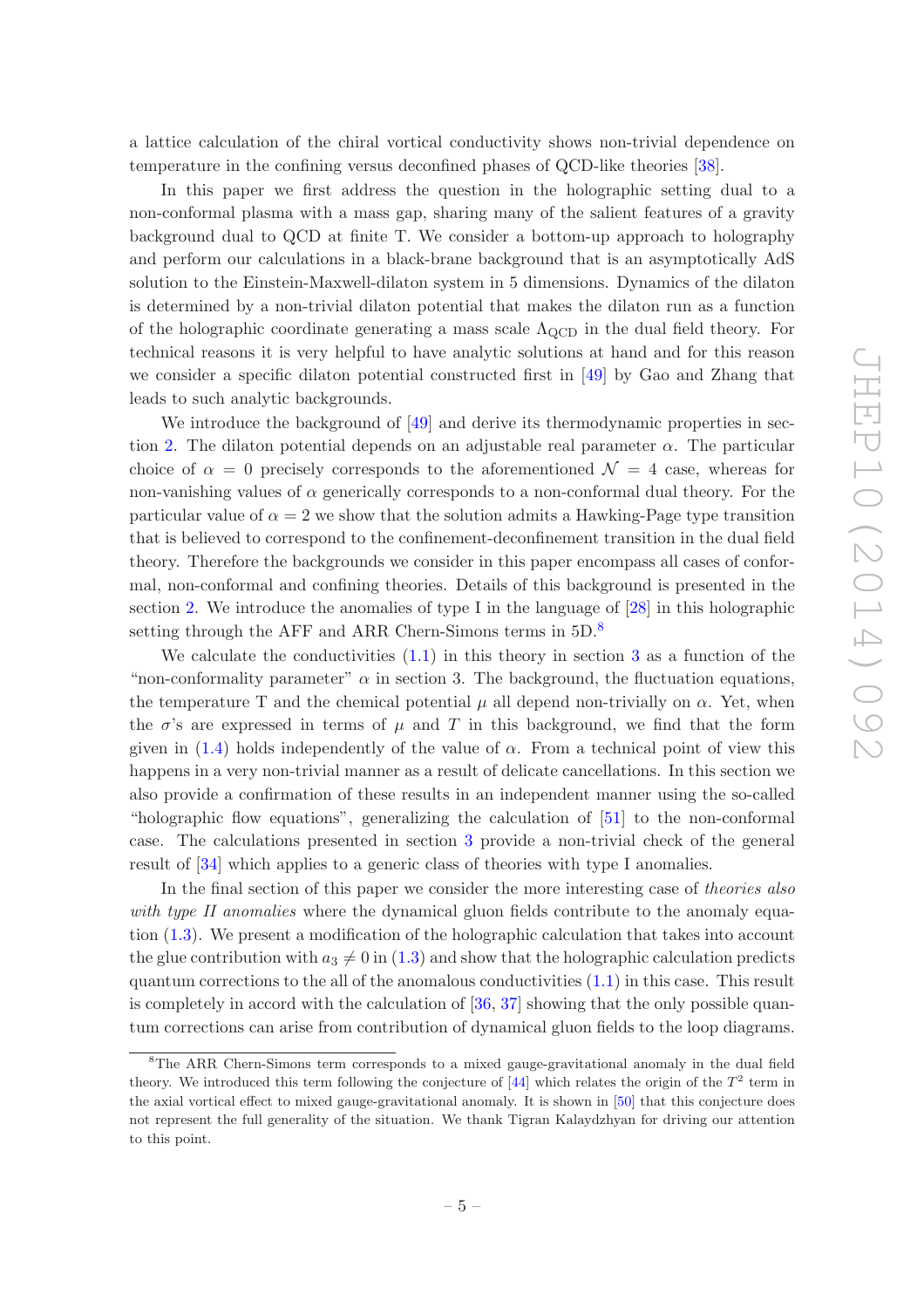Therefore, in order to generate radiative corrections in the holographic approach, one should first consider correcting the axial anomaly equation by adding the  $a_3$  term in [\(1.3\)](#page-3-4). The question of generating gluon field contribution to the chiral  $U(1)_R$  anomaly in the holographic setting was first addressed by Ouyang, Klebanov and Witten in the context of  $\mathcal{N} = 1$  cascading  $SU(N + M) \times SU(N)$  gauge theory in [\[52\]](#page-34-13). The authors showed that the anomaly arises as a result of non-invariance of the  $C_2$  form in the dual background. In effect, presence of a non-trivial  $C_2$  generates a mass term for the gauge field dual to  $U(1)_R$ current and provides the anomalous contribution. $9$  The question was addressed in more generality in  $[54]$  where the gluonic correction in  $(1.3)$  is argued to arise from a p-form field in the background that couples to both the flavor branes and the probe branes. In the case of interest in this paper, namely in the 5D setting of the bottom-up approach, the role played by the  $C_2$  in [\[52\]](#page-34-13) is played by the axion field  $C_0$ .

In section [4](#page-17-0) we extend the calculation to include  $N_f$  number of flavors through spacefilling D4 branes and include in the calculation the  $C_0$  field, among other relevant form-fields. We show that <sup>[10](#page-6-2)</sup> the axion  $C_0$  comes with an addition to the action of the form

<span id="page-6-3"></span>
$$
S_a \sim \int d^5 x \sqrt{g} Z_0(\phi) (dC_0 - N_f w_2 A)^2 , \qquad (1.5)
$$

where A is the dual of the chiral current and  $Z_0$  is some functions of the dilaton,  $N_f$  is the number of flavors and  $w_2$  is a constant. This addition on one hand corrects the anomaly equation by producing the  $a_3$  term in  $(1.3)$ , on the other hand it changes the fluctuation equations of the gauge fields  $\delta A_x$  and  $\delta A_z$  in the calculation of [\(1.2\)](#page-3-0) because of the mass term. Therefore we propose inclusion of the axion field as the holographic mechanism to generate renormalization of the anomalous conductivities that is expected to arise in presence of dynamical gauge fields. The effective mass term for the gauge field in  $(1.5)$ turns out to be order  $N_f/N_c$ , therefore we expect corrections anomalous conductivities to be of order  $N_f/N_c$ . We conclude that they should be visible only in the Veneziano limit where  $N_f/N_c$  is kept finite. We do not attempt at calculation of such corrections in this paper, postponing the study in a future work.

We end the paper by discussing the results obtained in various different approaches to anomalous transport and possible applications and extensions of our work in section [5.](#page-23-0) Appendices A to E detail our calculations.

#### <span id="page-6-0"></span>2 The gravitational background

We work in the bottom-up approach to holography in this paper and consider black-hole solutions to an Einstein-Maxwell-dilaton theory in 5D with the action

<span id="page-6-4"></span>
$$
S = -\frac{1}{16\pi G} \int d^5 x \sqrt{-g} \left( R - \frac{4}{3} (\nabla \Phi)^2 - V(\Phi) - Z(\phi) F_{\mu\nu} F^{\mu\nu} \right) + \frac{1}{8\pi G} \int_{\partial M} d^4 x \sqrt{h} K , \tag{2.1}
$$

 $9$ The same problem was studied in the context of M-theory in [\[53\]](#page-34-15).

<span id="page-6-2"></span><span id="page-6-1"></span> $10$ See also [\[55\]](#page-34-16).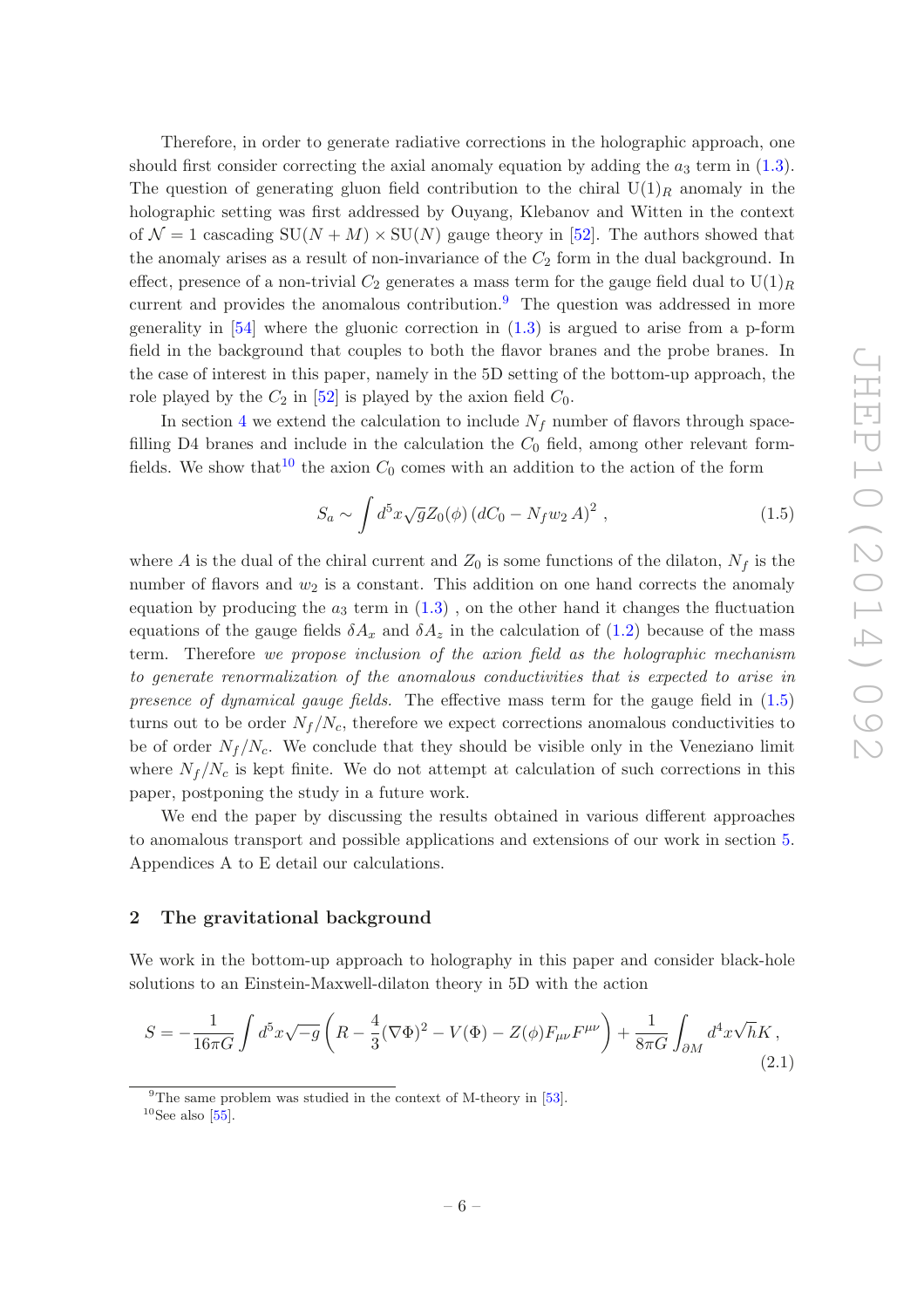where  $V(\Phi)$  is a potential term for the dilaton field  $\Phi$ , and there is a non-minimal coupling between the dilaton and and the electromagnetic field specified by the function  $Z(\phi)$ . The second term is the Gibbons-Hawking term on the boundary.<sup>[11](#page-7-1)</sup>

#### <span id="page-7-0"></span>2.1 An analytic black hole solution

In  $[49]$  the authors found the following analytic solution to  $(2.1)$  for the following specific choices of the potentials:

<span id="page-7-2"></span>
$$
V(\Phi) = -\frac{3}{(2+\alpha^2)^2} \left\{ 4\alpha^2(\alpha^2 - 1)e^{-\frac{8\Phi}{3\alpha}} + 4(4-\alpha^2)e^{\frac{4\alpha\Phi}{3}} + 24\alpha^2e^{-\frac{2(2-\alpha^2)\Phi}{3\alpha}} \right\},
$$
 (2.2)

and

$$
Z(\phi) = e^{-\frac{4}{3}\alpha\Phi}.
$$
\n(2.3)

We note that the  $\alpha = 0$  corresponds to the usual Einstein-Maxwell-dilaton theory, with a constant potential  $V = -12$ .

Expanding the dilaton potential  $(2.2)$  near  $\phi = 0$  one finds that

$$
V(\phi) = V_0 + \frac{1}{2}m^2\phi^2 + \cdots
$$
 (2.4)

where

$$
V_0 = -12, \qquad m^2 = -\frac{32}{3} \,. \tag{2.5}
$$

We emphasize that  $m^2$  is independent of  $\alpha$ . This mass term precisely saturates the Breitenlohner-Freedman bound [\[56\]](#page-35-0) and corresponds to a deformation in the boundary theory by VeV of an operator of scale dimension 2. We thus learn that conformal symmetry in the dual field theory is spontaneously broken in the UV. Therefore for any value of  $\alpha \neq 0$  the dual field theory is non-conformal. An analytic black hole solution for arbitrary  $\alpha$  can be found [\[49](#page-34-9)] (see also [\[57\]](#page-35-1)) as,  $^{12}$  $^{12}$  $^{12}$ 

<span id="page-7-5"></span>
$$
ds^{2} = -N^{2}(r)f^{2}(r)dt^{2} + \frac{r^{2}dr^{2}}{(r^{2} + b^{2})f^{2}(r)} + (r^{2} + b^{2})R^{2}(r)d\Omega_{n-1}^{2},
$$
\n(2.6)

where the coordinates r assumes the values  $0 \le r < \infty$ , and  $N^2(r)$ ,  $f^2(r)$ ,  $\Phi(r)$  and  $R^2(r)$ are given as

<span id="page-7-4"></span>
$$
N^2(r) = \Gamma^{-\gamma},\tag{2.7}
$$

$$
f^{2}(r) = \frac{r^{2} + b^{2}}{l^{2}} \Gamma^{2\gamma} - \frac{c^{2}}{r^{2} + b^{2}} \Gamma^{1-\gamma},
$$
\n(2.8)

$$
\phi(r) = \frac{3}{4}\sqrt{\gamma(2-2\gamma)}\log\Gamma,\tag{2.9}
$$

$$
R^2(r) = \Gamma^\gamma, \tag{2.10}
$$

$$
\Gamma = \frac{r^2}{r^2 + b^2} \,. \tag{2.11}
$$

<span id="page-7-1"></span><sup>&</sup>lt;sup>11</sup>We do not need to add a counterterm action in this section where we consider the thermodynamic properties of the system by evaluating the difference between the on-shell black-hole and thermal gas actions. The counter terms cancel in the difference.

<span id="page-7-3"></span> $12$ We follow the notation of [\[57](#page-35-1)].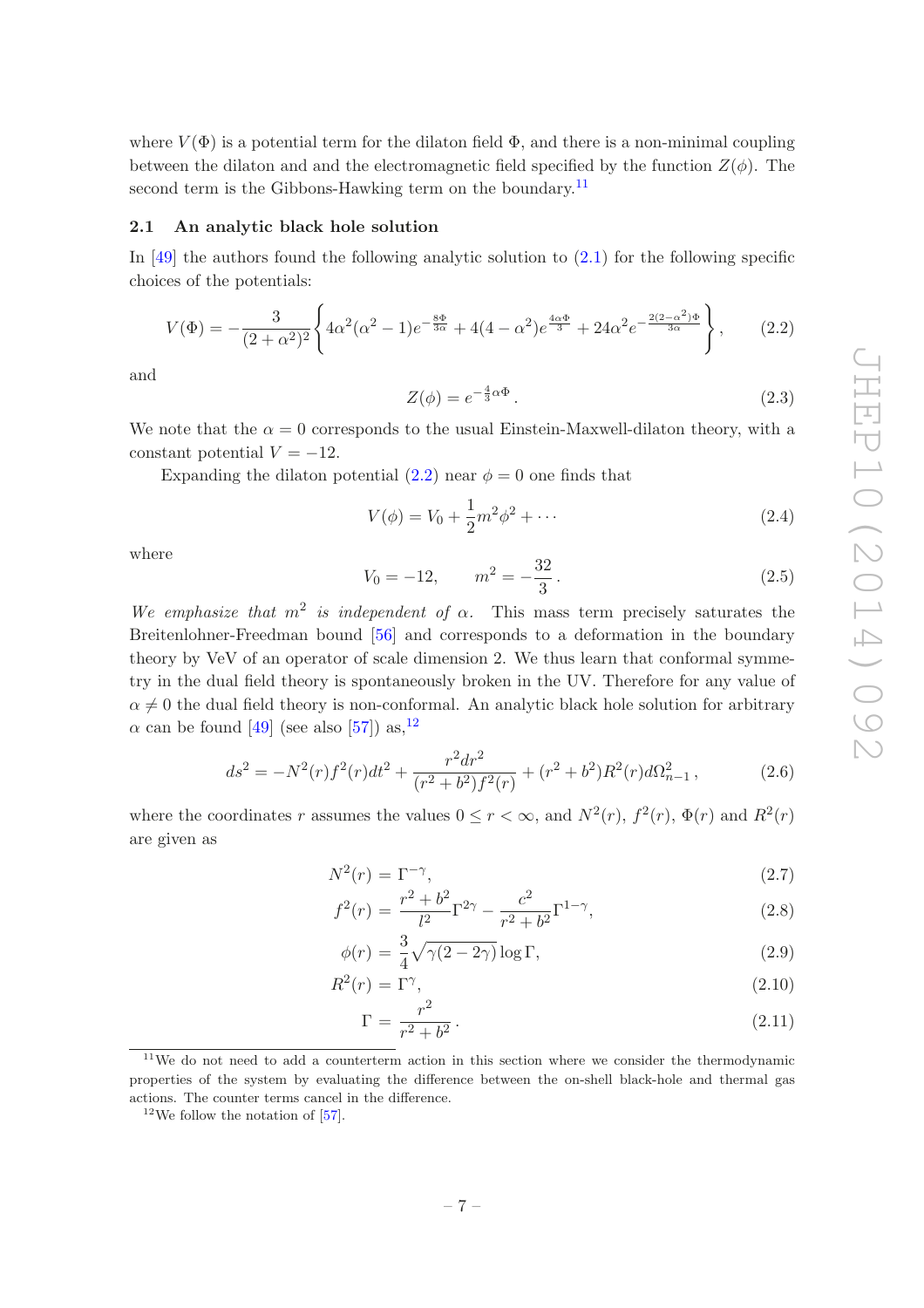with

<span id="page-8-7"></span>
$$
\gamma = \frac{\alpha^2}{2 + \alpha^2}, \qquad 0 \le \gamma \le 1.
$$
\n(2.12)

Location of the horizon  $r_h$  is determined by  $f(r_h) = 0$  and related to the integration constants  $b$  and  $c$  above as

<span id="page-8-3"></span>
$$
c = r_h^{3\gamma - 1} (r_h^2 + b^2)^{\frac{3}{2}(1 - \gamma)}.
$$
\n(2.13)

The field strength and the corresponding electromagnetic potential reads

$$
F_{rt} = \frac{Qr}{(r^2 + b^2)^2}, \qquad A_t = \mu - \frac{Q}{2(r^2 + b^2)}.
$$
\n(2.14)

Regularity at the horizon  $r_h$  then determines

<span id="page-8-1"></span>
$$
Q = 2\mu(r_h^2 + b^2). \tag{2.15}
$$

The VeV of the dilaton operator dual to  $\phi$  can be read off from the near boundary asymptotics of  $(2.8)$  as

<span id="page-8-2"></span>
$$
\langle \mathcal{O} \rangle = \frac{3}{4} \sqrt{\gamma (2 - 2\gamma)} b^2. \tag{2.16}
$$

Therefore, one can think of the integration constant  $b$  as related to the dynamically generated mass scale in the dual theory, i.e.  $\Lambda_{\text{QCD}} \propto b$ . The temperature is obtained by requiring absence of a conical singularity at the horizon as,

<span id="page-8-4"></span>
$$
T = \frac{b}{\pi} r_h^{3\gamma - 1} (r_h^2 + b^2)^{\frac{1}{2}(1 - 3\gamma)} \left( \frac{r_h}{b} + \frac{3\gamma - 1}{2} \frac{b}{r_h} \right) . \tag{2.17}
$$

Entropy density of black-hole is determined from the area of the horizon as,

<span id="page-8-5"></span>
$$
S = \frac{r_h^{3\gamma} (r_h^2 + b^2)^{\frac{3}{2}(1-\gamma)}}{4G} \,. \tag{2.18}
$$

One peculiar feature of this solution is that the charge parameter Q is related to the integration constants  $b$  and  $c$  as

<span id="page-8-0"></span>
$$
Q^2 = 3(1 - \gamma)b^2c^2.
$$
\n(2.19)

This condition is required in [\[49\]](#page-34-9) to generate the analytic solution above. Comparison of  $(2.19)$  with  $(2.15)$  then also determines the chemical potential as a function of  $r<sub>h</sub>$  and b as,

<span id="page-8-6"></span>
$$
\mu = \frac{\sqrt{3(1-\gamma)}}{2} b r_h^{3\gamma - 1} (r_h^2 + b^2)^{\frac{1}{2}(1-3\gamma)}.
$$
\n(2.20)

In passing, we note that the condition [\(2.19\)](#page-8-0) obscures the physical interpretation in the dual theory. A generic solution to the Einstein-Maxwell-dilaton theory should correspond to a dual field theory that is characterized by three parameters in the grand canonical ensemble:  $\Lambda_{\text{QCD}}$ , T and  $\mu$ . If we insist on keeping  $\Lambda_{\text{QCD}}$  — that is related to b as in [\(2.16\)](#page-8-2)  $-$  and  $T$  as the free parameters, then the chemical potential cannot be free. Conversely, we may keep T and  $\mu$  free, but then  $\Lambda_{\text{QCD}}$  will be determined completely. We shall adopt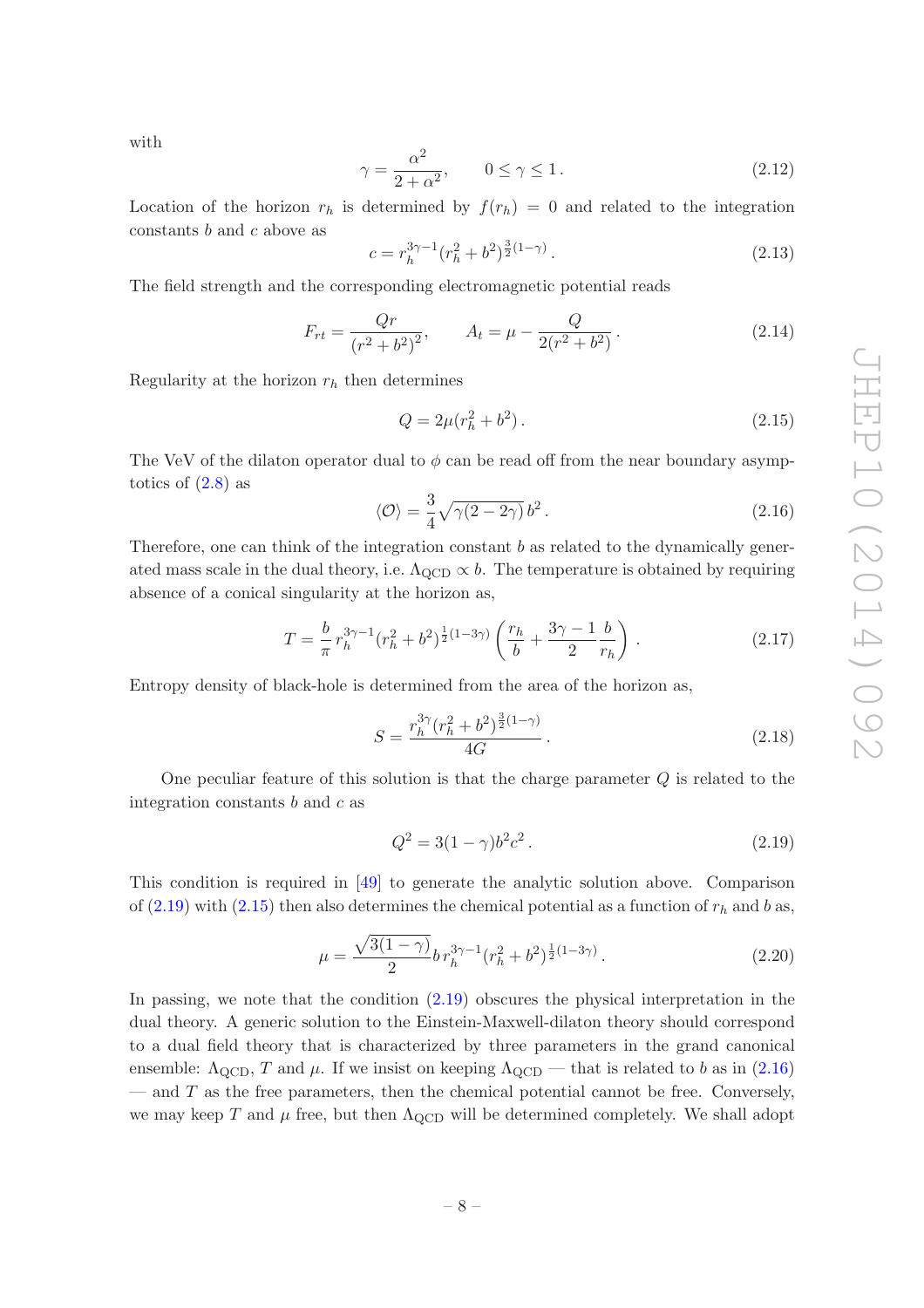the first option as it is more natural in application to QCD-like theories.<sup>[13](#page-9-1)</sup> Therefore in this specific model the chemical potential and the mass gap  $\Lambda_{\text{QCD}}$  will be tied to each other. This unphysical fact is the price one has to pay to work with an analytic solution, which is a crucial technical simplification for the calculations in the next sections.

Finally, we note that the integration constant  $c$  can be written in terms of the physical parameters above, using equations  $(2.13)$ ,  $(2.15)$ ,  $(2.17)$ ,  $(2.18)$  and  $(2.20)$  as

<span id="page-9-2"></span>
$$
c^2 = 4\pi GTS + Q\mu. \tag{2.21}
$$

This relation clarifies the physical meaning of the integration constant c and it will be useful below when we calculate the energy and the free energy of the solution.

#### <span id="page-9-0"></span>2.2 The thermal gas solution

The TG solution that corresponds to this analytic BH solution is determined by demanding vanishing of the entropy. Noting [\(2.12\)](#page-8-7) and using [\(2.18\)](#page-8-5) we learn that TG solution can be obtained from the BH by setting  $r_h = 0$ . This is of course expected as the TG solution should follow by sending the horizon to the origin, see e.g.  $[58]$ . Then from  $(2.20)$  we see that the chemical potential of the TG solution diverges unless  $\gamma \geq 1/3$ . This of course does not make sense, thus we further require

<span id="page-9-3"></span>
$$
\frac{1}{3} \le \gamma \le 1. \tag{2.22}
$$

Then from  $(2.13)$  we find that the TG solution can be obtained from  $(2.6)$  by setting  $c = 0$ . We present the thermal gas solution here for completeness, although we will not resort to it in calculations in the next sections:

$$
ds^{2} = -N^{2}(r)f^{2}(r)dt^{2} + \frac{r^{2}dr^{2}}{(r^{2} + b^{2})f^{2}(r)} + (r^{2} + b^{2})R^{2}(r)d\Omega_{n-1}^{2},
$$
\n(2.23)

with

$$
N^2(r) = \Gamma^{-\gamma},\tag{2.24}
$$

$$
f^{2}(r) = \frac{r^{2} + b^{2}}{l^{2}} \Gamma^{2\gamma},
$$
\n(2.25)

$$
\Phi(r) = \frac{3}{4}\sqrt{\gamma(2-2\gamma)}\log\Gamma\,,\tag{2.26}
$$

$$
R^2(r) = \Gamma^\gamma, \tag{2.27}
$$

$$
\Gamma = \frac{r^2}{r^2 + b^2} \,. \tag{2.28}
$$

Finally, noting [\(2.19\)](#page-8-0) that is valid also for the TG solution we learn that the TG solution that corresponds to this BH solution has vanishing charge and vanishing chemical potential:

$$
Q = \mu = 0, \qquad \text{TG}, \tag{2.29}
$$

<span id="page-9-1"></span><sup>&</sup>lt;sup>13</sup>We explain below that existence of a confinement-deconfinement transition follows from demanding that the high T black-hole and the low T thermal gas solutions possess the same  $\Lambda_{\text{QCD}}$ .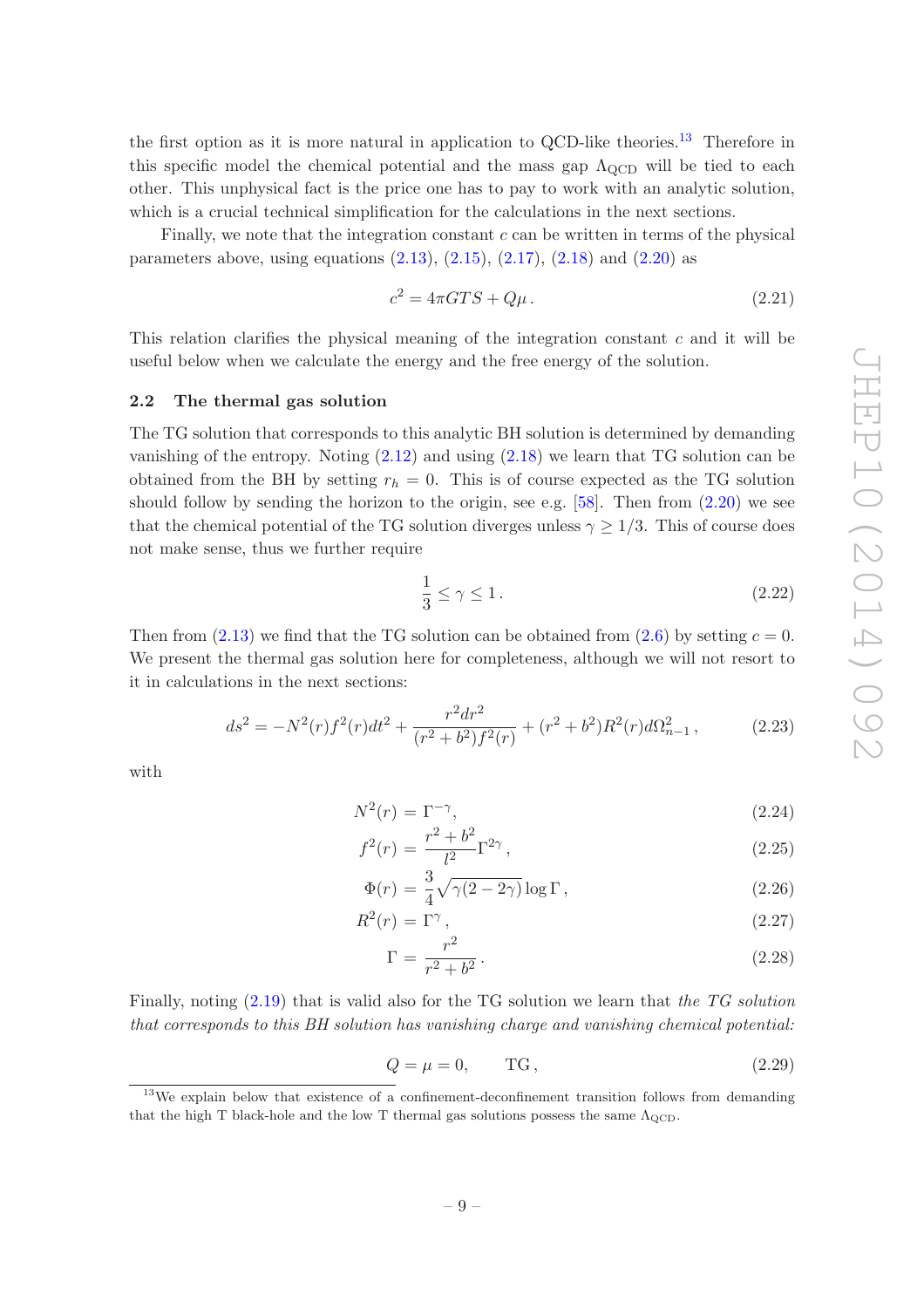therefore the electromagnetic potential vanishes on the thermal gas solution:

<span id="page-10-1"></span>
$$
A_t = 0, \qquad TG. \tag{2.30}
$$

In passing, let us note a peculiar feature of this solution. The result [\(2.30\)](#page-10-1) implies that the BH and the corresponding TG solutions cannot be maintained at the same chemical potential. This is a result of the peculiar condition [\(2.19\)](#page-8-0).

#### <span id="page-10-0"></span>2.3 The charge and the energy

The total charge of the black-hole can be calculated from

$$
Q_{\text{tot}} = \frac{1}{4\pi G} \lim_{r \to \infty} \int d^3x \sqrt{g_3} \, N \, Z \, F^{0\nu} n_{\nu} \,, \tag{2.31}
$$

where N is the lapse function in the ADM decomposition,  $n_{\mu}$  is the normal vector to the boundary and  $\sqrt{g_3}$  is the volume element of the 3D spatial section. One finds

$$
Q_{\text{tot}} = \frac{V_3}{4\pi G} Q. \qquad (2.32)
$$

The gravitational contribution to the mass of the BH solution can be obtained by the Brown-York procedure, that is conveniently reviewed in [\[58](#page-35-2)]. In order to obtain a finite result, it is appropriate to calculate instead the mass difference between the BH and the TG solutions presented above. Employing the expressions presented in [\[58](#page-35-2)] one easily finds the following gravitational contribution to the mass difference:

<span id="page-10-2"></span>
$$
\Delta E_G = \frac{3c^2 V_3}{16\pi G}.
$$
\n
$$
(2.33)
$$

Moreover, using [\(2.21\)](#page-9-2) the gravitational mass difference can be expressed as

$$
\Delta E_G = \frac{3 V_3}{16\pi G} (4\pi G T S + Q\mu). \tag{2.34}
$$

There exists also a gauge field contribution to the mass of the black-hole that reads

$$
E_A^{BH} = \frac{V_3}{4\pi G} \sqrt{g_3} N A_\nu F^{\mu\nu} n_\mu Z(\phi) \Big|_{z=z_h}^{z=\epsilon} . \tag{2.35}
$$

On-shell this evaluates to

$$
E_A^{BH} = \frac{V_3 \,\mu \, Q}{4\pi G} = \mu \, Q_{\text{tot}} \,, \tag{2.36}
$$

Noting the latter contribution is absent in the TG solution, the total mass difference becomes

$$
\Delta E_{\text{tot}} = E_{BH} - E_{TG} = \frac{V_3}{16\pi G} \left( 3c^2 + 4\mu \, Q \right) \,. \tag{2.37}
$$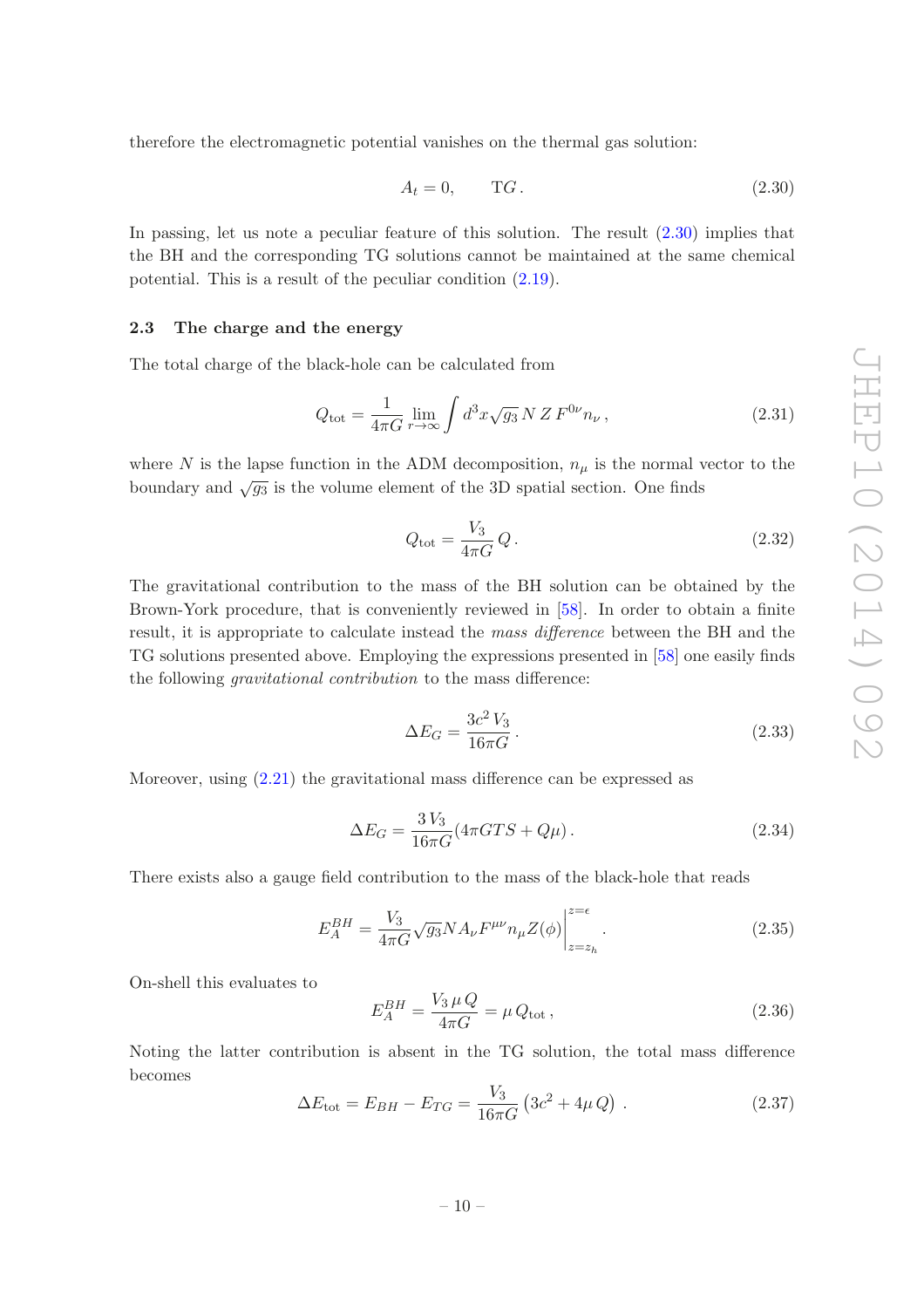#### <span id="page-11-0"></span>2.4 Free energy and the Hawking-Page phase transition

Let us now calculate the Gibbs free energy difference between the BH and the TG solutions. One can obtain this from the difference between the on-shell actions employing for example the formula derived in [\[58](#page-35-2)] and confirms that the result precisely has the form of the Gibbs free energy:

<span id="page-11-3"></span>
$$
\Delta G_{\text{tot}} = \Delta E_G - \mu Q_{\text{tot}} - TS_{\text{tot}}.
$$
\n(2.38)

Then using  $(2.33)$  one obtains

<span id="page-11-1"></span>
$$
\Delta G_{\text{tot}} = -\frac{V_3}{16\pi G}c^2 = -\frac{1}{4}TS_{\text{tot}} - \frac{1}{4}\mu Q_{\text{tot}}\,,\tag{2.39}
$$

where we used  $(2.21)$ .

Now we can ask whether there is any phase transition in this system. For this it is useful to express the free energy difference  $(2.39)$  in terms of  $r_h$  and b using  $(2.18)$ ,  $(2.17)$ ,  $(2.20)$ and  $(2.15)$  as

<span id="page-11-2"></span>
$$
\Delta G_{\text{tot}} = -\frac{V_3}{16\pi G} r_h^{6\gamma - 2} (r_h^2 + b^2)^{3 - 3\gamma} . \tag{2.40}
$$

This expression can only vanish as  $r_h \to 0$  iff  $\gamma \geq \frac{1}{3}$  $\frac{1}{3}$ . Note that this is precisely in the allowed range by  $(2.22)$ . Then we can calculate the phase transition temperature  $T_c$  by sending  $r_h \to 0$  in [\(2.17\)](#page-8-4). We find that  $T_c$  vanishes for  $\gamma > 2/3$  and it diverges for  $\gamma < 2/3$ . Therefore we only consider the case  $\gamma = 2/3$  where  $T_c$  turns out to be finite. The value of  $T_c$  follows from  $(2.17)$  as

$$
T_c = \frac{b}{2\pi} \qquad \text{as } r_h \to 0, \qquad \text{for } \gamma = \frac{2}{3} \,. \tag{2.41}
$$

Recalling that the limit  $r_h \to 0$  precisely corresponds to the limit where the mass of the BH vanishes and it becomes the same geometry as the TG background, one is tempted to conclude that this case should correspond to a second order phase transition. However this should be checked by expressing  $\Delta G_{\text{tot}}$  in terms of  $T - T_c$ . In order to do this we look at the subleading terms in T and  $\Delta G_{\text{tot}}$  in  $r_h$  as  $r_h \to 0$ . The result is

$$
T - T_c \approx \frac{3r_h^2}{4\pi b}, \qquad \Delta G_{\text{tot}} \approx -\frac{V_3}{16\pi G} b^2 r_h^2 \qquad r_h \to 0. \tag{2.42}
$$

Therefore we find

$$
\Delta G_{\text{tot}} \approx -\frac{2\pi^3 V_3}{3G} T_c^3 (T - T_c), \qquad T \to T_c, \qquad (2.43)
$$

as  $T_c$  is approached from above. This means that this case actually corresponds to a first order phase transition.

We note that this kind of phase transition where the BH horizon marginally traps the singularity at  $r_h \to 0$  is of the type considered in [\[59\]](#page-35-3). For further discussion on this we refer to appendix [A.](#page-26-0) The Hawking-Page type transition found corresponds to a confinement-deconfinement type transition in the dual field theory [\[60](#page-35-4)].

One may wonder how the free energy in [\(2.40\)](#page-11-2) compares to the free energy of the AdS BH which also solves the Einstein-Maxwell equations. This solution is obtained by setting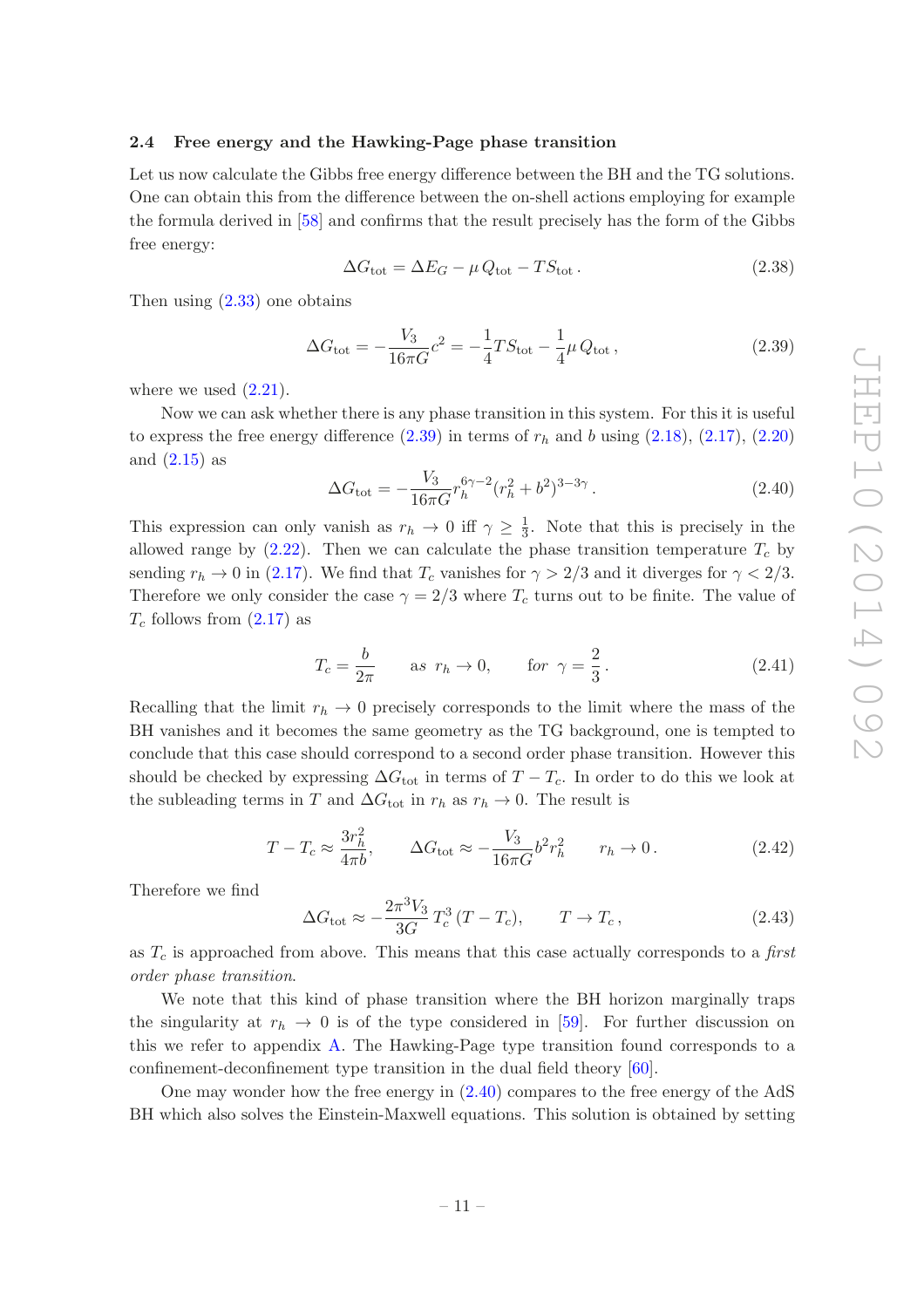$b = 0$  in the solution [\(2.6\)](#page-7-5). By comparing [\(2.40\)](#page-11-2) for  $b \neq 0$  and  $b = 0$  we clearly see that the solution with running dilation, i.e.  $b \neq 0$ , always have a lower free energy hence wins over the AdS BH in the thermodynamic ensemble.

However, for any value of  $\alpha$  in [\(2.2\)](#page-7-2), there exists an additional solution with nontrivial charge. This is the AdS-RN solution with a dilation sitting at the extremum of the potential  $\Phi = 0$ . One can easily calculate the free energy of this solution in terms of the parameters b and  $r_h$ . If we consider the renormalized  $\Delta G_{\text{tot}}$  in [\(2.38\)](#page-11-3) we find after some work that  $\Delta G_{\text{tot}}(\Phi \neq 0) - \Delta G_{\text{tot}}(\Phi = 0) = -V_3 Tr_h^3((1 + b^2/r_h^2)^{-3\gamma} - 1)/4G$  that is always positive definite. Therefore the dominant solution is always the AdS-RN black-hole with  $\Phi = 0$ . This is no concern to us however, because we only want to consider theories with running dilation in this paper. In the dual field theory this means that we want to consider theories where the scale invariance is spontaneously broken with a VeV  $\langle \mathcal{O} \rangle \neq 0$ . This VeV is the way we mimic the dynamically generated scale  $\Lambda_{\rm QCD}$  i.e.  $\langle \mathcal{O} \rangle \propto \Lambda_{\rm QCD}^2$ . In the dual field theory one always compares solutions with the same  $\Lambda_{\rm QCD}$ , T and  $\mu$ .

#### <span id="page-12-0"></span>3 Anomalous conductivities and fluctuations

Here we calculate the anomalous conductivities for the holographic setup introduced in the previous section. We follow the methods introduced in [\[42](#page-34-4)] and [\[51](#page-34-10)] where it was applied to the case of  $\mathcal{N} = 4$  SYM plasma. The conductivities are obtained by finding solutions to the fluctuation equations. As an extra check we look at a second derivation, also done in [\[51](#page-34-10)]. This derivation uses the fluctuation equations to construct a system of nonlinear differential equations for the Green's functions involved in the conductivities. We show below that the Green's functions found with the first method above solve these equations. In what follows we only describe the method of calculation and present the final answer, referring all the technical details to appendices B to F.

At this point we change notation to make comparison with [\[42](#page-34-4)] and [\[51](#page-34-10)] easier. The metric we use is

$$
ds^{2} = \frac{L^{2}}{4u^{2} f(u)} du^{2} + \frac{\rho_{h}^{2}}{L^{2} u} \left( -\frac{f(u)}{R(u)^{2}} dt^{2} + R(u)^{2} d\vec{x}^{2} \right),
$$
\n(3.1)

where  $u = \frac{\rho_h^2}{\rho^2}$  and  $\rho^2 = r^2 + b^2$ 

$$
f(u) = \Gamma^{2\gamma}(u) - \frac{c^2 L^2 u^2}{\rho_h^4} \Gamma^{1-\gamma},
$$
  
\n
$$
R(u)^2 = \Gamma^{\gamma}(u),
$$
  
\n
$$
\phi(u) = \frac{3}{4} \sqrt{\gamma(2 - 2\gamma)} \log \Gamma(u),
$$
  
\n
$$
\Gamma(u) = \frac{\rho^2 - b^2}{\rho^2},
$$
  
\n
$$
A_t = -\frac{\sqrt{3} \mu b c}{\rho_h^2} \sqrt{1 - \gamma},
$$
  
\n
$$
c = \frac{1}{L} (\rho_h^2 - b^2)^{\frac{1}{2}(3\gamma - 1)} \rho_h^{\frac{3}{2}(1 - \gamma)},
$$
\n(3.2)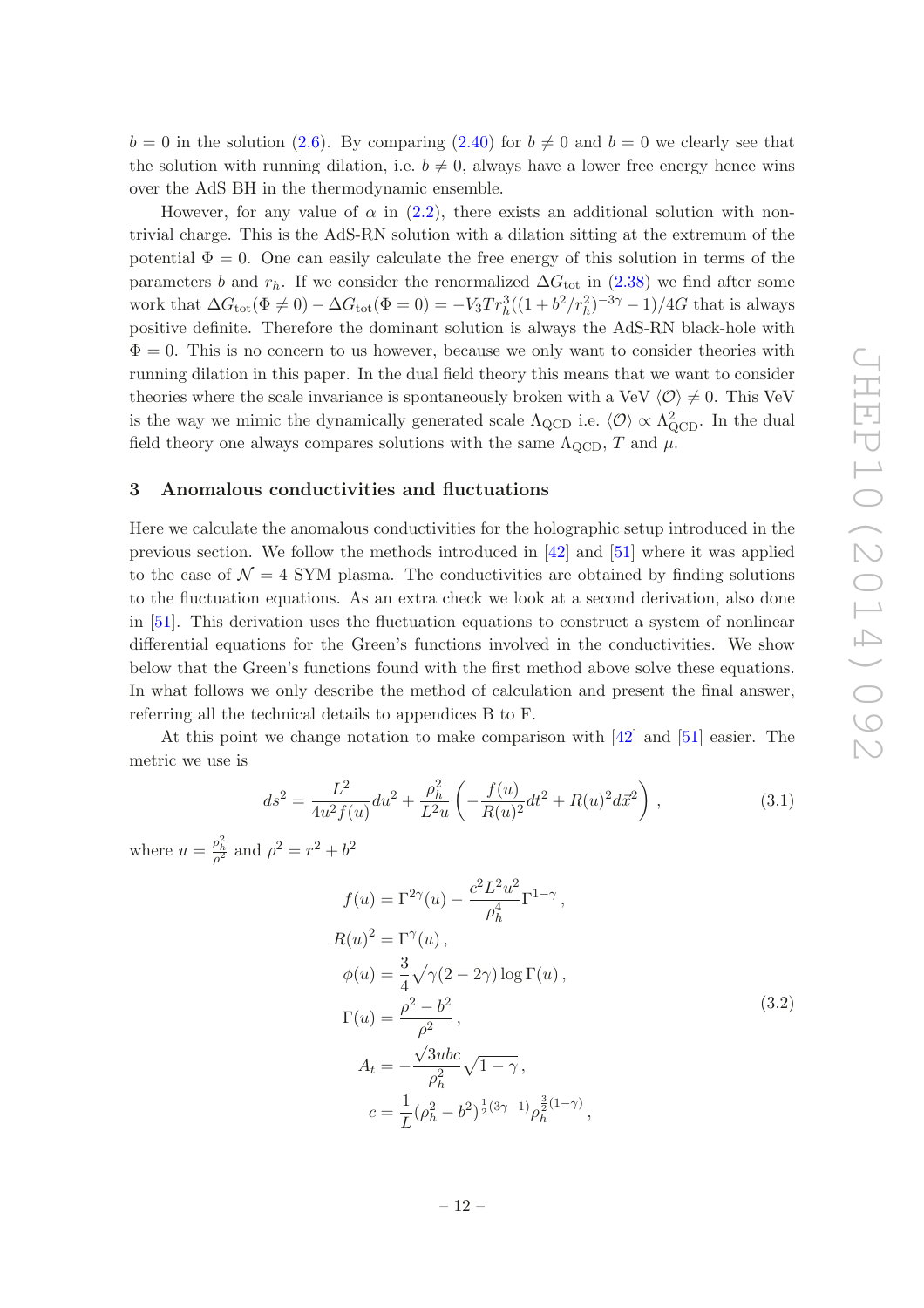where we rescaled the gauge field such that the Maxwell term has a factor  $\frac{1}{4}$  in front, and otherwise this is just a rewriting of the previous setup, with  $u = 0$  corresponding to the boundary and  $u = 1$  corresponding to the horizon.

A comment is in order here. The calculation we present below relies on the Kubo's linear response theory and therefore the axial currents should have the consistent form that is related to the covariant currents by addition of a Chern-Simons current on the boundary, see for example [\[15](#page-32-12)]. In the holographic picture this extra piece complicates the calculation and it turns out to use a gauge for the bulk field where  $A_t = 0$  on the boundary rather than  $\mu$  as in the previous section. These two methods were coined the "formalism" A" and "formalism B" in  $[15]$ . We shall use formalism B in what follows<sup>[14](#page-13-0)</sup> in accord with the original holographic calculation of [\[42\]](#page-34-4).

The action eq. [\(2.1\)](#page-6-4) discussed in the previous section does not contain the chiral gauge and gravitational anomalies. To introduce them we add the following Chern-Simons type terms [\[15\]](#page-32-12),

<span id="page-13-3"></span>
$$
S_{CS} = \frac{1}{16\pi G} \int_M d^5 x \sqrt{-g} \frac{\kappa}{3} \epsilon^{MNPQR} A_M F_{NP} F_{QR} , \qquad (3.3)
$$

$$
S_{GCS} = \frac{1}{16\pi G} \int_M d^5 x \sqrt{-g} \lambda \epsilon^{MNPQR} A_M R^A_{\ BNP} R^B_{\ AQR} \,, \tag{3.4}
$$

$$
S_{CSK} = -\frac{1}{2\pi G} \int_{\partial M} d^4x \sqrt{-h} \lambda \epsilon^{MNPQR} n_M A_N K_{PL} D_Q K_R^L. \tag{3.5}
$$

Here  $S_{CS}$  is the regular Chern-Simons term and  $S_{GCS}$  is the gravitational Chern-Simons term. The boundary action  $S_{CSK}$  needs to be added so that if we do a gauge transformation  $A_M \to A_M + \nabla_M \xi$ , the variation of the total action becomes

$$
\delta_{\xi} S = \frac{1}{16\pi G} \int_{\partial M} \epsilon^{\mu\nu\rho\sigma} \left( \frac{\kappa}{3} \hat{F}_{\mu\nu} \hat{F}_{\rho\sigma} + \lambda \hat{R}^{\alpha}{}_{\beta\mu\nu} \hat{R}^{\beta}_{\alpha\rho\sigma} \right) . \tag{3.6}
$$

To fix  $\kappa$  and  $\lambda$  we compare with eq. [\(1.3\)](#page-3-4) (with  $a_3 = 0$ ), where for the single left-handed fermion that we consider, the covariant anomaly has numerical coefficients  $a_1 = \frac{1}{96\pi^2}$  and  $a_2 = \frac{1}{768\pi^2}$ , so if we set<sup>[15](#page-13-1)</sup>

$$
\kappa = -\frac{GN_c}{2\pi},
$$
  
\n
$$
\lambda = -\frac{GN_c}{48\pi},
$$
\n(3.7)

<span id="page-13-2"></span>we obtain exactly the anomaly equation. Note that we do not at this point include the gluonic contribution to the anomaly, that will be discussed in the next section.

We also need to add a counter-term action to cancel the divergences at the boundary,  $(see [61])$  $(see [61])$  $(see [61])$ 

$$
S_{ct} = -\frac{1}{8\pi G} \int d^4x \sqrt{-h} \left( 3 + \frac{4}{3} \phi^2 \right) . \tag{3.8}
$$

<span id="page-13-0"></span><sup>14</sup>We thank Karl Landsteiner for clarifications on this issue.

<span id="page-13-1"></span><sup>&</sup>lt;sup>15</sup>We included a factor of  $N_c$  compared to the definitions in [\[15](#page-32-12)] in accord with the generic anomaly equation [\(1.3\)](#page-3-4) with  $a_3 = 0$ .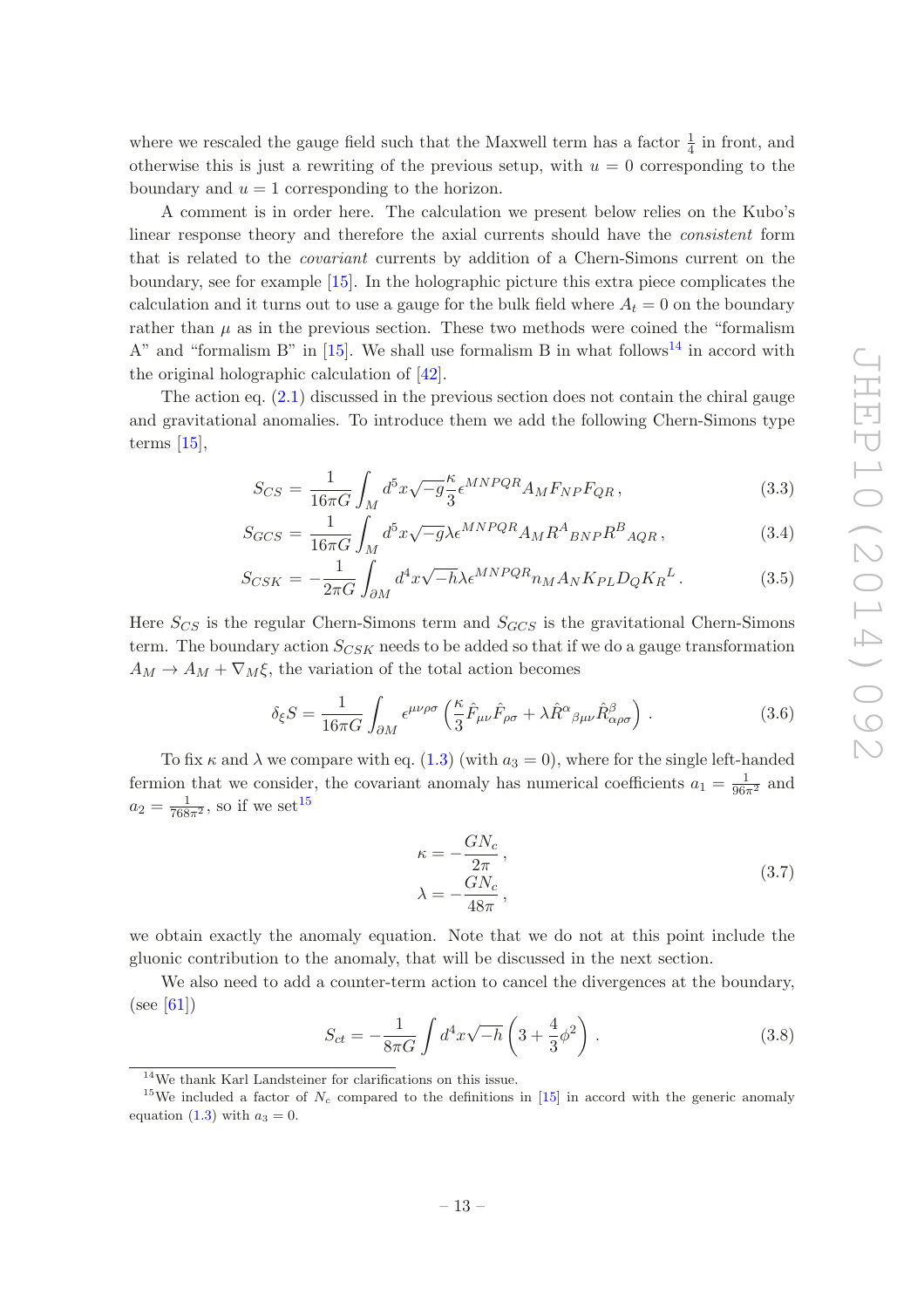With the addition of the Chern-Simons terms, the equations of motion become

<span id="page-14-1"></span>
$$
0 = R_{MN} - \frac{1}{2}g_{MN}R + \frac{1}{2}g_{MN}\left(\frac{4}{3}(\partial\phi)^2 + V\right) + \frac{1}{4}e^{-\frac{4}{3}\alpha\phi}\left(\frac{1}{2}g_{MN}F^2 - 2F_{MP}F_N^P\right)
$$
  

$$
- \frac{4}{3}\partial_M\phi\partial_N\phi - 2\lambda\epsilon_{LPQR(M}\nabla_A F^{PL}R^A{}_{N)}{}^{QR},
$$
  

$$
0 = \nabla_N(e^{-\frac{4}{3}\alpha\phi}F^{MN}) + \epsilon^{MNPQR}(\kappa F_{NP}F_{QR} + \lambda R^A{}_{BNP}R^B{}_{AQR}),
$$
  

$$
0 = \frac{8}{3}\frac{1}{\sqrt{-g}}\partial_\mu(\sqrt{-g}\partial^\mu\phi) - V(\phi)' + \frac{4\alpha}{12}e^{-\frac{4}{3}\alpha\phi}F^2.
$$
 (3.9)

The terms proportional to  $\lambda$  or  $\kappa$ , coming from the new terms in the action, vanish on the background of the previous section. Hence the background introduced in section [2](#page-6-0) still satisfies the equations of motion [\(3.9\)](#page-14-1).

To compute the Green's functions in the Kubo formulas eq. [\(1.2\)](#page-3-0) we fluctuate the fields  $h_{t\alpha}(r, y)$  and  $a_{\alpha}(r, y)$ , where  $\alpha$  takes values x, z. To simplify the equations we raise the  $\alpha$  index on the metric fluctuations. Expanding the equations of motion eq. [\(3.9\)](#page-14-1) to first order in these perturbations we obtain the fluctuation equations, shown in appendix [B.](#page-27-0)

#### <span id="page-14-0"></span>3.1 Direct calculation

To calculate the Green's functions directly we use the formalism of [\[62](#page-35-6)], that we review here. Second order fluctuations in the action can be written in the form

$$
S^{(2)} = \int_M d^4k \, du \left( \Phi_{-k}^I \tilde{\mathcal{A}}_{IJ} \Phi_k^{J\prime} + \Phi_{-k}^I \tilde{\mathcal{B}}_{IJ} \Phi^J + \Phi_{-k}^I \tilde{\mathcal{C}}_{IJ} \Phi_k^J \right) , \tag{3.10}
$$

where a prime denotes a radial derivative,  $\Phi_k$  is a vector of all the (Fourier transformed) fields that we fluctuate and  $A, B, C$  are matrices giving the coefficients of the various terms.

Taking this action on-shell, we can write it completely as a boundary term, of the form

$$
S^{(2)} = \int_{\partial M} d^4 k_{>0} \left( \Phi_{-k}^I \mathcal{A}_{IJ} \Phi_k^{J \prime} + \Phi_{-k}^I \mathcal{B}_{IJ} \Phi^J \right) . \tag{3.11}
$$

Here we have restricted our integral to momenta  $k_{>0}$  which are positive in the sense that  $\omega > 0$ . A and B are then related to  $\tilde{\mathcal{A}}$  and  $\tilde{\mathcal{B}}$  by  $\mathcal{A} = \frac{1}{2} \tilde{\mathcal{A}}^H$  and  $\mathcal{B} = \frac{1}{2}$  $\frac{1}{2}\tilde{\mathcal{B}}^{\dagger}$ , where  $\tilde{\mathcal{A}}^{H}$  denotes the Hermitian part of  $\tilde{\mathcal{A}}$ .

Now we write  $\Phi_k^I(u) = \mathcal{F}^I_{J}(k, u)\phi_k^J$ , where  $\phi^I$  is the source of  $\Phi^I$  and we have a similar relation for  $\Phi^I_{-k}$ . We normalize F so that  $\mathcal{F}^I_{-j}(k,\Lambda) = \delta^I_{-j}$ , where  $\Lambda$  is the cutoff of our theory. This corresponds precisely to requiring our fluctuations to equal the sources at the boundary. Note that we do not assume the cutoff to be close to the boundary. Using this definition and normalization of  $\mathcal F$  we can write the on-shell action as

$$
S^{(2)} = \int_{\partial M} d^4 k_{>0} \phi_{-k}^I 2 \left( \mathcal{A} \mathcal{F}' + \mathcal{B} \right) \phi_k^J \vert_{\Lambda}^{\rho_h}, \tag{3.12}
$$

so that finally,

<span id="page-14-2"></span>
$$
G_{IJ}(k) = -2 \lim_{u \to \Lambda} \left( \mathcal{A}(k) (\mathcal{F}(k,r))' + \mathcal{B}(k) \right) . \tag{3.13}
$$

We find  $\mathcal{F}'$  by solving the fluctuation equations. Apart from the normalization of  $\mathcal F$ at the boundary we need boundary conditions at the horizon. The conditions we need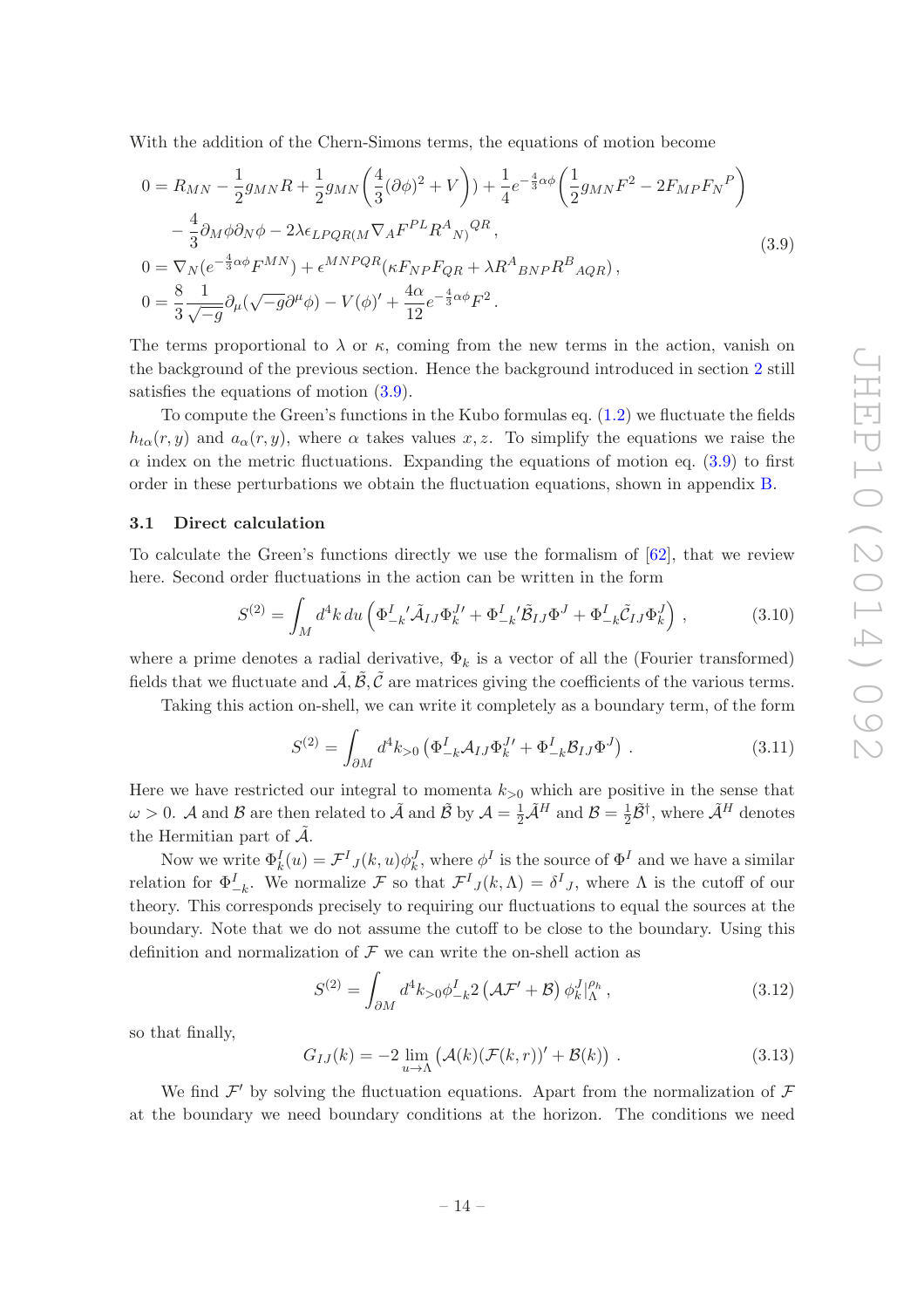to take are the  $\omega \to 0$  limit of infalling boundary conditions. This means that the gauge field fluctuations  $a_{\alpha}$  have to be regular at the horizon and the metric fluctuations have to vanish (see  $[43]$ ).

To solve these one has to split the fluctuations into a zeroth order part in momentum and a first order part, where the first order part can again be split up into a term proportional to  $\kappa$  and a term proportional to  $\lambda$ ,

$$
B_{\alpha} = B_{\alpha}^{(0)} + k\kappa B_{\alpha}^{(\kappa)} + k\lambda B_{\alpha}^{(\lambda)},
$$
  
\n
$$
h_t^{\alpha} = h_t^{(0)\alpha} + k\kappa h_t^{(\kappa)\alpha} + k\lambda h_t^{(\lambda)\alpha}.
$$
\n(3.14)

The zeroth order equation can then be solved by solving the first equation eq. [\(B.1\)](#page-27-3) for  $g_{(0)t}^{\alpha}$  and substituting the result in the second equation eq. [\(B.2\)](#page-27-4), resulting in an equation of the form  $B_{\alpha}^{(0)}''' = \chi(u)B_{\alpha}^{(0)}''$ . The solution involves a double integral over the function  $\chi(u)$  which cannot be done analytically, but it is divergent at the horizon, so the boundary conditions force it to vanish. So we obtain an analytic solution for  $B_{\alpha}^{(0)}$ . We plug this back into the first equation eq. [\(B.1\)](#page-27-3) which can then directly be solved for  $h_t^{(0)\alpha}$  $\int_t^{\left(\mathsf{U}\right)\mathsf{C}\mathsf{L}}$ 

The zeroth order solutions then enter in the  $\kappa$  and  $\lambda$  equations as an inhomogeneous term. These equations can be solved in the same manner, the only difference being that in this case the boundary conditions do not get rid of the integral. In this way we obtain an analytic solution involving a double integral, shown in appendix [C.](#page-27-1) Note that for the conductivities we only need the asymptotics of the derivatives of the solutions, which we can get from this integral solution fully analytically.

To find the matrices  $\mathcal A$  and  $\mathcal B$  we need to look at the second order action. Our full action can be written as

$$
S = S_0 + S_{CS} + S_{GCS} + S_{GH} + S_{CSK} + S_{ct}.
$$
 (3.15)

Then the second order actions have the following schematic form (omitting the terms that do not contribute to  $\mathcal A$  or  $\mathcal B$ ),

$$
(S_0 + S_{CS} + \partial_u S_{GH})^{(2)} = \int_M d^5x \left( \Phi'_{-k} A_0 \Phi'_k + \Phi_{-k} B_0 \Phi'_k \right) ,
$$
  
\n
$$
S_{ct}^{(2)} = \int_{\partial M} d^4x \Phi_{-k} B_{ct} \Phi_k ,
$$
  
\n
$$
S_{GCS}^{(2)} = \int_M d^5x \left( \Phi'_{-k} A_\lambda^1 \Phi'_k + \Phi_{-k} B_\lambda \Phi'_k + \Phi'_{-k} A_\lambda^2 \Phi''_k \right) ,
$$
  
\n
$$
S_{CSK}^{(2)} = \int_{\partial M} d^4x \left( \Phi_{-k} A_\lambda^3 \Phi'_k + \Phi'_{-k} A_\lambda^4 \Phi'_k \right) .
$$
  
\n(3.16)

All but two of these contributions can be dealt with without problems using the formalism outlined above, the problematic terms are  $A_\lambda^2$  and  $A_\lambda^4$ . The reason that these problematic terms are present is that the variational problem is not well defined for the gravitational Chern-Simons term, i.e. if we take the variation of  $S_{GCS} + S_{CSK}$  we get

<span id="page-15-0"></span>
$$
\delta(S_{GCS} + S_{CSK}) = -\frac{\lambda}{2\pi G} \int_{\partial M} d^4x \sqrt{-h} \epsilon^{mlqr} D_r A_m \delta K_{qv} K_l^{\nu} \,. \tag{3.17}
$$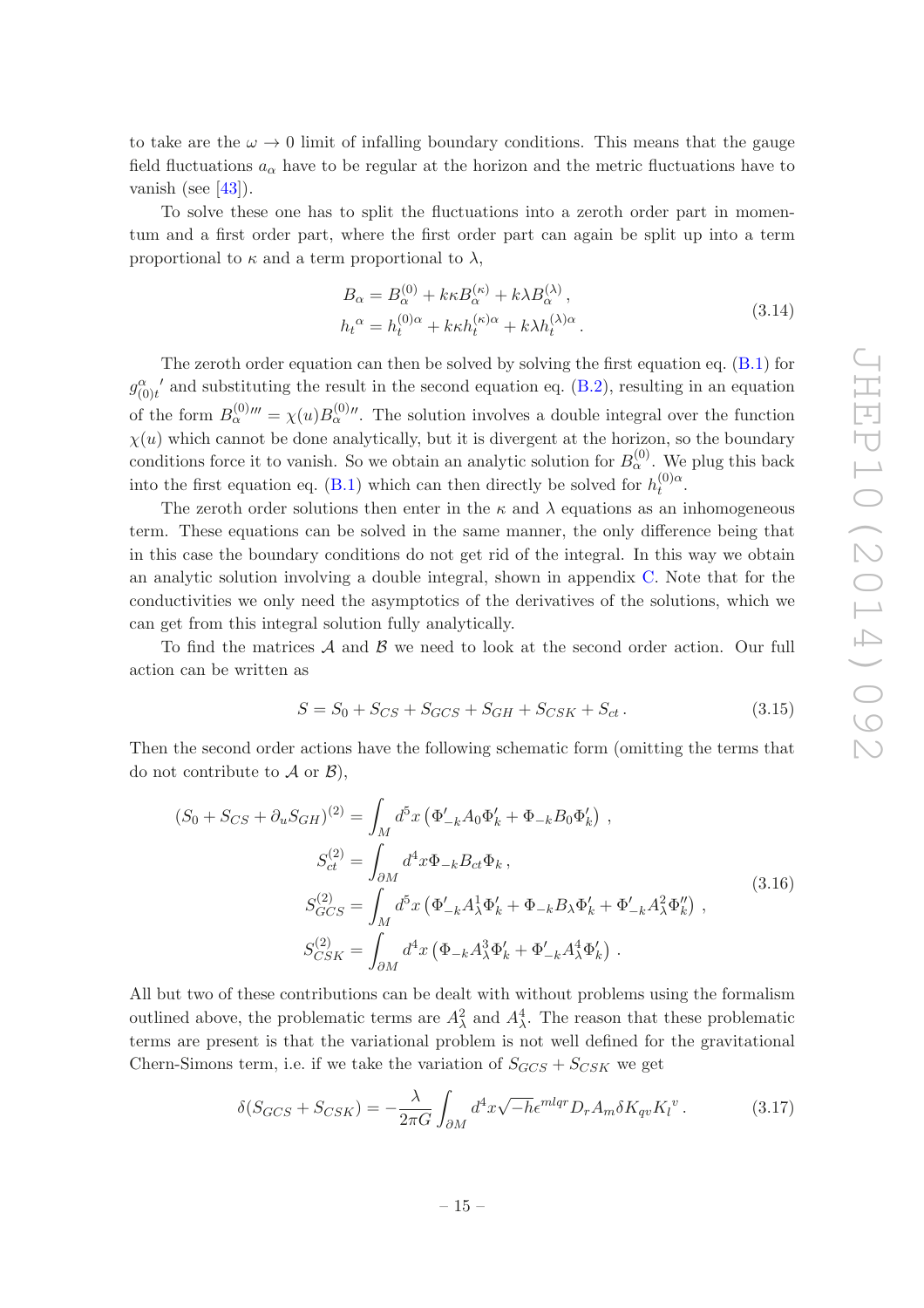We deal with these terms by using the fluctuation equations to replace a double derivative on a fluctuation with single derivatives (for the  $A^4_\lambda$  term we first have to take the derivative of the entire thing to bring it from the bulk to the boundary).

However this turns out to be insufficient, as in this way the condition

<span id="page-16-1"></span>
$$
\frac{d}{du}\left(G - G^{\dagger}\right) = 0\tag{3.18}
$$

is not satisfied. We can remedy this as follows, [\[51\]](#page-34-10). When we substitute the solutions to the fluctuation equations in eq.  $(3.17)$  it has a term of the form

$$
\int_{\partial M} d^4x \epsilon_{\alpha\beta} \bar{B}_{\alpha-k} \zeta(u, u_c, k) \bar{H}'_{\beta k}.
$$
\n(3.19)

We take this  $\zeta$  as contributing to the  $\beta$  matrix. The final matrices are shown in appendix [D.](#page-30-0)

Combining this with the solutions to the fluctuation equations, we find that the condition eq.  $(3.18)$  is satisfied and we obtain the Green's functions shown in appendix [E.](#page-31-0) Note that at this point we changed our fields (and sources) from  $B_{\alpha}$  and  $g_t^{\alpha}$  to  $a_{\alpha}$  and  $g_{\alpha}^t$ .

Expressed in terms of temperature and chemical potential and using eq. [\(3.7\)](#page-13-2) we obtain the conductivities in eq. [\(3.20\)](#page-16-2),

$$
\sigma_B = \frac{\mu(u_c)}{4\pi^2},
$$
  
\n
$$
\sigma_V = -\left(\frac{\mu(u_c)^2}{8\pi^2} + \frac{T^2}{24}\right),
$$
  
\n
$$
\sigma_B^{\epsilon} = -\left(\frac{\mu(u_c)^2}{8\pi^2} + \frac{T^2}{24}\right),
$$
  
\n
$$
\sigma_V^{\epsilon} = \frac{\mu(u_c)^3}{12\pi^2} + \frac{1}{12}\mu(u_c)T^2.
$$
\n(3.20)

<span id="page-16-2"></span>There is no explicit  $\alpha$ -dependence and only the trivial renormalization of  $\mu(u_c) = \mu(1-u_c)$ . In particular these results are exactly the same as those in [\[51\]](#page-34-10) and agree with [\[42](#page-34-4)] and [\[44\]](#page-34-11). Also note the change in sign with respect to [\(1.4\)](#page-4-2), this is because here we fluctuate  $g^t_{\alpha}$ , which corresponds to  $T_t^{\alpha}$ , while [\(1.4\)](#page-4-2) corresponds to  $T^{t\alpha}$ .

We stress that there is a nontrivial implicit  $\alpha$ -dependence through the temperature and chemical potential. We refer the reader to appendix  $E$  where we present the Green's functions and their dependence on the parameters of the model b,  $\rho_h$  and  $\alpha$  in detail.

#### <span id="page-16-0"></span>3.2 Flow equations

Following [\[51\]](#page-34-10) we now provide another check that the Green's functions found above. This is only applicable to the  $\kappa$  parts however, as it directly uses the stress-energy tensor, and it is not clear how to define this in the presence of the gauge-gravitational anomaly.

The idea is as follows. We have two ways of expressing the current and stress energy tensor. The first is through the Green's functions,

$$
\delta J_{\text{cons.}}^{\alpha} = G^{xx} \delta^{\alpha \beta} a_{\beta} + G^{xz} \epsilon^{\alpha \beta} a_{\beta} + P^{xt} \delta^{\alpha \beta} g^{t}_{\beta} + P^{zt} \epsilon^{\alpha \beta} g^{t}_{\beta}, \delta T_{t_{\text{cons.}}}^{\alpha} = G^{xx}_{\epsilon} \delta^{\alpha \beta} a_{\beta} + G^{xz}_{\epsilon} \epsilon^{\alpha \beta} a_{\beta} + P^{xt}_{\epsilon} \delta^{\alpha \beta} g^{t}_{\beta} + P^{zt}_{\epsilon} \epsilon^{\alpha \beta} g^{t}_{\beta},
$$
\n(3.21)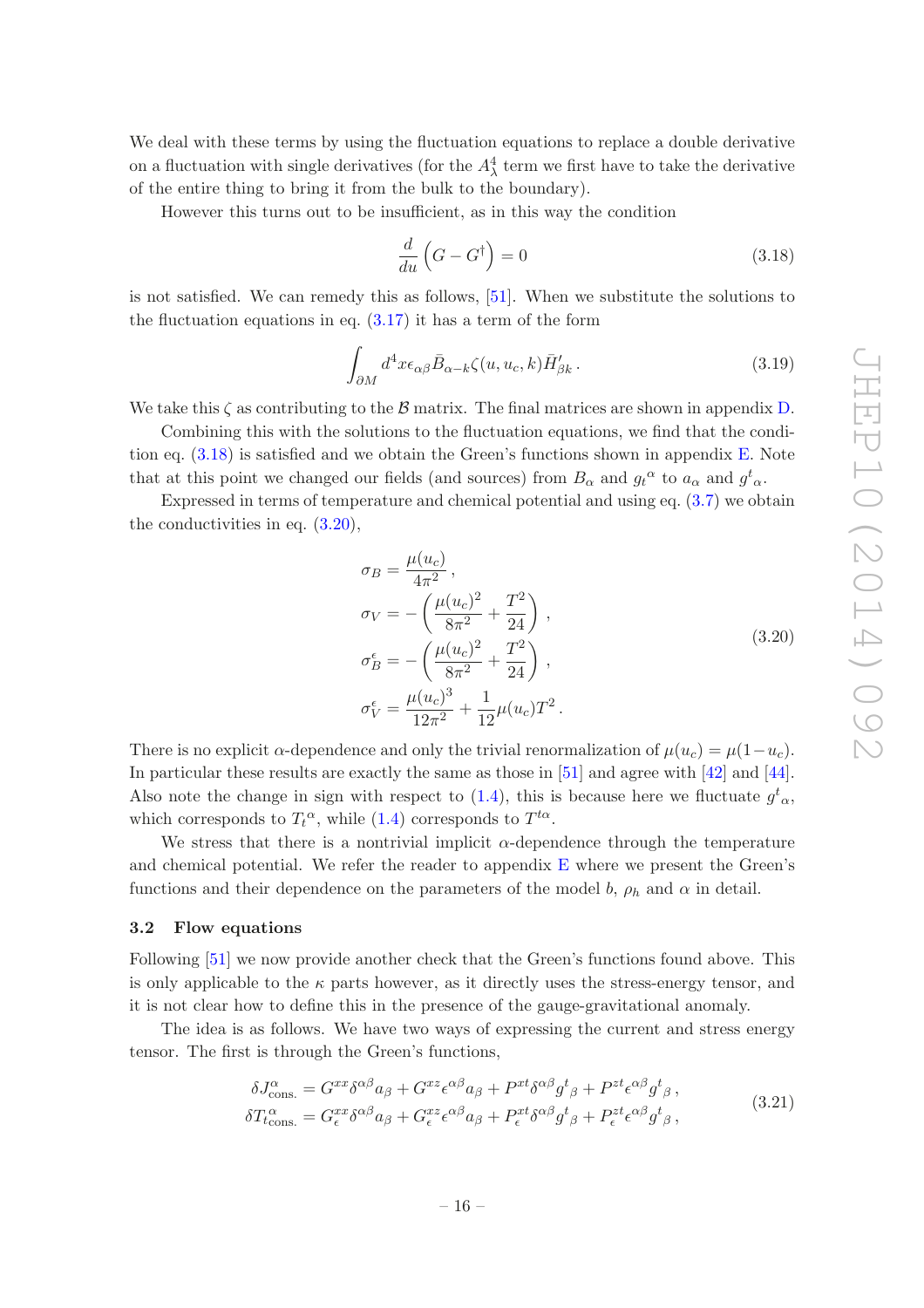and the second is as a variation of the action,

$$
\delta J^{\alpha} = \delta \frac{\delta S}{\delta A_{\alpha}} = \delta \left( \frac{\sqrt{-g}}{16\pi G} e^{-\frac{4\alpha}{3}\phi} F^{\alpha r} \right) = \frac{f e^{-\frac{4\alpha\phi}{3}} \rho_h^2}{8\pi G L^3} \left( a'_{\alpha} + \mu g^t_{\alpha} \right) ,
$$
  
\n
$$
\delta T_t^{\alpha} = \delta \frac{\delta S}{\delta g^t_{\alpha}} = \delta \left( \frac{\sqrt{-g}}{8\pi G} \left( K_t^{\alpha} - g_t^{\alpha} K - \frac{3}{L} h_t^{\alpha} - \frac{L}{2} \hat{G}_t^{\alpha} \right) \right)
$$
  
\n
$$
= -\frac{f \rho_h^4}{8\pi G L^5 R^2 u^2} \left( g^t_{\alpha} \left( u f' + f \left( \frac{2uR'}{R} - 3 \right) + 3\sqrt{f} \right) + fu(g^t_{\alpha})' \right) .
$$
\n(3.22)

Here K is the extrinsic curvature, defined by  $K_{\mu\nu} = \frac{1}{2}$  $\frac{1}{2}(\nabla_{\mu}n_{\nu} + \nabla_{\nu}n_{\mu})$ , where  $n_{\mu} = \sqrt{g_{rr}}dr$ is the radial normal vector, and the stress energy tensor was found in [\[63\]](#page-35-7) Note that the  $\kappa$ term in the current is absent because we use the covariant current.

Of course these expressions should be the same, and from this we can extract a system of nonlinear differential equations for the correlators. Equating  $(\delta J_{\text{cons.}}^{\alpha})' = (\delta J)'$ we get a set of equations involving double and single derivatives of the fields. We first get rid of the double derivatives using the fluctuation equations, and then get rid of the single derivatives using directly  $\delta J_{\text{cons.}}^{\alpha} = \delta J^{\alpha}$ . Then we obtain a system of equations involving only the fields, and the Green's functions and their first derivatives. Since the field fluctuations are independent in this context (the two expressions of the current and energy-momentum tensor are equal also off-shell) we find that the coefficients of the fields must vanish individually, obtaining a first order coupled system of nonlinear differential equations for the Green's functions, shown in appendix [F.](#page-31-1)

The system is hard to solve directly, but one can easily verify that it is solved by the Green's functions we already found. More precisely, substituting in in  $G^{xx} = P^{xt} = G^{xx}_{\epsilon} =$ 0, as is done in [\[51](#page-34-10)], the system can be solved (requiring the anomalous conductivities to vanish at the horizon) and we find the same conductivities as with the method above. The last Green's function  $P_{\epsilon}^{xt}$  is then solved by

$$
P_{\epsilon}^{xt} = \frac{f\rho_h^4}{8\pi G L^5 R^2 u^2} \left( -uf' - \frac{2fuR'}{R} + 3f - 3\sqrt{f} \right).
$$
 (3.23)

Hence, the results found above by direct computation agree with the flow equations derived here. This is just an additional check of our results.

### <span id="page-17-1"></span><span id="page-17-0"></span>4 Dynamical gauge fields and the axion

#### 4.1 Gluonic contribution to the chiral anomaly

The conclusion of the last section is that the anomalous conductivities do not get any corrections from interactions in a large class of non-conformal QFTs parametrized by the parameter  $\alpha$ . More precisely, the form of the conductivities expressed in terms of temperature and the chemical potential is of the same form as the conformal case which corresponds to the choice  $\alpha = 0$ , for which we know that the form of the conductivities is the same as in free Weyl fermions [\[42](#page-34-4)[–45](#page-34-5)].

As discussed in the introduction, this result is expected whenever the strongly interacting QFT can be treated as a hydrodynamical system where the only hydrodynamical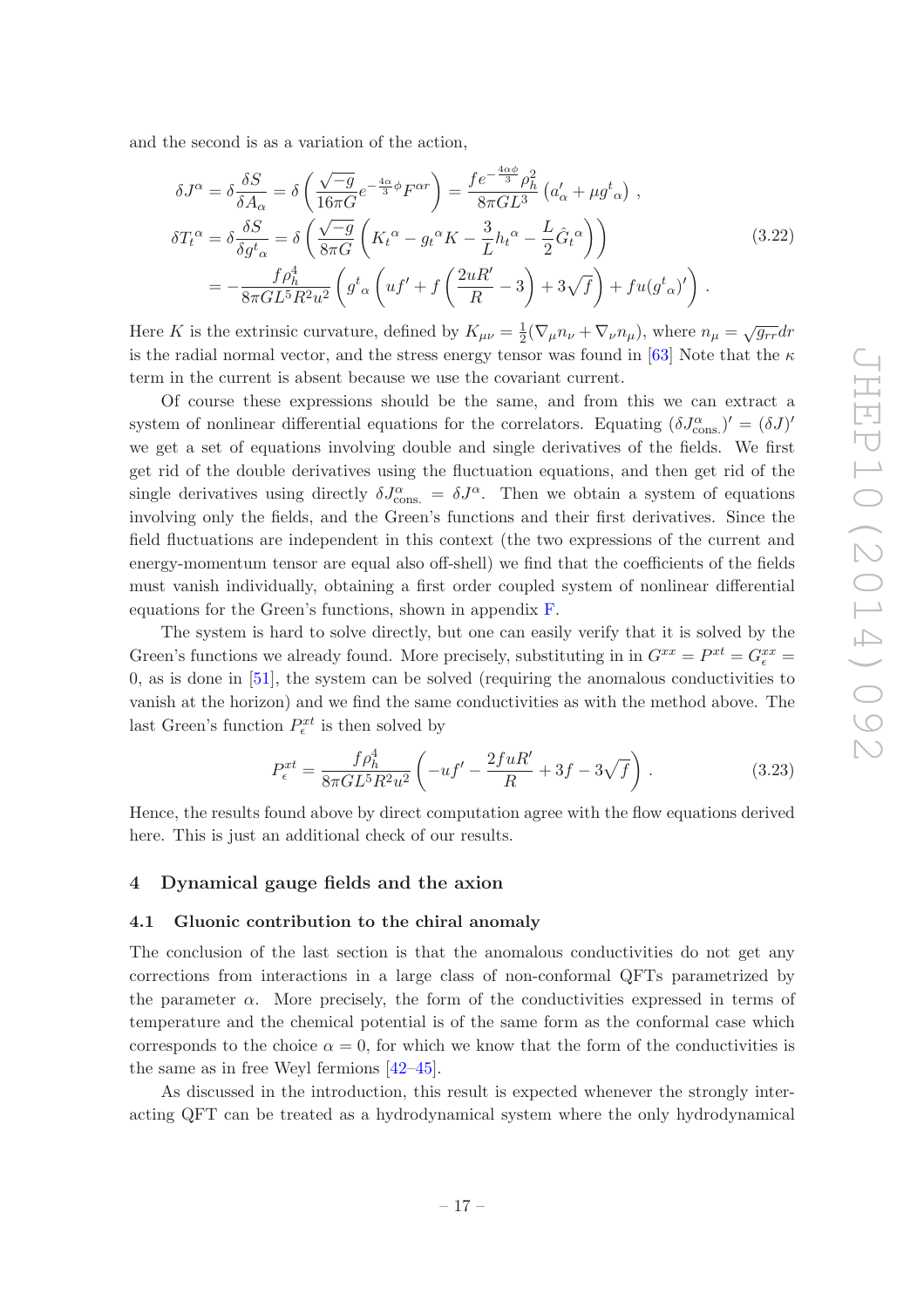degrees of freedom are the chemical potential  $\mu(x)$ , the temperature  $T(x)$  (or energy density  $\epsilon(x)$  and the 4-velocity  $u^{\mu}(x)$  [\[34\]](#page-33-9).

Another piece of information we have is the field theory calculation of [\[36](#page-33-11), [37](#page-34-0)] which shows that the anomalous conductivities can receive quantum corrections through dynamical gluon fields running in the loops. This contribution is obtained in [\[36](#page-33-11), [37\]](#page-34-0) by writing the vacuum polarization diagrams  $\langle A_\mu A_\nu \rangle$  in terms of the triangle anomaly diagrams  $\langle J_\mu G_\nu G_\rho \rangle$ where  $G_{\nu}$  are the gluon fields. Therefore we expect such quantum corrections to arise only when the anomaly equation possess these gluonic contribution and read<sup>[16](#page-18-0)</sup>

<span id="page-18-2"></span>
$$
\partial_{\mu} J^{\mu,5} = N_c a_1 \epsilon^{\mu_1 \mu_2 \mu_3 \mu_4} \operatorname{Tr} \left( F_{\mu_1 \mu_2} F_{\mu_3 \mu_4} \right) + N_f a_3 \epsilon^{\mu_1 \mu_2 \mu_3 \mu_4} \operatorname{Tr} \left( G_{\mu_1 \mu_2} G_{\mu_3 \mu_4} \right) ,\tag{4.1}
$$

instead of just

<span id="page-18-1"></span>
$$
\partial_{\mu} J^{\mu,5} = N_c a_1 \epsilon^{\mu_1 \mu_2 \mu_3 \mu_4} \operatorname{Tr} \left( F_{\mu_1 \mu_2} F_{\mu_3 \mu_4} \right) \,. \tag{4.2}
$$

where  $a_1$  and  $a_3$  are fixed numerical factors independent of  $N_c$  and  $N_f$  for the fundamental representation. In the latter case, when the theory in the strong coupling limit is treated as a hydrodynamical system without the dynamical gluons, the only hydrodynamical degrees of freedom are  $\mu(x)$ , the temperature  $T(x)$  and the 4-velocity  $u^{\mu}(x)$ , hence one is back to the scenario of [\[34](#page-33-9)] and one do not expect quantum corrections. Therefore there is no inconsistency in the results of [\[36,](#page-33-11) [37\]](#page-34-0) and [\[34\]](#page-33-9). The holographic calculation we presented in the previous section also ignores the dynamical gauge field contribution to the anomaly equation hence attaining  $(4.2)$  instead of the correct form  $(4.1)$ . Our calculation fulfills the expectation of [\[34](#page-33-9)], therefore there is neither any inconsistency with the holographic calculation nor with the results of [\[36,](#page-33-11) [37](#page-34-0)].

However, this logic also suggests a way to obtain such quantum corrections in the holographic description. One simply introduces the necessary bulk degrees of freedom in the GR dual in effect to correct the anomaly equation  $(4.2)$  and attain  $(4.1)$  instead. It is well-known how to obtain such a correction in the holographic picture since the work of Ouyang, Klebanov and Witten [\[52\]](#page-34-13). It was shown in this paper in the top-down context that such terms arise from the various form fields on the cycles in the internal part of the 10D background. In the particular case of the  $\mathcal{N} = 1$  cascading  $SU(N + M) \times SU(N)$  gauge theory it arises from the two-form  $F_3 = dC_2$  on the three cycle in the  $T^{1,1}$  geometry.

The idea was later generalized in [\[54](#page-34-14)] in a form suitable for the bottom-up approach we take in this picture. Instead of reviewing the arguments in [\[54](#page-34-14)] let us apply them directly to our case of 5D gravity coupled to the various from fields. Let us first review how the first term in [\(4.1\)](#page-18-2) arises. In the previous section the anomaly equation arose from the Chern-Simons term [\(3.3\)](#page-13-3) and [\(3.4\)](#page-13-3). Let us ignore the gravitatonal CS term for the moment, for simplicity. We will put it back in later. In the discussion of  $[54]$  the gauge field  $A<sub>M</sub>$  lives on the flavor 4-branes, and the CS action arises from the Wess-Zumino term of the flavor

<span id="page-18-0"></span><sup>&</sup>lt;sup>16</sup>We show here the covariant form of the anomalies for the sake of the discussion, as they are more familiar. We also do not include in this discussion the gravitational anomaly for simplicity. We retain it in section B below.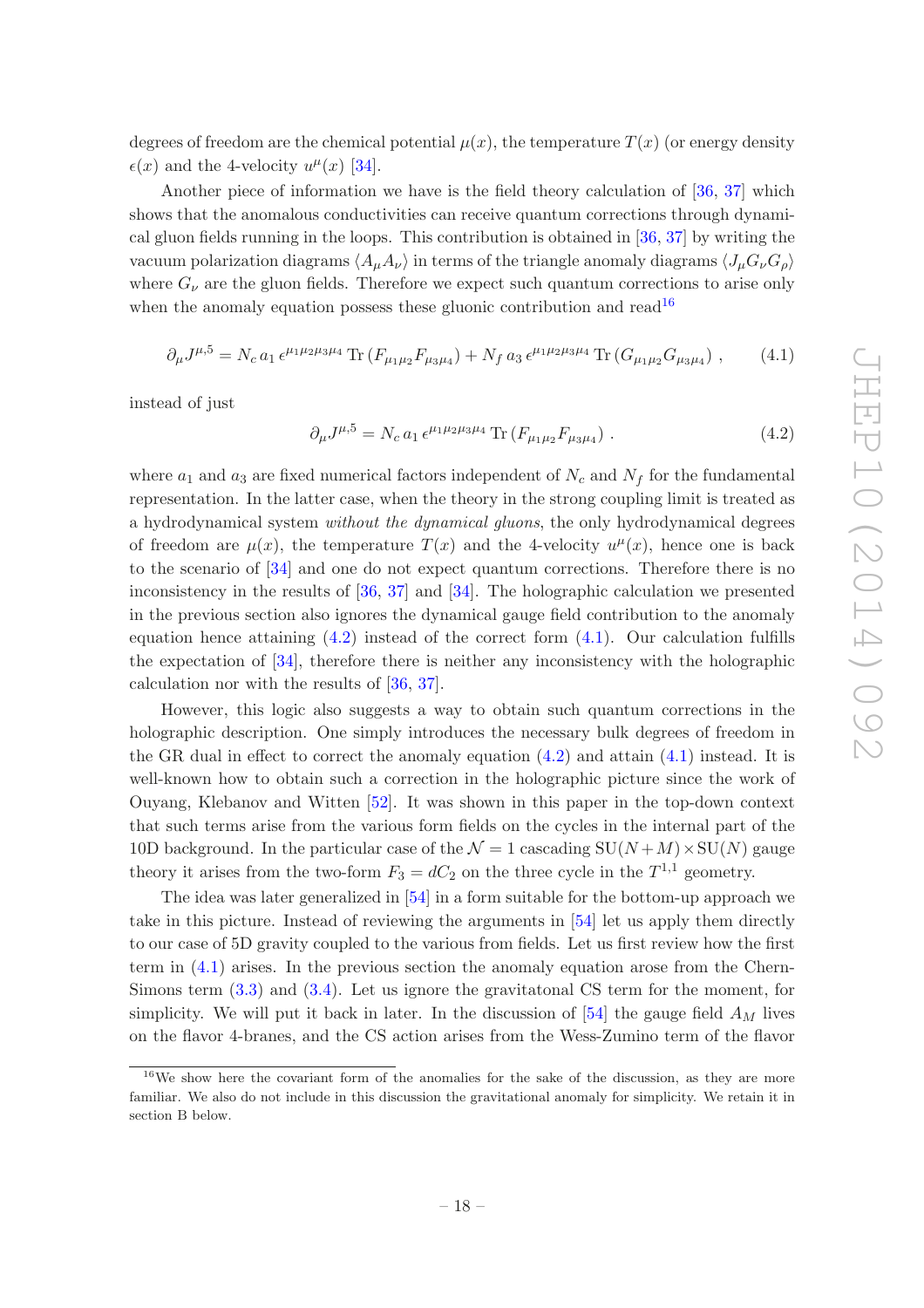brane action:[17](#page-19-0)

<span id="page-19-2"></span>
$$
S_{WZ} = T_p \int_{\Sigma_{p+1}} C \wedge \operatorname{Str} \exp \left[ i \pi \alpha' \mathcal{F} \right]
$$
  
= 
$$
T_4 \int_M d^5 x \{ iC_{-1}(u) \wedge \operatorname{Str} \exp[i2\pi \alpha' \mathcal{F}]|_6 - i \tilde{C}_3(u) \wedge \operatorname{Str} \exp[i2\pi \alpha' \mathcal{F}]|_2
$$
  
-
$$
-C_1(u) \wedge \operatorname{Str} \exp[i2\pi \alpha' \mathcal{F}]|_4 \}
$$
(4.3)

where, C is the combination of the various form fields  $C = \sum_n (-i)^{\frac{p-n+1}{2}} C_n$  and we specified to flavor 4-branes in the second line.  $T_n$  denote the D-brane tensions. The super connection F contains the flavor gauge field  $A_M$ , see [\[54](#page-34-14)] for details of the definitions of F and the super-trace<sup>[18](#page-19-1)</sup> Str. The super-traces in  $(4.3)$  are closed forms that can be written as<sup>[19](#page-19-3)</sup>

<span id="page-19-4"></span>
$$
Str \exp[i2\pi\alpha'\mathcal{F}]]_2 = w_2 \operatorname{Tr}(iF) \equiv d\Omega_1 \tag{4.4}
$$

$$
Str \exp[i2\pi\alpha'\mathcal{F}]]_4 = \frac{w_4}{2} \operatorname{Tr}(-F \wedge F) \equiv d\Omega_3 \tag{4.5}
$$

$$
Str \exp[i2\pi\alpha' \mathcal{F}]|_6 = \frac{w_6}{6} \operatorname{Tr}\left(-iF \wedge F \wedge F\right) \equiv d\Omega_5, \qquad (4.6)
$$

where  $w_2, w_6$  and  $w_4$  are constants, the first two to be determined by the anomaly equation.

The first term in [\(4.3\)](#page-19-2) can therefore be written as  $F_0 \Omega_5$  where  $F_0$  is Poincare dual to a space-filling 5-form  $\tilde{F}_5$  which should therefore be constant. This 5-form arises from the gluon D3 branes in the decoupling limit, therefore we learn that  $F_0 \propto N_c$  for a gauge group SU( $N_c$ ). Using the last equation in [\(4.6\)](#page-19-4), choosing the constant  $w_6$  appropriately and noting that  $\kappa/G \propto N_c$  (see equation [\(3.7\)](#page-13-2)) one finds precisely the CS term [\(3.3\)](#page-13-3) with the correct factor of  $N_c$  in front. A gauge transformation of  $A_M$  then produces a boundary term as the first term in  $(4.1)$  hence leads to the holographic representation of the U(1) axial anomaly equation [\(4.2\)](#page-18-1) [\[41](#page-34-3)].

The second term in [\(4.3\)](#page-19-2) involves a three form  $\tilde{C}_3$  that has the same degrees of freedom as its Hodge dual  $C_0 = \star \tilde{C}_3$ . Therefore we can choose to work with the axion<sup>[20](#page-19-5)</sup>  $C_0$ . One can easily obtain the action of the axion [\[54,](#page-34-14) [55](#page-34-16)]. Including the kinetic term for  $\tilde{C}_3$  in the bulk action, this dual action takes the form [\[55](#page-34-16)]

<span id="page-19-6"></span>
$$
S_a = \frac{M_p^3}{2} \int d^5 x \sqrt{g} Z_0(\phi) (dC_0 - N_f w_2 A)^2 . \qquad (4.7)
$$

<span id="page-19-0"></span><sup>&</sup>lt;sup>17</sup>In what follows we denote the holographic coordinate by u in line with the notation of the previous section.

<span id="page-19-1"></span><sup>&</sup>lt;sup>18</sup>In [\[54\]](#page-34-14) the super-connection also includes an open-string tachyon that  $\mathcal T$  that we set to zero here. This is expected to be the case in the black-hole backgrounds, see [\[64\]](#page-35-8). The argument is simple: by symmetry  $\mathcal T$  can only be a function of the radial variable u. If this function is non-trivial, then one can show by analyzing the equation of motion for  $\mathcal T$  that it diverges at the horizon. In [\[54\]](#page-34-14) it is shown that this gives rise spontaneous breaking of the chiral flavor symmetry, hence a non-trivial value of the chiral condensate. On the other hand we are interested in field theories where the chiral symmetry is restored in the deconfined (hence BH) phase. Then the only sensible solution to the tachyon equation is  $\mathcal{T} = 0$  which is indeed always a special solution.

<span id="page-19-3"></span> $19$  Here we simplify the discussion by first setting the tachyonic contributions to zero, and second by ignoring possible dependence on the dilation in these equations. This is sufficient for the discussion in this section as we only want to discuss modifications due to the Ramond fields in a qualitative manner. The conclusions are unaltered when such contributions are included.

<span id="page-19-5"></span> $^{20}$ This is a 5D bulk field, not to be confused with the auxiliary boundary axion in [\[15\]](#page-32-12).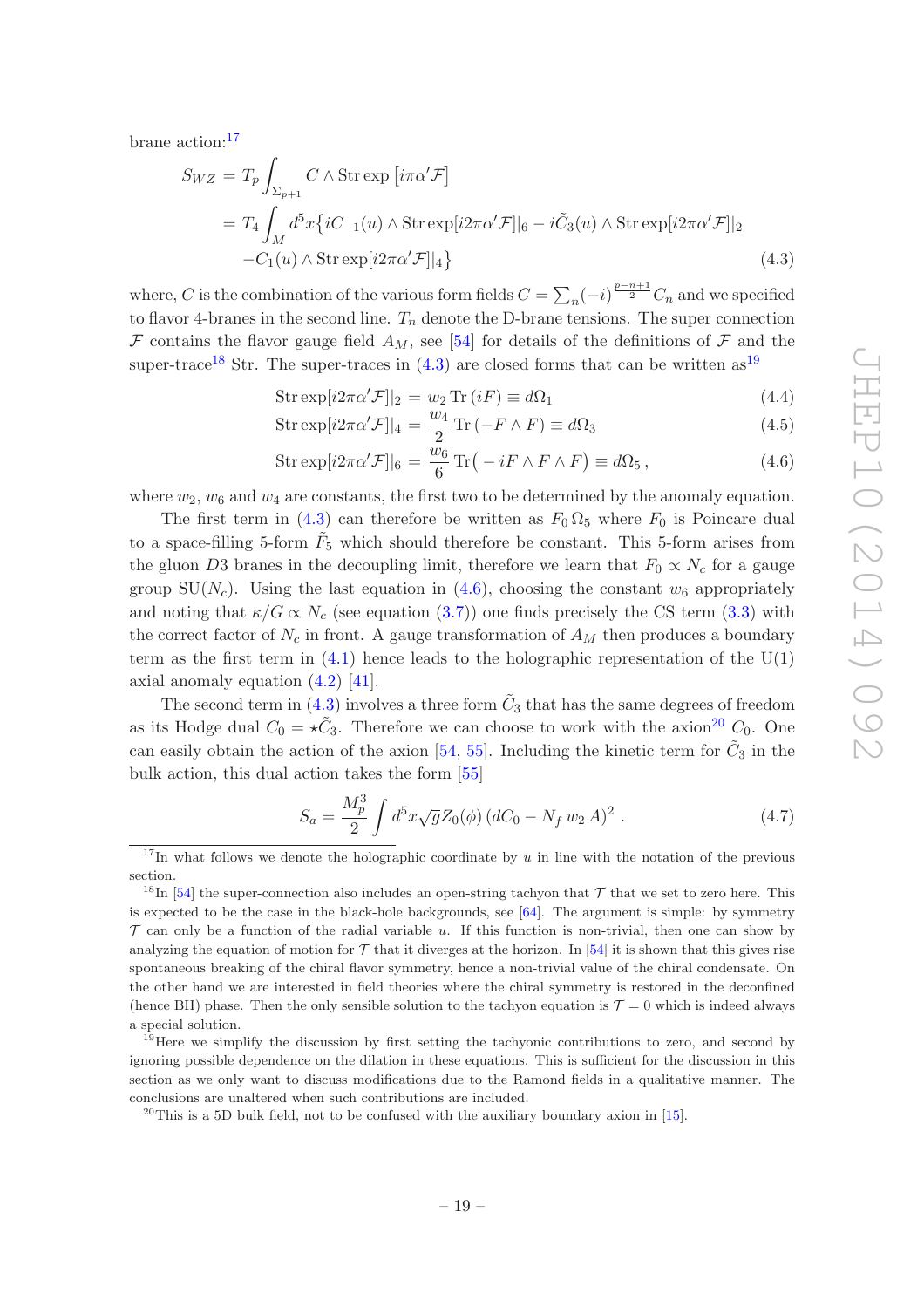where  $Z_0(\phi)$  is some function of the dilation. By symmetry  $C_0$  can only be a function of  $u$ . Here  $w_2$  is a constant. For a generic metric of the form

$$
ds^{2} = -g_{tt}(u)dt^{2} + g_{uu}(u)du^{2} + g_{xx}(u)dx_{3}^{2}, \qquad (4.8)
$$

and in an arbitrary gauge  $A_u$  the solution to  $(4.7)$  is

<span id="page-20-0"></span>
$$
C_0(u) = \theta + \tilde{\theta} \int^u \sqrt{\frac{g_{uu}}{g_{tt} g_{xx}^3}} Z_0(\phi)^{-1} + N_f w_2 \int^u A_u , \qquad (4.9)
$$

where  $\theta$  and  $\tilde{\theta}$  are integration constants. On a BH background then we should require  $\tilde{\theta} = 0$  for regularity at the horizon [\[58\]](#page-35-2). On the other hand Maxwell equation for the u-component of the gauge field determines  $N_fw_2A_u = \partial_u C_0$ . Substituting this in [\(4.9\)](#page-20-0) we then find that the background value of the axion on the BH background is a constant. This constant equals  $\theta$  above in the gauge  $A_u = 0$ , however its value changes in a different gauge. In particular under  $A_u \rightarrow A_u + \partial_u \lambda$  it transforms as<sup>[21](#page-20-1)</sup>

<span id="page-20-2"></span>
$$
\theta \to \theta + N_f w_2 \lambda(0). \tag{4.10}
$$

Now the crucial point is that  $C_0$  also couples to the gluon fields that live on the D3 branes [\[52](#page-34-13), [54\]](#page-34-14). This coupling can be read off from the Wess-Zumino term on a probe D3 brane as

<span id="page-20-5"></span>
$$
S_{WZ,3} = \frac{T_3}{2} \int d^4x \sqrt{-h} C_0(u) \text{Tr} \, G \wedge G = \frac{T_3}{2} \theta \int d^4x \sqrt{-h} \text{Tr} \, G \wedge G, \tag{4.11}
$$

where  $h$  is the induced metric on the probe brane and this action again follows from a generic form  $(4.3)$  where the super-connection F is replaced by the gluon field strength  $G_{\mu\nu}$ . This is the holographic analog of the theta-term in QCD. Then, as a result of [\(4.10\)](#page-20-2), the gauge transformation of  $A_u$  in the bulk generates the desired second piece in  $(4.1)$ upon appropriate choice of the constant  $w_2$ . Therefore we learn that in order to include dynamical gauge field contributions to the two-point functions  $\langle JJ \rangle$  etc. in [\(1.2\)](#page-3-0) one has to include the axion field  $C_0$  in the dual gravitational background. Now from the axion action [\(4.7\)](#page-19-6) we see that even though  $dC_0 = 0$  on-shell, this coupling gives rise to a mass term for the bulk gauge field A that is dual to the  $U(1)$  axial current. This is clearly the analog of the Higgsing effect described in [\[52](#page-34-13)].

We finally consider the third term<sup>[22](#page-20-3)</sup> in [\(4.3\)](#page-19-2), that is of the form  $F_2 \wedge A \wedge F$ . By time translation and rotational invariance  $C_1$  should be of the form  $C_1 = C_{1,t}(u)dt + C_{1,u}(u)du$ . Part of the bulk action that contains  $C_1$  has the general form

<span id="page-20-4"></span>
$$
S_{C1} = \frac{M_p^3}{2} \int d^5 x \sqrt{g} Z_3(\phi) (dC_1)^2 + T_4 N_f w_4 \int d^5 x F_2 \wedge A \wedge F, \qquad (4.12)
$$

<span id="page-20-1"></span> $^{21}\lambda(u)$  should vanish at the horizon again by regularity.

<span id="page-20-3"></span><sup>&</sup>lt;sup>22</sup>The role of  $C_1$  in the dual field theory is not entirely clear in this setting. It is argued to be dual to the baryon number current in  $[65]$  and indeed  $C_1$  may serve as an alternative way to include both the axial and the vector currents in the field theory instead of introducing an additional gauge field on the probe branes as in  $[44]$ . Here we will not dwell on the physics of  $C_1$  much, but include it in the discussion for completeness. Nevertheless we attain the Wess-Zumino term of the form in [\(4.12\)](#page-20-4) which guarantees absence of any additional anomaly terms on the boundary that would arise form the  $C_1$  gauge transformations.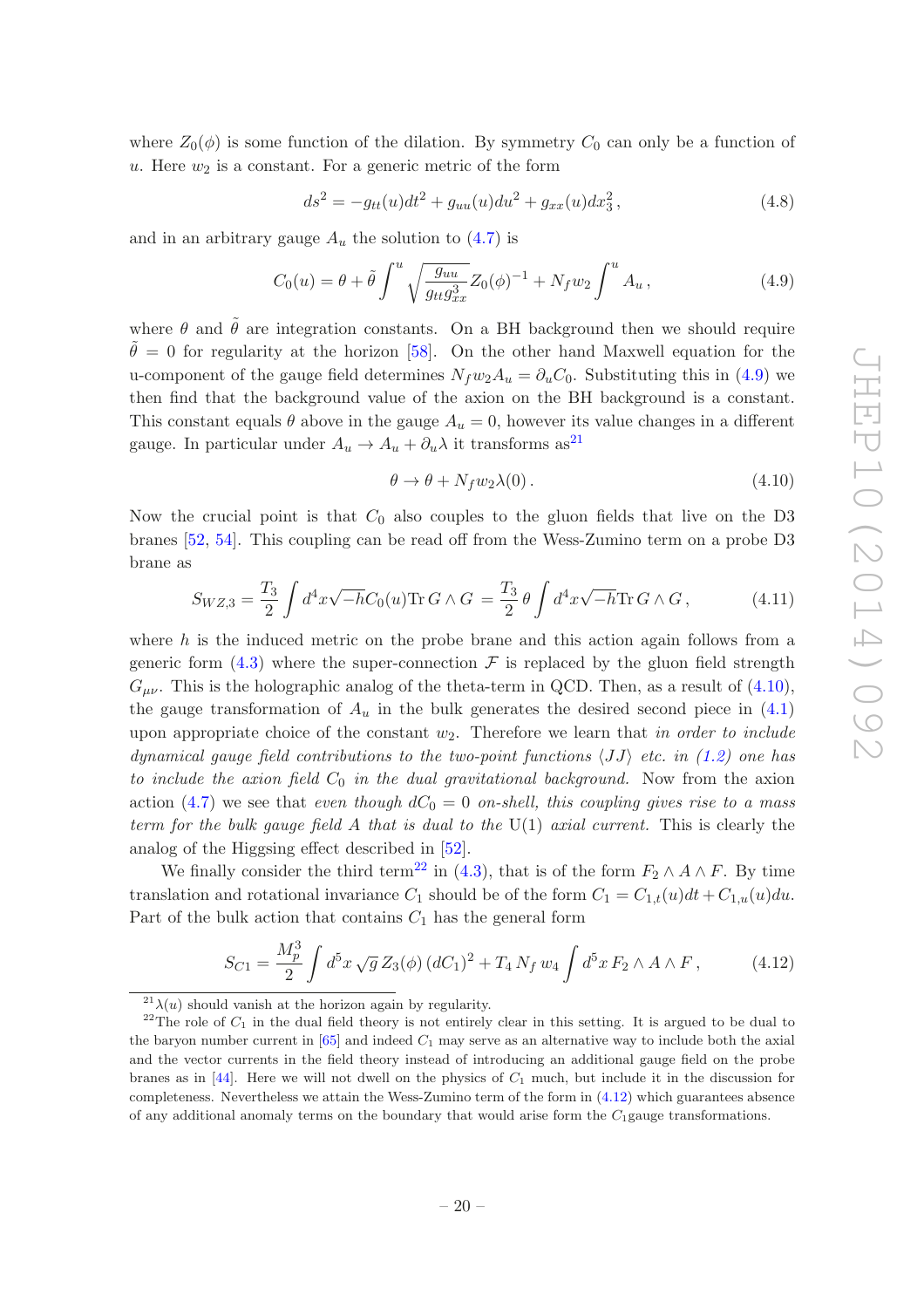where  $Z_3(\phi)$  is a function of the dilation and  $w_4$  is a constant. Clearly the last term does not contribute to the equation of motion when A is on-shell. Then one can solve  $(4.12)$ similarly to [\(4.9\)](#page-20-0) and find

$$
C_1 = dt \left( c_1 + c_2 \int^u \sqrt{\frac{g_{uu} g_{tt}}{g_{xx}^3}} Z_3(\phi)^{-1} \right), \qquad (4.13)
$$

where  $c_1$  and  $c_2$  are integration constants. Note that in contrast to  $(4.9)$  the constant  $c_2$  is not required to vanish by regularity at the horizon. However, one can easily see that there is no additional term in the anomaly equation  $(4.1)$  that would possibly arise from the third term in the Wess-Zumino action  $(4.3)$  (that is the second term in  $(4.12)$ ) because  $F_2$ only has the  $(0u)$  component on-shell. Thus, we managed to satisfy the desired anomaly equation  $(4.1)$  in the holographic setting. To summarize: the first term in  $(4.1)$  arises from the first term in  $(4.3)$  and the second term in  $(4.1)$  arises from the combination of the second term in  $(4.3)$  and  $(4.11)$ .

#### <span id="page-21-0"></span>4.2 Gluonic contribution to the conductivities

Having fixed the Ramond contributions to the bulk action, whose presence is required by the correct anomaly equation [\(4.1\)](#page-18-2) now we can look at the fluctuations of the various fields to the quadratic order and reconsider the calculation of the two-point function.

We can summarize the findings in the previous subsection by the total action

<span id="page-21-1"></span>
$$
S_{\text{bulk}} = M_p^3 N_c^2 \int d^5 x \sqrt{-g} \left( R - \frac{4}{3} (\partial \phi)^2 - \frac{1}{4} Z_1 (\phi) F^2 - V(\phi) \right)
$$
(4.14)

$$
-M_p^3 \int d^5 x \sqrt{-g} \left( \frac{Z_0(\phi)}{2} F_1^2 + \frac{Z_3(\phi)}{4} F_2^2 \right) + \int \left( \frac{\tilde{\kappa}}{90} A \wedge F \wedge F + \frac{\tilde{\lambda}}{30} A \wedge R \wedge R + \tilde{\xi} F_2 \wedge A \wedge F \right), \tag{4.15}
$$

where  $F_1 = dC_0 - N_f w_2 A$  and  $F_2 = dC_1$  and the constants  $\tilde{\tilde{\kappa}}, \tilde{\lambda}$  and  $\xi$  are related to  $T_4$ ,  $w_4$  and  $F_0$  of the previous subsection. We also reinstated the gravitational anomaly term in [\(4.15\)](#page-21-1), although this will not play an important role in the discussion below. For the discussion below it suffices to note that

$$
\tilde{\kappa} \sim \tilde{\lambda} \sim N_c, \qquad \tilde{\xi} \sim N_f, \qquad Z_1(\phi) \sim \frac{N_f}{N_c}, \qquad Z_0(\phi) \sim Z_3(\phi) \sim 1.
$$
\n(4.16)

The background values of the fields are of the form,

$$
ds2 = -gtt(u)dt2 + grr(u)du2 + gxx(u)d\vec{x}2,
$$
  
\n
$$
A = At(u)dt,
$$
  
\n
$$
C0 = \theta,
$$
  
\n
$$
C1 = c1dt,
$$
\n(4.17)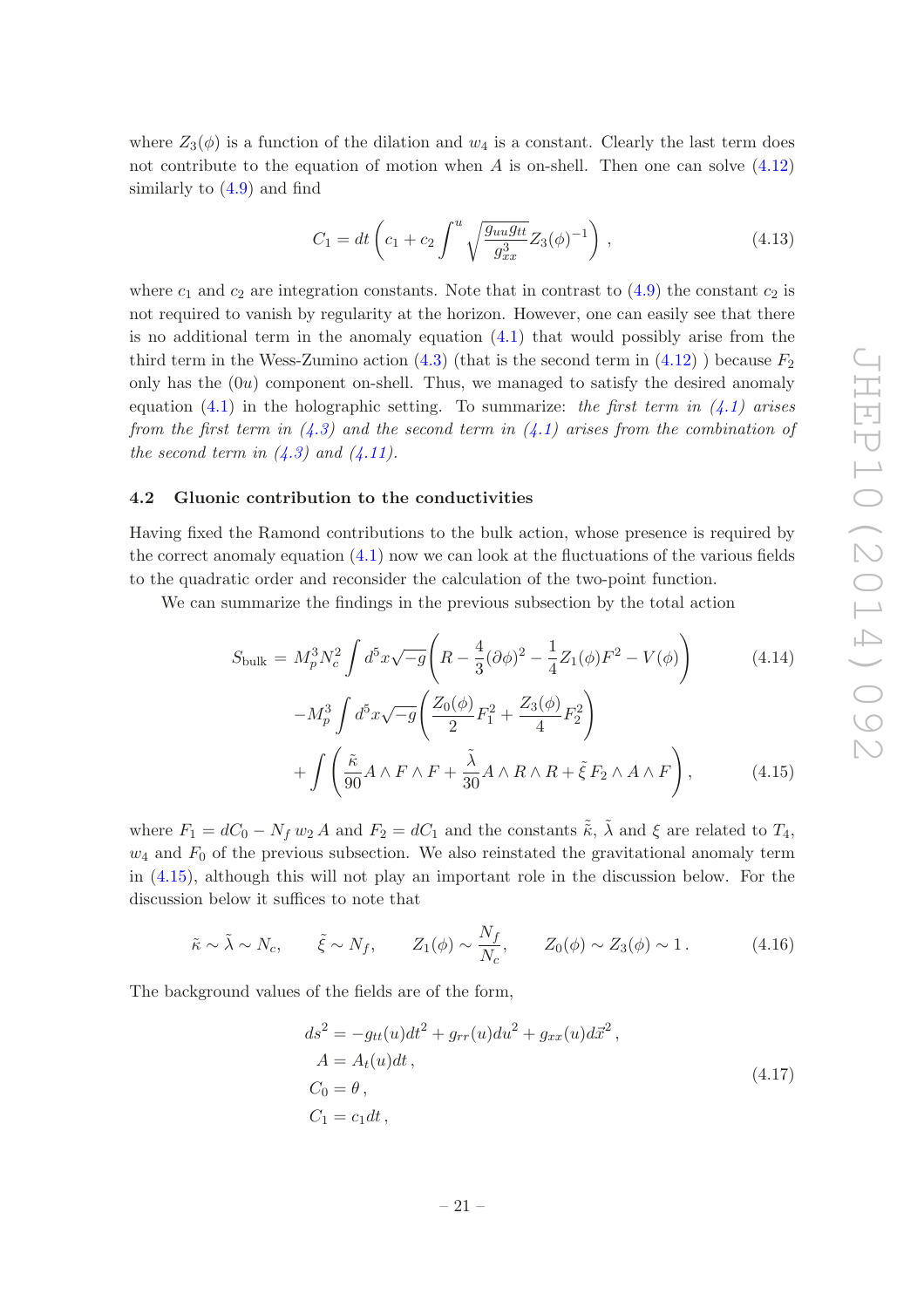The fluctuation equations are obtained by making the replacement in the action

$$
A \rightarrow A_t(u)dt + a_x(u)e^{-ik_yy}dx + a_z(u)e^{-ik_yy}dz
$$
  
\n
$$
C_1 \rightarrow c_1 + \delta C_{1,x}(u)e^{-ik_yy}dx + \delta C_{1,z}(u)e^{-ik_yy}dz
$$
  
\n
$$
C_0 \rightarrow \theta + \delta C_0(u)e^{-ik_yy}
$$
  
\n
$$
g_{MN} \rightarrow g_{MN} + \delta g_{tx}(u)e^{-ik_yy} + \delta g_{tz}(u)e^{-ik_yy} + \delta g_{yx}(u)e^{-ik_yy} + \delta g_{yz}(u)e^{-ik_yy}
$$

and expanding it to the quadratic order. Here we first want to discuss three changes in the fluctuation equations with respect to the fluctuation equations used in the previous section, that arise from inclusion of the form fields. It will be useful define the ratio

$$
x \equiv \frac{N_f}{N_c} \,. \tag{4.18}
$$

In the previous section we took  $N_f = 1$  therefore  $x \to 0$  in the 't Hooft limit. Here we would like to discuss the situation in the Veneziano limit

 $N_c \to \infty$ ,  $N_f \to \infty$ ,  $x \sim 1$ . (4.19)

We may still want to consider  $x \ll 1$  and expand the solutions in x.

Let us know list the various changes in the fluctuation equations stemming from addition of the form-fields in the game.

- 1. By analyzing scaling of the various terms it is easy to see that the background for  $g_{MN}$ ,  $A_M$  and  $\phi$  is  $\mathcal{O}(1)$  and for  $C_0$  and  $C_1$  are  $\mathcal{O}(N_c^{-1})$ , therefore one can safely ignore their back reaction on the background without the form fields.
- 2. However there is an  $\mathcal{O}(x)$  mass term for the gauge field A that arise from the axion field strength  $F_1$ . Accordingly the Maxwell equation for the *background* changes. The maxwell equation now is (ignoring the  $\mathcal{O}(N_c^{-1})$  mixing with  $C_1$ ):

$$
\partial_N \left( \sqrt{-g} Z_1(\phi) F^{MN} \right) = \sqrt{-g} \, x \, w_2 \, Z_0(\phi) \, A^M \,. \tag{4.20}
$$

Note that the old background with vanishing spatial components  $A_i = 0$  is still a solution, and we will consider this as a background, however the  $A_t$  component necessarily changes because of the  $\mathcal{O}(x)$  mass term, along with the other fields through mixing. We stress that this change is  $\mathcal{O}(x)$ :

$$
\{A_t, \phi, g_{MN}\}(\text{new}) = \{A_t, \phi, g_{MN}\}(\text{old}) + \mathcal{O}(x) \,. \tag{4.21}
$$

- 3. The same mass term affects the fluctuation equations for  $a_x$  and  $a_z$ , the fluctuation equations now become massive. As a result we expect that the anomalous conductivities will get renormalized by order  $\mathcal{O}(x)$ . This of course has to be confirmed by direct calculation.
- 4. There is a mixing between the fluctuations  $\delta C_0$  and the longitudinal gauge fluctuations  $\delta A_y$ , that we do not consider in this paper. This is of the form  $N_f k_y \delta C_0 \delta A_y$ . Since  $C_0 \sim N_c^{-1}$  this mixing affects the fluctuation equation for  $\delta A_y$  at order  $\mathcal{O}(x)$ . Since this mixing only affects the longitudinal component of the gauge field it should not modify the calculation of the anomalous conductivities.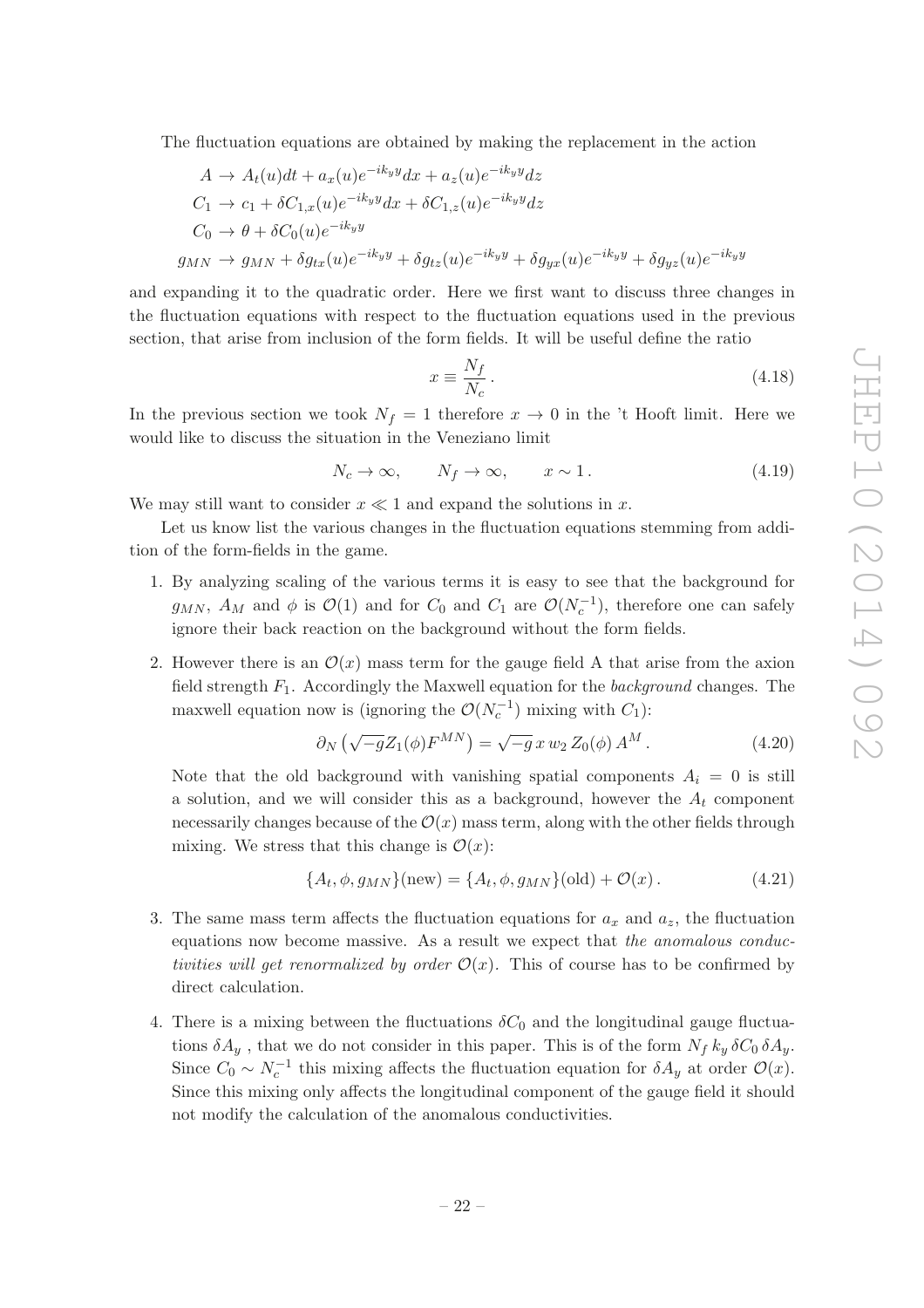5. There exists a mixing between the fluctuation  $\delta C_1$  and the gauge fluctuations, that we are interested in, namely  $a_x$  and  $a_z$ . This comes from the  $\xi$  term in [\(4.15\)](#page-21-1) and is of the form  $k_y N_f A'_t(u)$  ( $\delta C_{1,x} a_z - \delta C_{1,z} a_y$ ). Again noting that  $C_1 \sim N_c^{-1}$  this mixing also modifies the gauge fluctuation equations, hence expected to affect the conductivities at order  $\mathcal{O}(x)$ .

To conclude, we identified three different modifications of the calculation due to presence of the form-fields above, items 2, 3 and 5, which all possibly alter the result at order  $\mathcal{O}(x)$ . This is precisely the same order we expect changes to happen in the dual field theory by addition of the gluonic contribution to the anomaly equation, as comparison of [\(4.1\)](#page-18-2) with  $(4.2)$  shows.

Changes in the fluctuation equations for the metric components is harder to see directly from the action [\(4.15\)](#page-21-1). We worked them out explicitly and we present the results below for completeness. Below we present only the new terms that arise from mixing with  $\delta C_{1,\mu}$ in the fluctuation equations<sup>[23](#page-23-1)</sup> for  $a_{\mu}$  and  $g_t^{\mu}$  where  $\mu = x, z$ . The new terms are shown schematically, i.e. ignore the explicit coefficients, etc. We also show the result only for the  $\mu = x$  component, there are similar terms obtained by exchanging x with z. We only exhibit dependence on  $N_c$  and  $x = \frac{N_f}{N_c}$  $\frac{N_f}{N_c}$  below, including also the most suppressed contribution in the original equations for comparison, dividing by a factor of  $N_cN_f$  everywhere:

Maxwell: 
$$
\left(\mathcal{O}\left(\frac{1}{N_f}\right)(\text{from }\tilde{\kappa}, \tilde{\lambda}) + \mathcal{O}(1)\right) + x\left(a_x + A_t g_t^x\right) + \frac{1}{N_c}\left(kA_t'\delta C_{1,z} + kA_t'a_z\right),
$$
  
\nEinstein:  $\left(\mathcal{O}\left(\frac{1}{N_f}\right)(\text{from }\tilde{\kappa}, \tilde{\lambda}) + \mathcal{O}(1)\right) + x\left(A_t a_x + A_t^2 g_t^x\right) + \frac{1}{N_c N_f}\left((C_{1,t}')^2 g_t^x + C_{1,t}'\delta C_{1,x}'\right),$   
\nOne-form:  $A_t' a_z + \frac{1}{N_c N_f} \left(\delta C_{1,x}'' + \delta C_{1,x}' + C_{1,t}' g_t^x\right).$  (4.22)

where prime denotes the derivative with respect to the holographic coordinate u. The first terms i the Maxwell and Einstein equations denote the original equations before addition of the p-forms. The fsecond terms in the Maxwell and Einstein equations are due to the new mass term we described in item 3 above and the first term in the one-form equation is due to the mixing described in item 5. We see that the mass term gives corrections of relative order x, while the one-form contributions are suppressed with powers of  $N_c$ .

Also the matrix  $\beta$  in [\(3.13\)](#page-14-2) receives an additional contribution of the form

$$
\mathcal{B}_{3,1} \propto \frac{ik\xi}{\sqrt{-g}} C_{1,t} \,, \tag{4.23}
$$

<span id="page-23-0"></span>the other matrix entries and the whole  $A$  matrix are unchanged.

#### 5 Discussion and outlook

In this paper we extended the holographic calculation of the anomalous conductivities that determine the magnitude of the Chiral Magnetic and the Chiral Vortical effects, to theories that are not conformally invariant. This holographic calculation for the special

<span id="page-23-1"></span><sup>&</sup>lt;sup>23</sup>As mentioned above the background itself is affected by  $\mathcal{O}(x)$  on top of the explicit modifications below.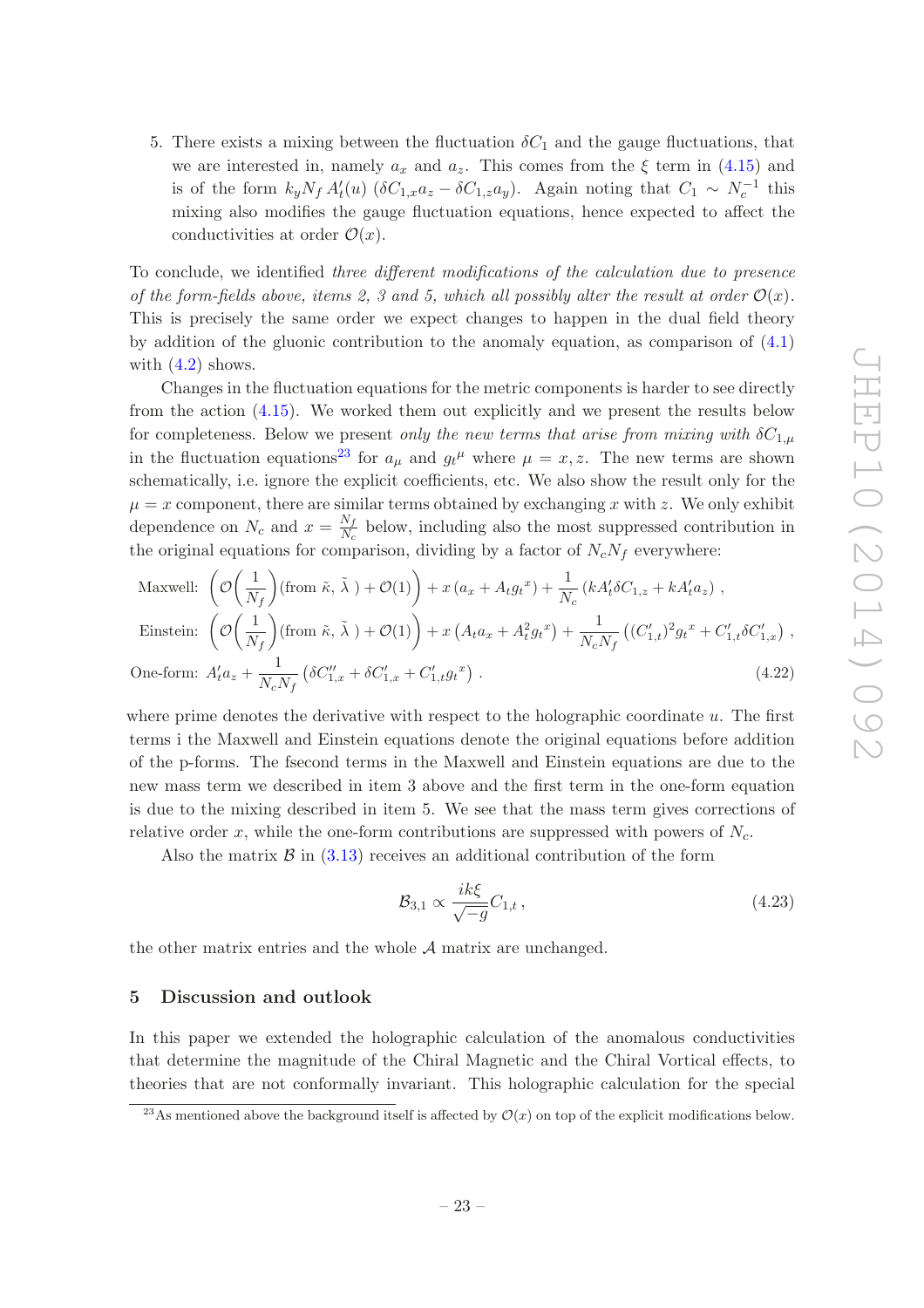case of  $\mathcal{N} = 4$  conformal field theory was previously done in [\[42\]](#page-34-4) and it was found that none of the terms in the anomalous conductivities receive any radiative corrections, hence they strong coupling result fully agrees with the free Weyl fermion limit. We extend this calculation to non-conformal and confining theories. Our results are expected to be valid in the large  $N_c$  and large 't Hooft coupling limit. In particular we considered a bottom-up approach and focused on a gravitational black-hole background coupled to a non-trivial dilation and gauge field found by Gao and Zhang [\[49\]](#page-34-9). The background solution is analytic which makes our calculations technically much easier.

The background has a non-trivial dilation potential that depends on a parameter  $\alpha$ . In the case  $\alpha = 0$  it reduces to the cosmological constant term. Therefore these backgrounds can be considered as deformations of  $\mathcal{N}=4$  super Yang Mills theory by a massive operator dual to the dilaton. It turns out this is a deformation by turning on an expectation value for an operator of dimension  $\Delta = 2$ , hence similar to a mass deformation. Although the scale dimension of the deformation is independent of  $\alpha$ , the entire background depends on this parameter, and we consider  $\alpha$  to be the "non-conformality" parameter introducing non-conformality in the system. We showed that for the specific value of  $\alpha = 2$  the theory admits a confinement-deconfinement type transition that corresponds to a Hawking-Page transition in the gravitational dual. Therefore this is an ideal setting to study the problem of anomalous transport in a strongly coupled but non-conformal theory with a mass gap.

There is no direct field theory argument that guarantees non-renormalization of the conductivities, and in particular it was shown in [\[36](#page-33-11), [37](#page-34-0)] that the coefficient of the  $T^2$  term in chiral vortical conductivity does receive radiative corrections. Moreover various lattice studies [\[38](#page-34-1)] indicate that also the chiral magnetic conductivity can receive corrections. Therefore it is natural to expect radiative corrections especially in theories with an intrinsic mass scale like  $\Lambda_{\text{QCD}}$  that are in a different universality class than the conformal theories. We computed the chiral magnetic and chiral vortical and the associated heat conductivities in non-conformal theories via the Kubo formulae and yet we find precisely the same form as in the case of  $\mathcal{N} = 4$  SYM, indicating that there are no radiative corrections for nonconformal theories either. Our results are presented in equations [\(3.20\)](#page-16-2) in section [3.1.](#page-14-0) In particular the dependence of the conductivities on the chiral chemical potential and temperature is precisely the same form as in the  $\mathcal{N}=4$  SYM theory and the free theory limit, showing no explicit dependence on the non-conformality parameter  $\alpha$ . We emphasize that this result follows in a non-trivial manner: The background, the fluctuation equations, temperature and the chemical potential all exhibit non-trivial and explicit dependence on  $\alpha$ , yet when the result is expressed in terms of the parameters all the dependence become implicit and the result in terms of physical quantities  $\mu$  and  $T$  becomes identical to the conformal case. We further confirmed these result in an independent manner by working out the "flow equations" in section [3.2](#page-16-0) generalizing the results found in [\[51\]](#page-34-10).

There indeed exists an indirect argument supporting this non-renormalization property in case the QFT when the contribution of the dynamical gauge fields (gluons) to the anomaly equation is absent [\[34](#page-33-9)]. Therefore our results provide both a non-trivial direct check of the intricate arguments presented in [\[34\]](#page-33-9) and a check of the validity of the holographic calculation in case of non-conformal theories.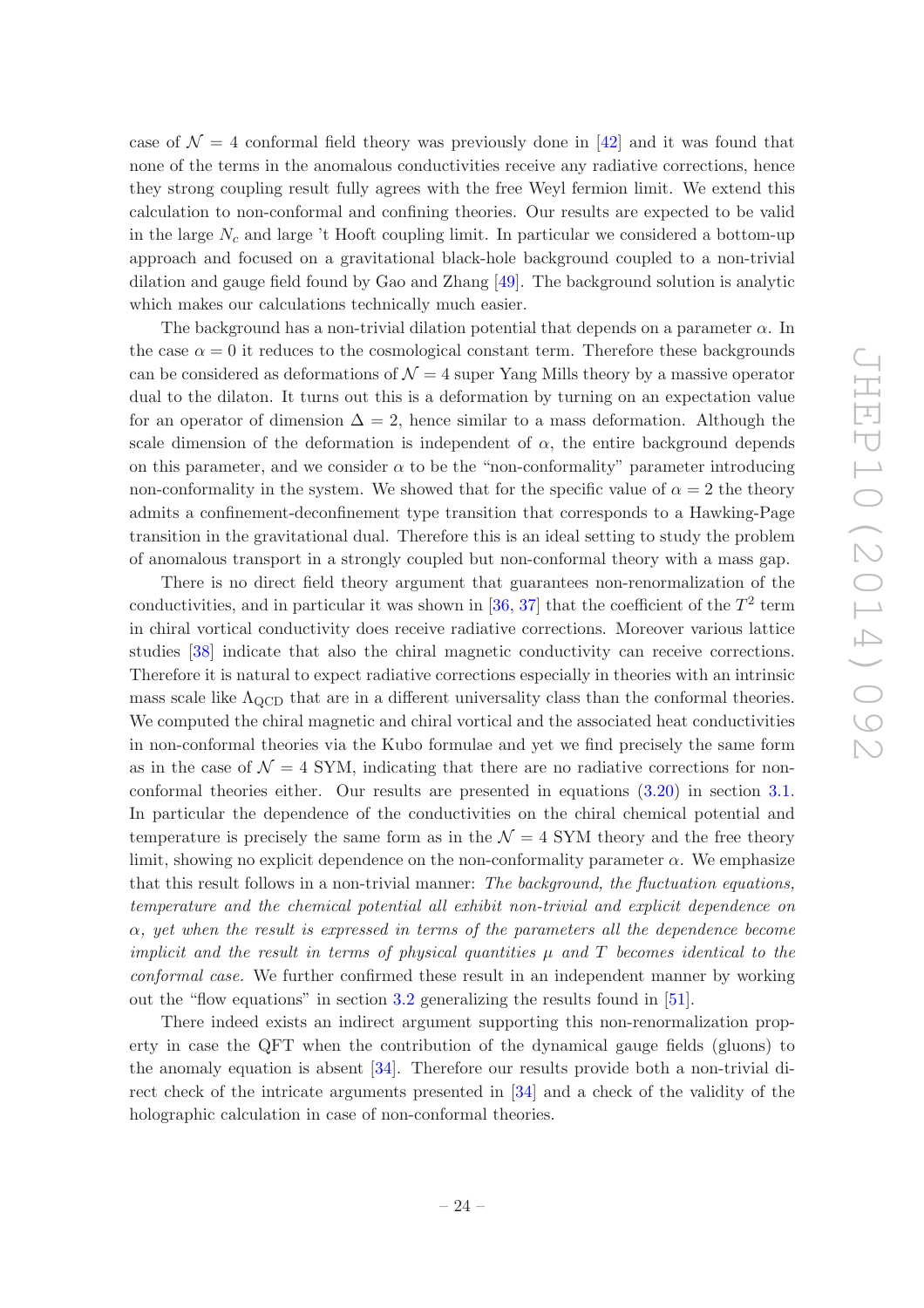It seems that the resolution of the clash between the direct field theory calculations of [\[36](#page-33-11), [37](#page-34-0)] and [\[38](#page-34-1)] and the arguments in [\[34\]](#page-33-9) lies in taking into account the contribution of the gluon fields to the anomaly equation. Motivated by this idea in section [4](#page-17-0) we sought for such corrections in the holographic dual. It is known that such gluonic contributions to the anomaly equation in the holographic picture arise from coupling of the various p-form fields to the flavor and probe branes throughgh the Wess-Zumino terms [\[52,](#page-34-13) [54\]](#page-34-14). We showed in section [4](#page-17-0) that in the case of the 5D bottom-up approach this role is played by the zero-form  $C_0$  (axion) and the one-form  $C_1$ . We generalized the fluctuation equations derived in [3.1](#page-14-0) by including such form-fields and showed that indeed there exists non-trivial mixing between the gauge and graviton fluctuations with the axion and the one-form fluctuations. It turns out that the calculation is altered in three distinct ways: 1. the background gets corrected through a mass term for the background value of  $A_0$ , which arises from mixing with the axion, 2. the fluctuation equations for the transverse components  $\delta A_x$  and  $\delta A_x$  are corrected by the same kind of a mass term, 3. the fluctuation equations further are modified through mixing with the fluctuations of the one-form. All of these corrections turn out to be of order  $\mathcal{O}(N_f/N_c)$  thus only visible in the Veneziano limit  $N_c \to \infty$ ,  $N_f \to \infty$  with their ratio fixed. This is also the order that the gluonic contribution to the anomaly equations enter.

There are various further directions of investigation. First of all the arguments in section [4](#page-17-0) are schematic, and although we present strong arguments for why the conductivities should acquire radiative corrections at order  $N_f / N_c$  we have not carried out this calculation in detail to obtain such expected corrections. The reason for this is the technical complications arise in realizing the Veneziano limit holographically. In particular, as mentioned above the background itself receive corrections at this order making the analytic BH solution invalid. We plan to return this calculation in a future work. In particular, it seems most natural to first study the simpler case of  $\mathcal{N}=4$  SYM theory coupled to flavor branes in the Veneziano limit by taking into the back reaction of the D7 or D5 branes on the AdS geometry [\[66](#page-35-10)[–68\]](#page-35-11). Without supplying the arguments in section [4](#page-17-0) by detailed calculations we cannot rule out the following possibilities: 1. it may be that the three type of corrections we descrbed in section [4](#page-17-0) miraculously cancel each other and yield a result identical to the free limit; 2. It may be that the corrections do change the conductivities but only by correcting the anomaly coefficient which would now include the correction from the gluons.

Secondly, our calculations are simplified by only considering fermions of one-type of chirality. The true calculation should involve both the left and right gauge fields, although our qualitative results are expected to hold also after inclusion of the second gauge field [\[44\]](#page-34-11). We also plan to consider this issue in our future work.

A more interesting future study should be to reconsider the arguments in [\[34](#page-33-9)] by including the new degree of freedom that represents the contribution of the gluons to the anomaly of the form TrG  $\wedge$  G. This is indeed the operator dual to the axion field considered in section [4](#page-17-0) that seems to generate the expected modifications. It will be very interesting to study this generalization in the context of the Euclidean partition function considered in [\[34](#page-33-9)] in the hydrodynamic limit. Ref. [\[28](#page-33-3)] seems to be a good starting point for such a construction.

There are various more direct generalizations that involve: the study of the Chiral Separation and the Chiral Vortical Separation effects, study of the anomalous conductivity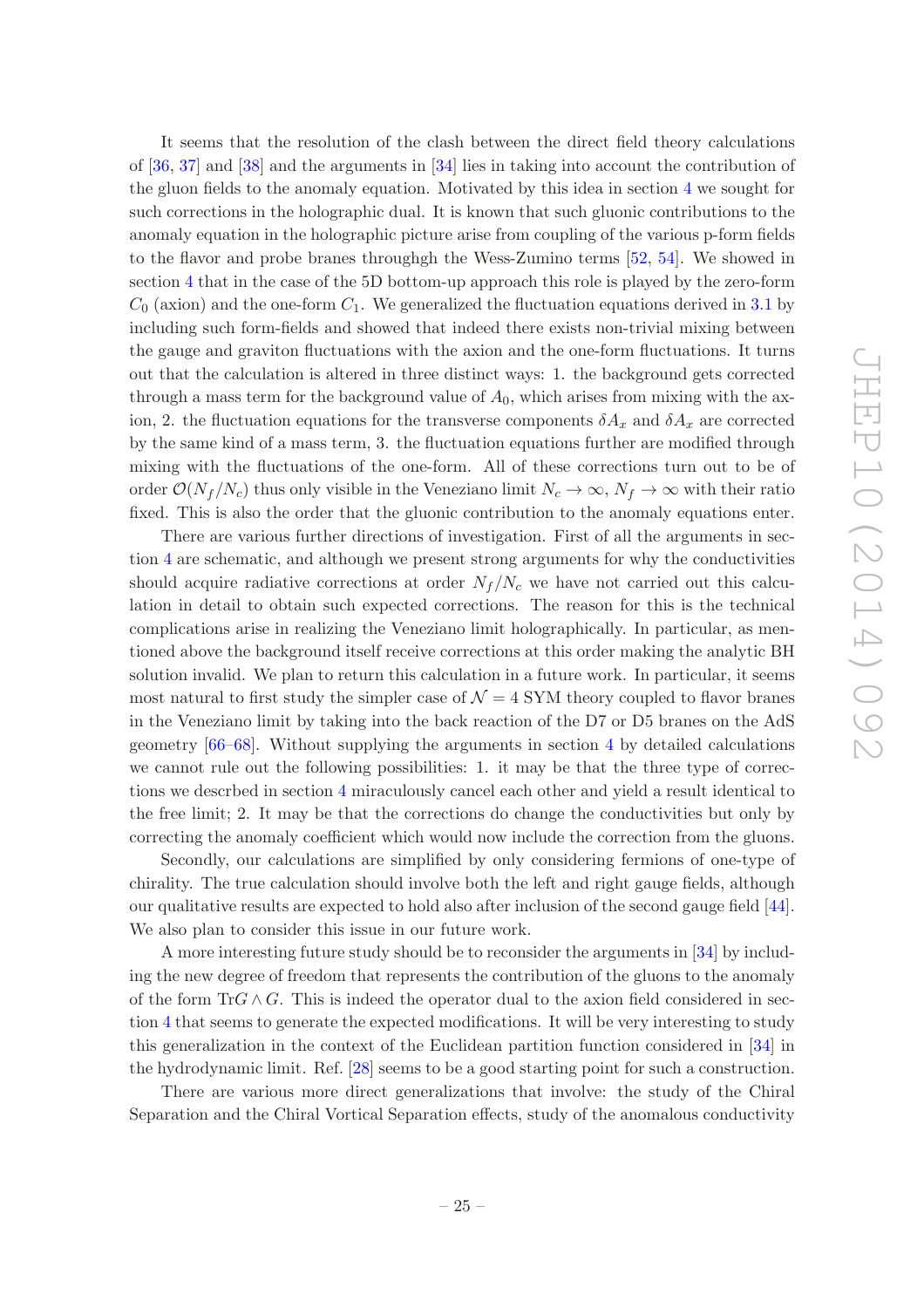two-point functions beyond the IR limit by considering their dependence on the frequency and spatial momentum, studying fluctuations in different channels, e.g. the spin-0 and the spin-2 channels, study of anomalous conductivities also in the low T confining phase, and related to this, searching for discontinuities in the conductivities across the confinementdeconfienment phase transition at  $T_c$ . The Gao-Zhang background we consider in this paper with  $\alpha = 2$  seems to be a natural starting point for such an investigation. Finally it is also of interest to carry out such calculations in different holographic backgrounds either in the bottom-up or in the top-down approach.

#### Acknowledgments

We thank Ioannis Iatrakis, Kristan Jensen, Tigran Kalaydzhyan, Luis Melgar, Shu Lin, Amos Yarom and especially Karl Landsteiner, Liuba Mazzanti and Francisco Pena-Benitez for interesting discussions.

#### <span id="page-26-0"></span>A Nature of the phase transition

Here we discuss some details of the phase transition discussed in section [2.4](#page-11-0) and compare the situation with the general considerations in [\[59\]](#page-35-3) . It was shown in [\[59\]](#page-35-3) that a coordinate independent criterion for the type of "marginal" phase transition to happen for the uncharged black-holes was that the dilaton potential near the transition point behaves as

<span id="page-26-3"></span>
$$
V(\phi) \to e^{\frac{4}{3}\phi} \left(1 + V_{sub}(\phi)\right), \qquad \phi \to \infty, \tag{A.1}
$$

where  $V_{sub}$  is a subleading term that determines the order of the transition. One can also formulate this condition in terms of the "fake super-potential" as

<span id="page-26-4"></span>
$$
W(\phi) \to e^{\frac{2}{3}\phi} \left(1 + W_{sub}(\phi)\right), \qquad \phi \to \infty.
$$
 (A.2)

Now one can ask if the special case above with  $\gamma = 2/3$  satisfies this condition. The dilaton potential in this case reads

<span id="page-26-1"></span>
$$
V(\phi) = -4e^{\frac{4}{3}\phi} \left(1 + 2e^{-2\phi}\right). \tag{A.3}
$$

We also note that the "fake" super-potential that corresponds to this solution behaves as

<span id="page-26-2"></span>
$$
W(\phi) = \pm \frac{3i}{2} e^{\frac{2}{3}\phi} \left( 1 - \frac{1}{2} e^{-2\phi} \right), \qquad \phi \to \infty.
$$
 (A.4)

We indeed find that  $(A.3)$  and  $(A.4)$  satisfies  $(A.1)$  and  $(A.2)$  respectively. The subleading term  $\exp(-2\phi)$  corresponds to a second order phase transition according to the analysis in [\[59](#page-35-3)]. This seems like a contradiction with the finding above that the transition for  $\gamma = 2/3$  is first order. The contradiction is resolved however, once one notes that the analysis in [\[59](#page-35-3)] is only valid for uncharged BHs whereas the solution above is charged.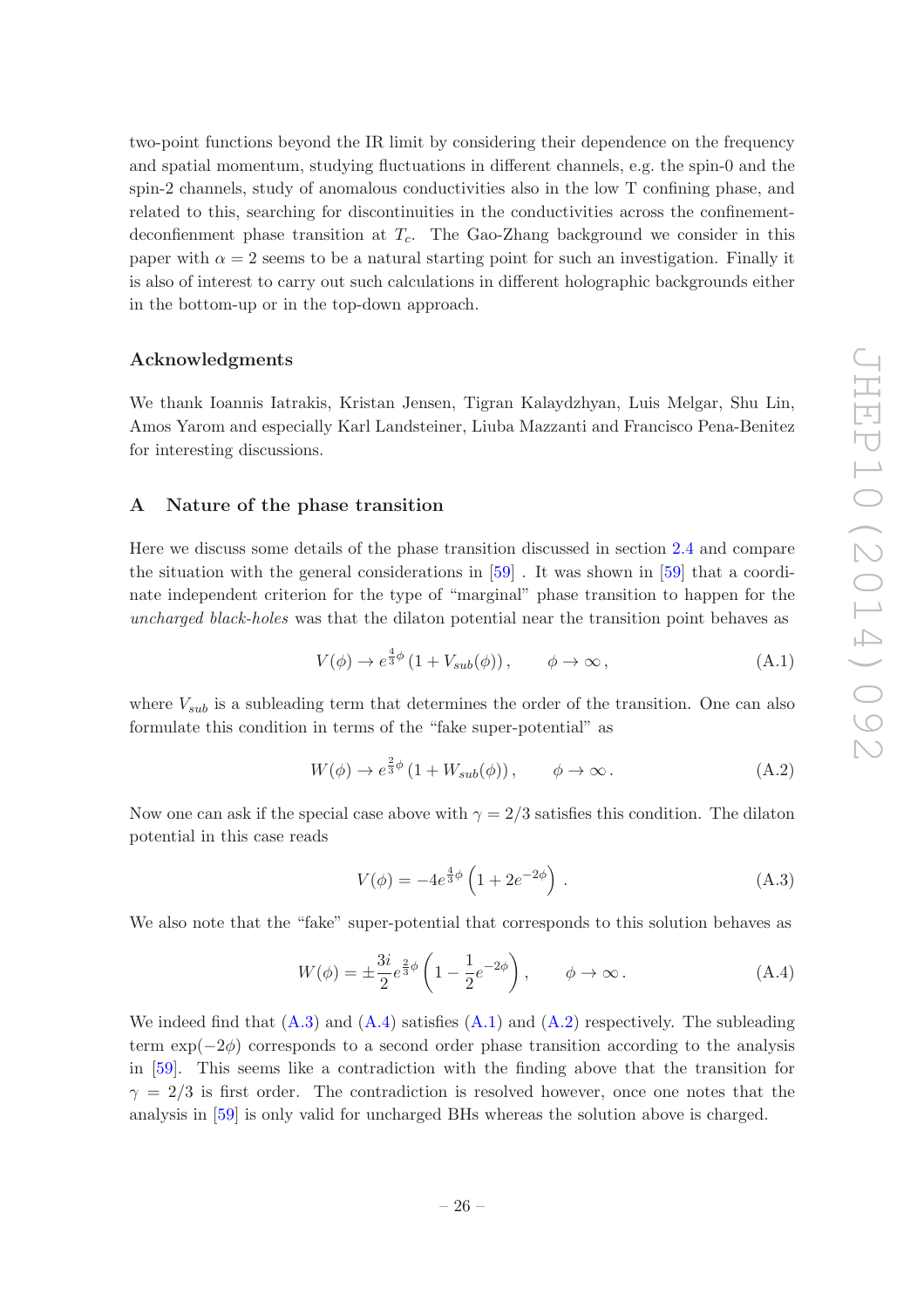## <span id="page-27-0"></span>B Fluctuation equations

These are the fluctuation equations up to first order in momentum, including both the  $\kappa$ and  $\lambda$  contributions. They are written in terms of the parameters  $\rho_h$ ,  $v = \frac{b}{\rho_l}$  $\frac{b}{\rho_h}$  and  $\xi = \frac{\alpha^2 - 1}{\alpha^2 + 2}$ .

$$
0 = B''_{\alpha} - \frac{2u(1 - v^2)^{2\xi} B'_{\alpha}((\xi - 1)uv^2 + 1)}{(uv^2 - 1)\left(u^2(1 - v^2)^{2\xi} - (1 - uv^2)^{2\xi}\right)} + \frac{(1 - uv^2)^{2\xi} g_t^{\alpha'}}{u^2(1 - v^2)^{2\xi} - (1 - uv^2)^{2\xi}}
$$

$$
- \frac{4i\sqrt{2}k\epsilon_{\alpha\beta}(1 - v^2)^{\xi}(1 - uv^2)^{2\xi - 1}}{\sqrt{1 - \xi}v\rho_h\left(u^2(1 - v^2)^{2\xi} - (1 - uv^2)^{2\xi}\right)} \left[-\kappa L^2(\xi - 1)v^2B_\beta(uv^2 - 1) \right] \tag{B.1}
$$

<span id="page-27-3"></span>
$$
+ \lambda u \left( 2 \left( \xi^2 - 3\xi + 2 \right) u^2 v^4 + 7(\xi - 1) u v^2 + 3 \right) g_t^{\beta'} \right],
$$
  
\n
$$
0 = 2(\xi - 1) u v^2 \left( 1 - v^2 \right)^{2\xi} B_\alpha' \left( 1 - u v^2 \right)^{-2\xi - 1} + g_t^{\alpha''} + \frac{\left( 2\xi u v^2 + 1 \right) g_t^{\alpha'}}{u \left( u v^2 - 1 \right)}
$$
  
\n
$$
- \frac{8ik\lambda\sqrt{2 - 2\xi} u v \epsilon_{\alpha\beta} \left( 1 - v^2 \right)^{\xi}}{\rho_h} \left[ u g_t^{\beta''} + \frac{\left( 2(\xi + 1) u v^2 - 1 \right) g_t^{\beta'}}{u v^2 - 1} - u \left( 1 - v^2 \right)^{2\xi} B_\beta' \left( 2 \left( \xi^2 - 3\xi + 2 \right) u^2 v^4 + 7(\xi - 1) u v^2 + 3 \right) \left( 1 - u v^2 \right)^{-2(\xi + 1)} \right] (B.2)
$$
  
\n
$$
+ B_\beta \left( 1 - v^2 \right)^{2\xi} \left( 1 - u v^2 \right)^{-2\xi - 3} \left( 4 \left( \xi^2 - 3\xi + 2 \right) u^3 v^6 + \left( -6\xi^2 + 25\xi - 19 \right) u^2 v^4 \right) (B.3)
$$
  
\n
$$
- 14(\xi - 1) u v^2 - 3 \right].
$$

# <span id="page-27-1"></span>C Solutions

The full solutions to the fluctuation equations can be divided into three terms as follows,

<span id="page-27-4"></span>
$$
B_{\alpha} = B_{\alpha}^{(0)} + ik\epsilon_{\alpha\beta} \left( \kappa B_{\beta}^{(\kappa)} + \lambda B_{\beta}^{(\lambda)} \right) ,
$$
  
\n
$$
g_t^{\alpha} = g_t^{(0)\alpha} + ik\epsilon_{\alpha\beta} \left( \kappa g_t^{(\kappa)\beta} + \lambda g_t^{(\lambda)\beta} \right) .
$$
\n(C.1)

We will now give all of these terms.

## <span id="page-27-2"></span>C.1 Case of  $k = 0$

$$
B_{\alpha}^{(0)} = \bar{B}_{\alpha} + \frac{(u - u_c) \bar{H}^{\alpha} (1 - v^2 u_c)^{2\xi}}{(1 - v^2 u_c)^{2\xi} - u_c^2 (1 - v^2)^{2\xi}},
$$
  

$$
g_t^{(0)\alpha} = \frac{\left((1 - uv^2)^{2\xi} - u^2 (1 - v^2)^{2\xi}\right) (1 - u_c v^2)^{2\xi}}{\left((1 - u_c v^2)^{2\xi} - u_c^2 (1 - v^2)^{2\xi}\right) (1 - uv^2)^{2\xi}} \bar{H}^{\alpha}.
$$
 (C.2)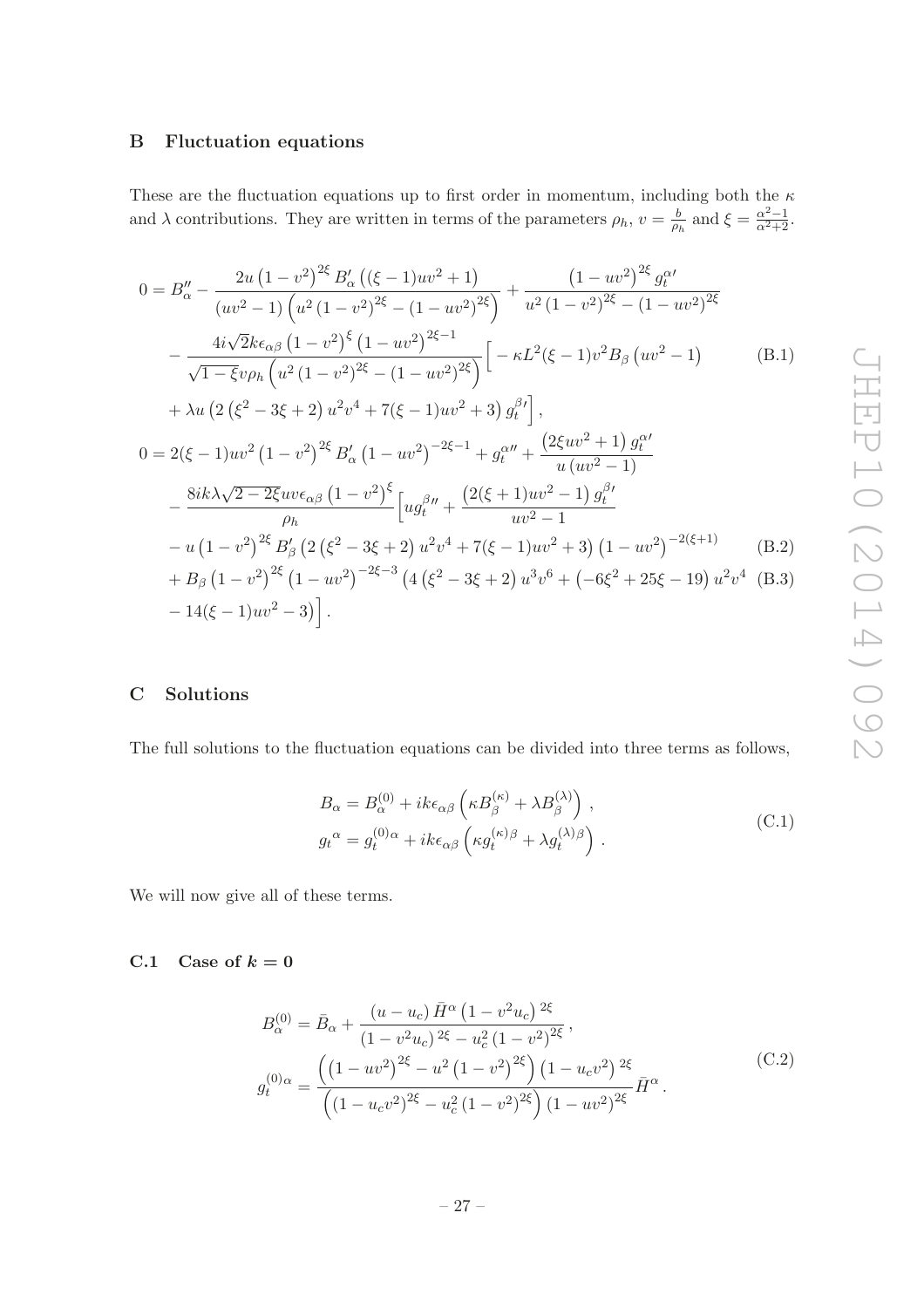<span id="page-28-0"></span>
$$
B_{\beta}^{(\kappa)} = \int \int \Psi_{\beta}^{(\kappa)} + \frac{4i\kappa k L^2 \sqrt{2 - 2\xi} v \epsilon_{\alpha\beta} (u_c - 1) (u_c - u) (1 - v^2)^{\xi} \bar{B}_{\beta} (1 - v^2 u_c)^{2\xi}}{\rho_h (u_c^2 (1 - v^2)^{2\xi} - (1 - v^2 u_c)^{2\xi})} + \frac{2i\kappa k L^2 \sqrt{2 - 2\xi} v \epsilon_{\alpha\beta} (u_c - 1)^2 (u_c - u) (1 - v^2)^{\xi} \bar{H}^{\beta} (1 - v^2 u_c)^{4\xi}}{\rho_h (1 - v^2 u_c)^{2\xi} - u_c^2 (1 - v^2)^{2\xi}} \,,
$$
  

$$
g_t^{(\kappa)\beta} = \left(1 - u^2 (1 - v^2)^{2\xi} (1 - uv^2)^{-2\xi}\right) \int \Psi_{\beta}^{(\kappa)} - \frac{4L^2 \sqrt{2 - 2\xi} v (1 - v^2)^{\xi} \bar{B}_{\beta} (1 - uv^2)^{-2\xi}}{\rho_h (u_c^2 (1 - v^2)^{2\xi} - (1 - v^2 u_c)^{2\xi})} \times \left((1 - uv^2)^{2\xi} ((u - 1)u_c^2 (1 - v^2)^{2\xi} - (1 - v^2 u_c)^{2\xi})(1 - v^2 u_c)^{2\xi}\right) - \frac{2L^2 \sqrt{2 - 2\xi} v (1 - v^2)^{\xi} \bar{H}^{\beta} (1 - uv^2)^{-2\xi} (1 - v^2 u_c)^{2\xi}}{\rho_h (1 - v^2 u_c)^{2\xi} - u_c^2 (1 - v^2)^{2\xi}} \times \left(\left((u - u_c)^2 (1 - uv^2)^{2\xi} - u^2 (u_c - 1)^2 (1 - v^2)^{2\xi}\right) (1 - v^2 u_c)^{2\xi} - (u - 1)(-2u_c + u + 1) u_c^2 (1 - v^2)^{2\xi} (1 - uv^2)^{2\xi}\right),
$$
  
(C.3)

where integrals are from  $u_c$  to u and  $\Psi^{(\kappa)}$  is given by

$$
\Psi_{\beta}^{(\kappa)} = \frac{4L^2\sqrt{2-2\xi}v(1-v^2)^{\xi}\bar{B}_{\beta}(1-uv^2)^{2\xi-1}}{\rho_h\left((1-uv^2)^{2\xi}-u^2(1-v^2)^{2\xi}\right)^2}u(1-v^2)^{2\xi}\left(\xi(u^2-1)v^2+u+v^2-2\right)
$$
  
+ 
$$
(1-uv^2)^{2\xi+1} - \frac{4L^2\sqrt{2-2\xi}v(1-v^2)^{\xi}\bar{H}^{\beta}(1-uv^2)^{2\xi-1}(1-v^2u_c)^{2\xi}}{3\rho_h\left((1-uv^2)^{2\xi}-u^2(1-v^2)^{2\xi}\right)^2\left(u_c^2(1-v^2)^{2\xi}-(1-v^2u_c)^{2\xi}\right)^{\times}} \qquad (C.4)
$$
  

$$
\left(u(1-v^2)^{2\xi}\left(-3u_c\left(\xi(u^2-1)v^2+u+v^2-2\right)+v^2\left(2\xi(u^3-1)+u^3+2\right)-3\right)^{\times} \right)
$$
  
+ 
$$
3(u-u_c)(1-uv^2)^{2\xi+1}.
$$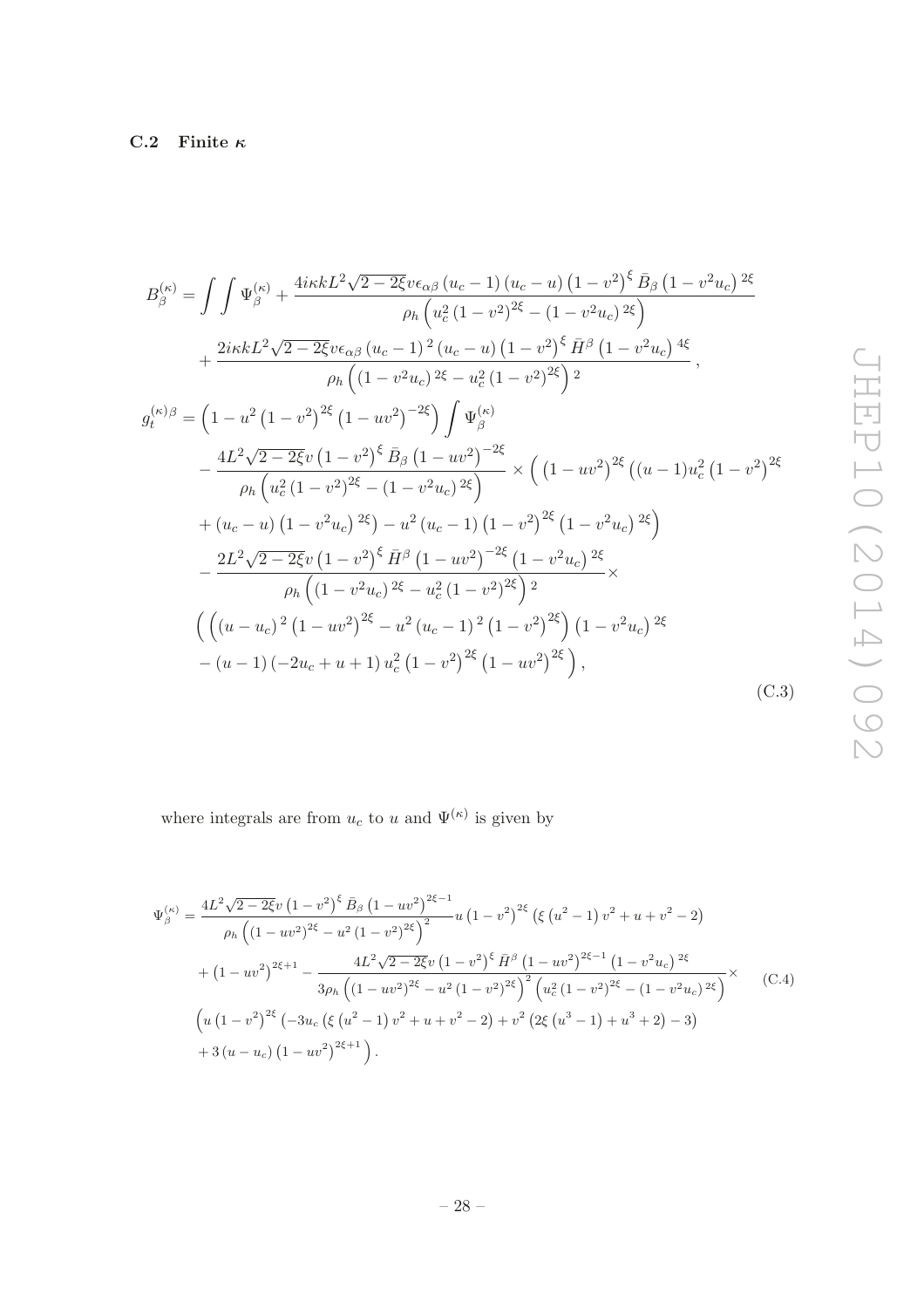# <span id="page-29-0"></span>C.3 Finite  $\lambda$

$$
B_{\beta}^{(\lambda)} = \int \int \Psi_{\beta}^{(\lambda)} - \frac{8\sqrt{2}}{v\rho_h} \sqrt{1-\xi} (u-u_c) \bar{H}^{\beta} \frac{(1-v^2)^{\xi-1} (1-v^2u_c)^{2\xi-1}}{(1-\xi) \left((1-v^2u_c)^{2\xi}-u_c^2(1-v^2)^{2\xi}\right)^2} \times \n= \left((\xi-1)v^2+1\right)^2 (1-v^2u_c)^{2\xi+1} - u_c^3 (1-v^2)^{2\xi+1} ((\xi-1)v^2u_c+1)^2 ,\n= \left(1-u^2 (1-v^2)^{2\xi} (1-uv^2)^{-2\xi}\right) \int \Psi_{\beta}^{(\lambda)} \n+ \frac{8\sqrt{2-2\xi} (1-v^2)^{3\xi-1} \bar{H}^{\beta} (1-uv^2)^{-2\xi-1} (1-v^2u_c)^{2\xi-1}}{(\xi-1)v\rho_h \left((1-v^2u_c)^{2\xi}-u_c^2(1-v^2)^{2\xi}\right)^2} \times \n= 2(\xi-1)(u+1)v^2 - 1) \n+ - (u-1)u^2v^2u_c (1-v^2u_c)^{2\xi} ((\xi-1)^2u(u+1)v^6 - (\xi-1)v^4(\xi+u(\xi+(\xi-1)u-3)-1) \n- 2(\xi-1)(u+1)v^2 - 1) \n+ - u_c^3 (((\xi-1)v^2+u^2) + u_c^2(u^3(1-v^2)^{2\xi+1} ((\xi-1)uv^2+1)^2 - ((\xi-1)v^2+1)^2 (1-uv^2)^{2\xi+1}) \n+ u_c^3 (((\xi-1)v^4 ((\xi-1)v^2+2)+1) (1-uv^2)^{2\xi+1} \n- u^2 (1-v^2)^{2\xi+1} ((\xi-1)u^2v^4 ((\xi-1)uv^2+2)+1)) \n+ 2(\xi-1)v^2 (v^2-1) u_c^4 (uv^2-1) ((1-uv^2)^{2\xi}-u^2 (1-v^2)^{2\xi}) \n- (\xi-1)^2v^4 (v^2-1) u_c^5 (uv^2-1) (u^2 (1-v^2)^{2\xi} - (
$$

where integrals over  $\Psi$  are all from  $u_c$  to  $u$ , and  $\Psi^{(\lambda)}$  is given by,

$$
\Psi_{\beta}^{(\lambda)} = \frac{8\sqrt{2-2\xi}uv(1-v^2)^{3\xi-1}\bar{B}_{\beta}(1-uv^2)^{2(\xi-1)}}{\rho_h((1-uv^2)^{2\xi}-u^2(1-v^2)^{2\xi}} \times
$$
\n
$$
(2(\xi-2)(\xi-1)u^3(v^2-1)v^4+7(\xi-1)u^2(v^2-1)v^2+2(\xi-1)v^2((\xi-1)v^2+2)
$$
\n
$$
-u^3(1-v^2)^{2\xi+1}((\xi-1)uv^2(2uv^2-3)-1)(1-uv^2)^{-2\xi}
$$
\n
$$
+u(-2(\xi-1)^2v^6-4(\xi-1)v^4+v^2-3)+2)
$$
\n
$$
= \frac{8i\sqrt{2}u(1-v^2)^{3\xi-1}\bar{H}^{\beta}(1-v^2u_0)^{2\xi}}{\sqrt{1-\xi}v\rho_h(uv^2-1)^2((1-uv^2)^{2\xi}-u^2(1-v^2)^{2\xi})^2(u_c^2(1-v^2)^{2\xi}-(1-v^2u_c)^{2\xi})} \times
$$
\n
$$
\left((1-uv^2)^{2\xi}\left(u(v^2(1-2(\xi-1)v^2((\xi-1)v^2(2(\xi-1)v^2+5)+4))-3\right) +2(2(\xi-1)v^2+1)((\xi-1)v^2+1)^2\right)
$$
\n
$$
+( \xi-1)u^2v^2(v^2-1)(2u^3v^2(1-v^2)^{2\xi}(-4\xi+3(\xi-1)uv^2+6)+15(1-uv^2)^{2\xi}
$$
\n
$$
+u^3(v^2-1)\left((1-v^2)^{2\xi}(-7(\xi-1)uv^2-1)+2(\xi-1)v^4(1-uv^2)^{2\xi}(9\xi+(\xi-1)(2\xi-5)uv^2-11)\right) \times (\xi-1)v^2u_c(u^3(1-v^2)^{2\xi+1}((\xi-1)uv^2(2uv^2-3)-1)
$$
\n
$$
-(1-uv^2)^{2\xi}\left(2(\xi-2)(\xi-1)u^3(v^2-1)v^4+7(\xi-1)u^2(v^2-1)v^2\right)
$$
\n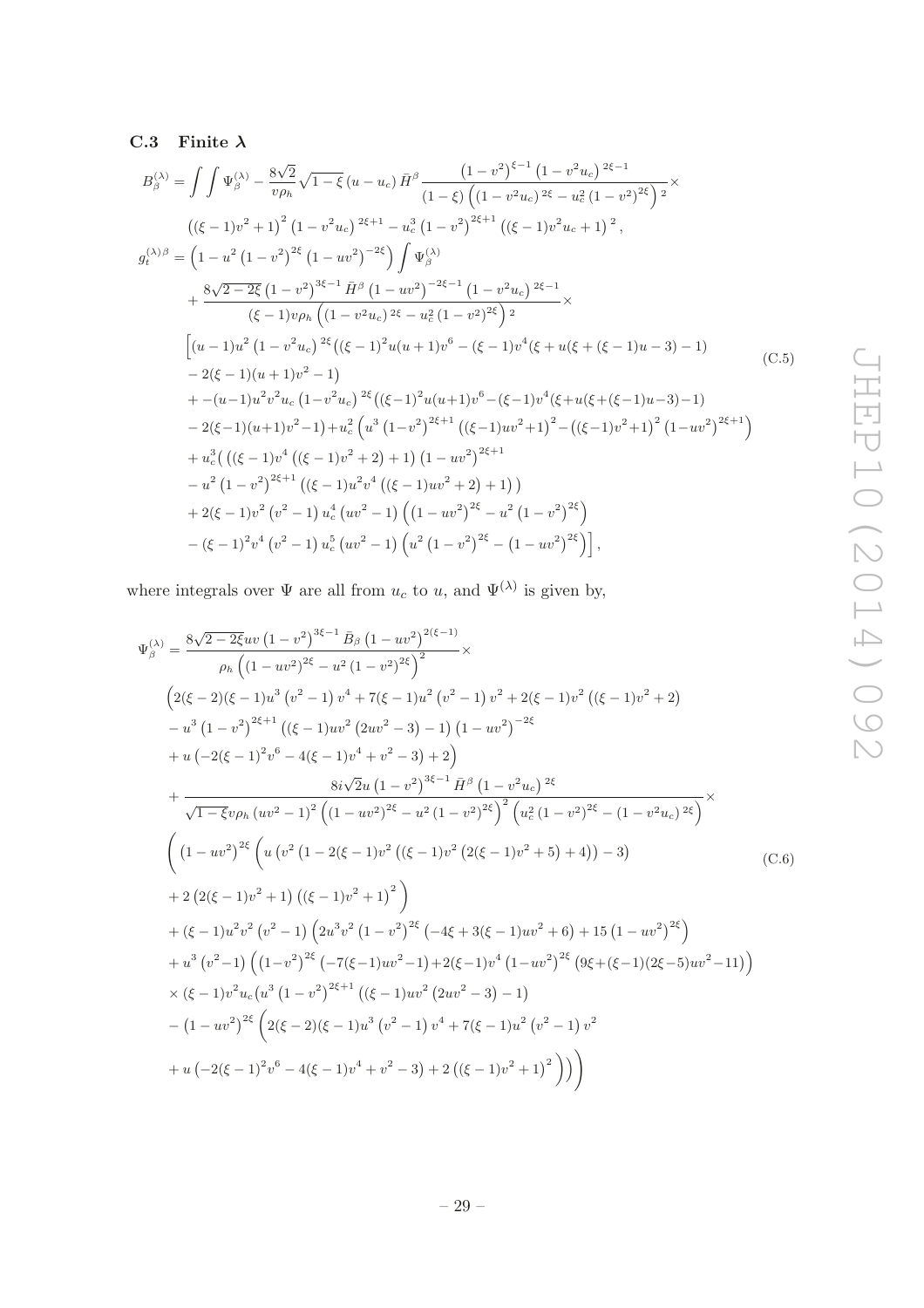## <span id="page-30-0"></span>D Matrices A, B

Here we list the matrices A and B, where everywhere a prefactor of  $\frac{\rho_h^4}{16\pi G L^5}$  is implied but not written.

The matrix  $A$  has as only nonzero components

$$
\mathcal{A}_{11} = \mathcal{A}_{33} = -2(\xi - 1)v^2 (1 - v^2)^{2\xi} \left( u^2 \left( \frac{v^2 - 1}{uv^2 - 1} \right)^{2\xi} - 1 \right),
$$
  
\n
$$
\mathcal{A}_{22} = \mathcal{A}_{44} = \frac{(1 - uv^2)^{2\xi + 1}}{u},
$$
  
\n
$$
\mathcal{A}_{32} = -\mathcal{A}_{14} = \frac{8ik\lambda}{\rho_h^2} \sqrt{2 - 2\xi} u^2 v \rho_h (1 - v^2)^{3\xi} ((\xi - 1)uv^2 + 1),
$$
  
\n
$$
\mathcal{A}_{42} = -\mathcal{A}_{24} = \frac{8ik\lambda}{\rho_h} \sqrt{2 - 2\xi} uv (1 - v^2)^{\xi} (1 - uv^2)^{2\xi + 1}.
$$
\n(D.1)

The matrix  $\beta$  can be split up into three parts,  $\beta_{CSK}$  coming from  $S_{CSK}$ ,  $\beta_{CT}$  coming from the counter term and  $\mathcal{B}_{AdS+\partial}$  coming from the rest.  $\mathcal{B}_{AdS+ \partial}$  is given by

$$
\mathcal{B}_{AdS+\partial} = \begin{pmatrix} 0 & -2v^2 (1 - v^2)^{2\xi} (\xi - 1) & 0 & 0 \\ 0 & -\frac{(1 - uv^2)^{2\xi} (2u(\xi - 1)v^2 + 3)}{u^2} & \mathcal{B}_{AdS+\partial}^{23} & 0 \\ 0 & 0 & 0 & -2v^2 (1 - v^2)^{2\xi} (\xi - 1) \\ \mathcal{B}_{AdS+\partial}^{41} & 0 & 0 & -\frac{(1 - uv^2)^{2\xi} (2u(\xi - 1)v^2 + 3)}{u^2} \end{pmatrix}, \quad (D.2)
$$

with

$$
\mathcal{B}^{41}_{AdS+\partial} = -\mathcal{B}^{23}_{AdS+\partial} = \frac{8ik\lambda\sqrt{2 - 2\xi}uv\left(1 - v^2\right)^{3\xi}\left(2\left(\xi^2 - 3\xi + 2\right)u^2v^4 + 7(\xi - 1)uv^2 + 3\right)}{\rho_h(uv^2 - 1)}.
$$
\n(D.3)

Note that the component  $\mathcal{B}^{42}_{AdS+ \partial}$  is also present, but it is proportional to  $u-u_c$ , so it does not contribute and we do not write it here.

 $\mathcal{B}_{CSK}$  has as only nonzero components

$$
\mathcal{B}_{CSK}^{41} = -\mathcal{B}_{CSK}^{32} = -\frac{16ik\lambda\sqrt{2 - 2\xi}u^3v(1 - v^2)^{5\xi}(1 - uv^2)^{-2\xi - 1}((\xi - 1)uv^2 + 1)^2(1 - v^2u_c)^{2\xi}}{\rho_h\left(u_c^2(1 - v^2)^{2\xi} - (1 - v^2u_c)^{2\xi}\right)}.
$$
 (D.4)

Finally  $\mathcal{B}_{CT}$  has as only nonzero components

$$
\mathcal{B}_{CT}^{22} = \mathcal{B}_{CT}^{44} = \frac{3\left(1 - uv^2\right)^{\frac{1}{3}\left(7\xi + 2\right)}}{u^2 \sqrt{\left(1 - uv^2\right)^{2\xi} - u^2 \left(1 - v^2\right)^{2\xi}}}.
$$
\n(D.5)

Note that there are no  $\kappa$  contributions to these matrices. Naively there is a contribution to  $B_{31} = -B_{13}$  but this cancels because we work with the covariant current.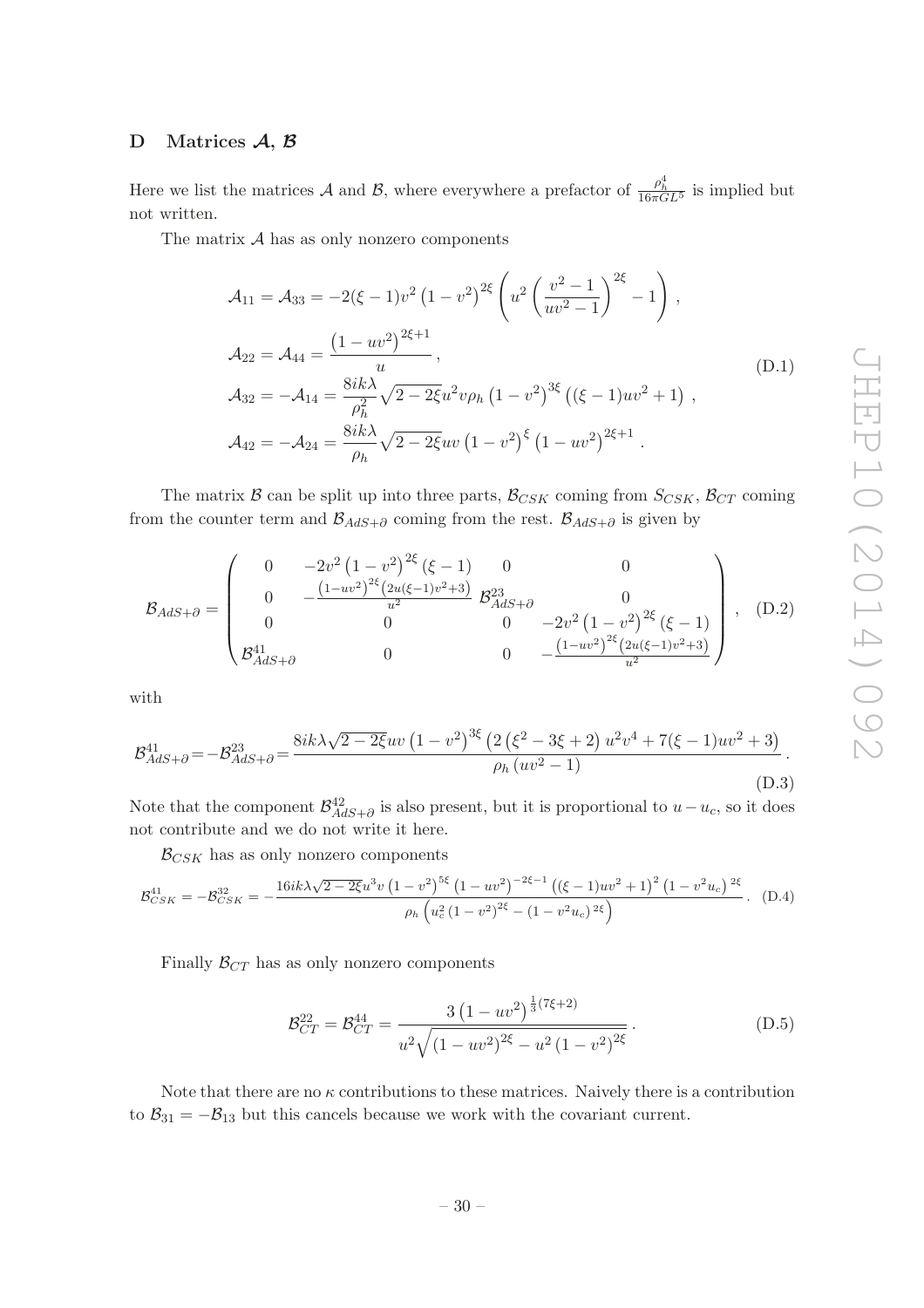# <span id="page-31-0"></span>E Green's functions

Expressed in terms of  $\rho_h$ ,  $v = \frac{b}{\rho_l}$  $\frac{b}{\rho_h}$  and  $\xi = \frac{\alpha^2 - 1}{\alpha^2 + 2}$ , the Green's functions are as follows,  $\rho_h^4\left(1-v^2u_c\right){}^{2\xi}\left(u_c^2\!\left(\!\frac{v^2-1}{v^2u_c-1}\right){}^{2\xi}-1\right){}^2$ 

$$
\langle T_t^T T_t^x \rangle = -\frac{\kappa \left( \frac{2u_c^2}{\sigma^2 L^5 u_c^2} \right)}{8\pi G L^5 u_c^2} \times
$$
  
\n
$$
\times \left( \frac{2u_c^2 (1 - v^2)^{2\xi} ((\xi - 1)v^2 u_c + 1)}{u_c^2 (1 - v^2)^{2\xi} - (1 - v^2 u_c)^{2\xi}} - 2(\xi - 1)v^2 u_c + \frac{3(1 - v^2 u_c)^{\frac{\xi + 2}{3}}}{\sqrt{(1 - v^2 u_c)^{2\xi} - u_c^2 (1 - v^2)^{2\xi}}} - 3 \right),
$$
  
\n
$$
\langle J^T J^z \rangle = -\frac{i\kappa k \rho_h}{\sqrt{2\pi G L}} (1 - u_c) \sqrt{1 - \xi} v (1 - v^2)^{\xi},
$$
  
\n
$$
\langle J^T T_t^z \rangle = \frac{i\kappa k v^2 \rho_h^2}{2\pi G L^2} (1 - \xi) (1 - u_c)^2 (1 - v^2)^{2\xi} + \frac{2i k \lambda \rho_h^2}{\pi G L^4} (1 - v^2)^{2\xi - 1} ((\xi - 1)v^2 + 1)^2,
$$
  
\n
$$
\langle T_t^T J^z \rangle = \frac{i\kappa k v^2 \rho_h^2}{2\pi G L^2} (1 - \xi) (1 - u_c)^2 (1 - v^2)^{2\xi} + \frac{2i k \lambda \rho_h^2}{\pi G L^4} (1 - v^2)^{2\xi - 1} ((\xi - 1)v^2 + 1)^2,
$$
  
\n
$$
\langle T_t^T T_t^z \rangle = -\frac{i\sqrt{2\kappa k v^3 \rho_h^3}}{3\pi G L^3} (1 - u_c)^3 (1 - \xi)^{3/2} (1 - v^2)^{3\xi}
$$
  
\n
$$
- \frac{4i k \lambda \rho_h^3}{\pi G L^3} \sqrt{2 - 2\xi} (1 - u_c) v (1 - v^2)^{3\xi - 1} ((\xi - 1)v^2 + 1)^2,
$$
 (12.1)

<span id="page-31-1"></span>with other components vanishing.

F Flow equations  
\n
$$
G'_{xx} = -\frac{8\pi G L^5 R^2 u (P_{x1}C_{xx}^{\epsilon} - P_{x1}G_{xx}^{\epsilon})}{f^2 \rho_h^4} - \frac{8\pi G L^3 e^{\frac{4\alpha \phi}{3}} (G_{xx}^2 - G_{xx}^2)}{f \rho_h^2},
$$
\n
$$
G'_{xz} = \frac{8\pi G L^5 R^2 u (P_{x1}C_{xx}^{\epsilon} + P_{z1}G_{xx}^{\epsilon})}{f^2 \rho_h^4} - G_{xx} \left( \frac{8\pi G L^3 e^{\frac{4\alpha \phi}{3}} P_{x1}^{\epsilon}}{f \rho_h^2} - \mu \right) + \frac{8\pi G L^3 e^{\frac{4\alpha \phi}{3}} G_{xx}P_{xx}}{f \rho_h^2} - P_{x1} \Gamma_{xx}^{\epsilon},
$$
\n
$$
P'_{xt} = -\frac{8\pi G L^5 R^2 u P_{x1} P_{x1}^{\epsilon}}{f^2 \rho_h^4} - G_{xx} \left( \frac{8\pi G L^3 e^{\frac{4\alpha \phi}{3}} P_{x1}^{\epsilon}}{f \rho_h^2} - \mu \right) - \frac{8\pi G L^3 e^{\frac{4\alpha \phi}{3}} G_{xx} P_{x1}^{\epsilon}}{f \rho_h^2} - P_{x1} \Gamma_{xx}^{\epsilon},
$$
\n
$$
(G_{xx}^{\epsilon})' = -\frac{8\pi G L^5 R^2 u G_{xx}^{\epsilon} P_{x1}^{\epsilon}}{f^2 \rho_h^4} - G_{xx} \left( \frac{8\pi G L^3 e^{\frac{4\alpha \phi}{3}} G_{xx}^{\epsilon}}{f \rho_h^2} - \mu \right) + \frac{8\pi G L^3 e^{\frac{4\alpha \phi}{3}} G_{xx} P_{x1}^{\epsilon}}{f \rho_h^2} - P_{x1} \Gamma_{xx}^{\epsilon},
$$
\n
$$
(G_{xx}^{\epsilon})' = \frac{8\pi G L^5 R^2 u G_{xx}^{\epsilon} P_{x1}^{\epsilon}}{f^2 \rho_h^4} - G_{xx} \left( \frac{8\pi G L^3 e^{\frac{4\alpha \phi}{3}} G_{xx}^{\epsilon}}{f \rho_h^2} - \mu \right) - \frac{8\pi G L^3
$$

 $\overline{W}$ 

$$
\Pi_{xt}^{\epsilon} = \left(\frac{2f^2 u \rho_h^4 R' - 3f^2 R \rho_h^4 + f R u f' \rho_h^4}{f^2 R u \rho_h^4} + \frac{8\pi G L^5 R^2 u P_{xt}^{\epsilon}}{f^2 \rho_h^4}\right). \tag{F.2}
$$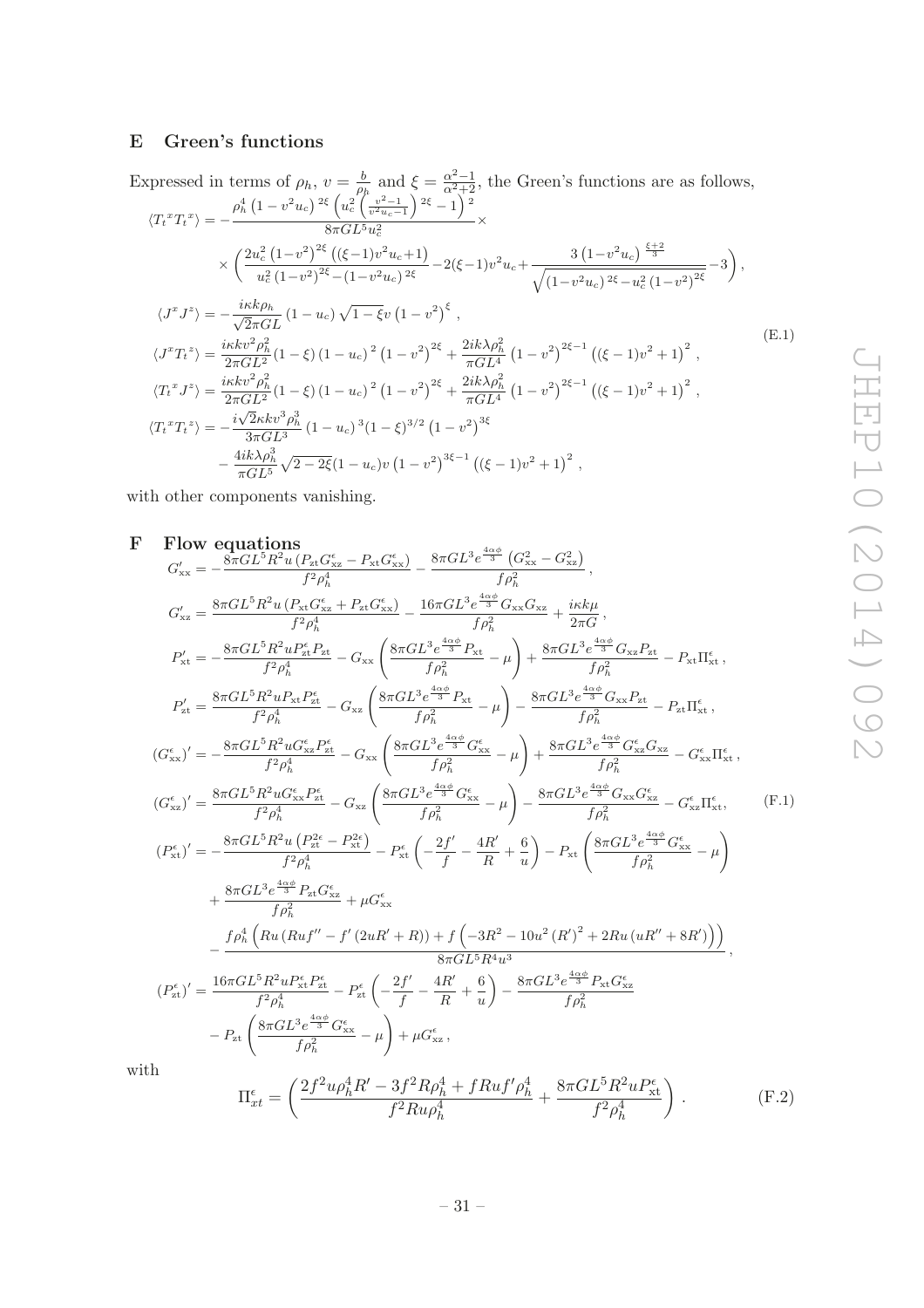Open Access. This article is distributed under the terms of the Creative Commons Attribution License [\(CC-BY 4.0\)](http://creativecommons.org/licenses/by/4.0/), which permits any use, distribution and reproduction in any medium, provided the original author(s) and source are credited.

#### References

- <span id="page-32-0"></span>[1] D.E. Kharzeev, L.D. McLerran and H.J. Warringa, The effects of topological charge change in heavy ion collisions: 'event by event P and CP-violation', [Nucl. Phys.](http://dx.doi.org/10.1016/j.nuclphysa.2008.02.298)  $\bf{A} 803$  (2008) 227 [[arXiv:0711.0950](http://arxiv.org/abs/0711.0950)] [IN[SPIRE](http://inspirehep.net/search?p=find+EPRINT+arXiv:0711.0950)].
- <span id="page-32-1"></span>[2] K. Fukushima, D.E. Kharzeev and H.J. Warringa, The chiral magnetic effect, Phys. Rev. D 78 [\(2008\) 074033](http://dx.doi.org/10.1103/PhysRevD.78.074033) [[arXiv:0808.3382](http://arxiv.org/abs/0808.3382)] [IN[SPIRE](http://inspirehep.net/search?p=find+EPRINT+arXiv:0808.3382)].
- <span id="page-32-2"></span>[3] D.T. Son and P. Surowka, *Hydrodynamics with triangle anomalies*, [Phys. Rev. Lett.](http://dx.doi.org/10.1103/PhysRevLett.103.191601) 103 (2009) 191601 [[arXiv:0906.5044](http://arxiv.org/abs/0906.5044)] [IN[SPIRE](http://inspirehep.net/search?p=find+EPRINT+arXiv:0906.5044)].
- <span id="page-32-3"></span>[4] S.L. Adler, Axial vector vertex in spinor electrodynamics, Phys. Rev. 177 [\(1969\) 2426](http://dx.doi.org/10.1103/PhysRev.177.2426) [IN[SPIRE](http://inspirehep.net/search?p=find+J+Phys.Rev.,177,2426)].
- <span id="page-32-4"></span>[5] J.S. Bell and R. Jackiw, A PCAC puzzle:  $\pi^0 \to \gamma \gamma$  in the  $\sigma$ -model, [Nuovo Cim.](http://dx.doi.org/10.1007/BF02823296) A 60 (1969) 47 [IN[SPIRE](http://inspirehep.net/search?p=find+J+NuovoCim.,A60,47)].
- <span id="page-32-5"></span>[6] V.A. Kuzmin, V.A. Rubakov and M.E. Shaposhnikov, On the anomalous electroweak baryon number nonconservation in the early universe, [Phys. Lett.](http://dx.doi.org/10.1016/0370-2693(85)91028-7)  $\bf{B}$  155 (1985) 36 [IN[SPIRE](http://inspirehep.net/search?p=find+J+Phys.Lett.,B155,36)].
- [7] P.B. Arnold and L.D. McLerran, *The sphaleron strikes back, Phys. Rev.* **D 37** [\(1988\) 1020](http://dx.doi.org/10.1103/PhysRevD.37.1020) [IN[SPIRE](http://inspirehep.net/search?p=find+J+Phys.Rev.,D37,1020)].
- <span id="page-32-6"></span>[8] P.B. Arnold and L.D. McLerran, Sphalerons, small fluctuations and baryon number violation in electroweak theory, [Phys. Rev.](http://dx.doi.org/10.1103/PhysRevD.36.581) D 36 (1987) 581 [IN[SPIRE](http://inspirehep.net/search?p=find+J+Phys.Rev.,D36,581)].
- <span id="page-32-7"></span>[9] Y. Neiman and Y. Oz, Relativistic hydrodynamics with general anomalous charges, JHEP 03 [\(2011\) 023](http://dx.doi.org/10.1007/JHEP03(2011)023) [[arXiv:1011.5107](http://arxiv.org/abs/1011.5107)] [IN[SPIRE](http://inspirehep.net/search?p=find+EPRINT+arXiv:1011.5107)].
- <span id="page-32-8"></span>[10] J. Erdmenger, M. Haack, M. Kaminski and A. Yarom, Fluid dynamics of R-charged black holes, JHEP 01 [\(2009\) 055](http://dx.doi.org/10.1088/1126-6708/2009/01/055) [[arXiv:0809.2488](http://arxiv.org/abs/0809.2488)] [IN[SPIRE](http://inspirehep.net/search?p=find+EPRINT+arXiv:0809.2488)].
- <span id="page-32-9"></span>[11] N. Banerjee et al., Hydrodynamics from charged black branes, JHEP 01 [\(2011\) 094](http://dx.doi.org/10.1007/JHEP01(2011)094) [[arXiv:0809.2596](http://arxiv.org/abs/0809.2596)] [IN[SPIRE](http://inspirehep.net/search?p=find+EPRINT+arXiv:0809.2596)].
- <span id="page-32-10"></span>[12] STAR collaboration, B.I. Abelev et al., Azimuthal charged-particle correlations and possible local strong parity violation, [Phys. Rev. Lett.](http://dx.doi.org/10.1103/PhysRevLett.103.251601) **103** (2009) 251601 [[arXiv:0909.1739](http://arxiv.org/abs/0909.1739)] [IN[SPIRE](http://inspirehep.net/search?p=find+EPRINT+arXiv:0909.1739)].
- [13] STAR collaboration, S.A. Voloshin, Probe for the strong parity violation effects at RHIC with three particle correlations, [Indian J. Phys.](http://dx.doi.org/10.1007/s12648-011-0137-0) 85 (2011) 1103  $\left[$ [arXiv:0806.0029](http://arxiv.org/abs/0806.0029) $\right]$  [IN[SPIRE](http://inspirehep.net/search?p=find+EPRINT+arXiv:0806.0029)].
- <span id="page-32-11"></span>[14] L. McLerran and V. Skokov, Comments about the electromagnetic field in heavy-ion  $collisions$ ,  $arXiv:1305.0774$  [IN[SPIRE](http://inspirehep.net/search?p=find+EPRINT+arXiv:1305.0774)].
- <span id="page-32-12"></span>[15] K. Landsteiner, E. Megias and F. Pena-Benitez, Anomalous transport from Kubo formulae, [Lect. Notes Phys.](http://dx.doi.org/10.1007/978-3-642-37305-3_17) 871 (2013) 433 [[arXiv:1207.5808](http://arxiv.org/abs/1207.5808)] [IN[SPIRE](http://inspirehep.net/search?p=find+EPRINT+arXiv:1207.5808)].
- <span id="page-32-13"></span>[16] M.A. Metlitski and A.R. Zhitnitsky, Anomalous axion interactions and topological currents in dense matter, Phys. Rev. D  $72$  [\(2005\) 045011](http://dx.doi.org/10.1103/PhysRevD.72.045011) [[hep-ph/0505072](http://arxiv.org/abs/hep-ph/0505072)] [IN[SPIRE](http://inspirehep.net/search?p=find+EPRINT+hep-ph/0505072)].
- [17] G.M. Newman and D.T. Son, Response of strongly-interacting matter to magnetic field: some exact results, Phys. Rev. D 73 [\(2006\) 045006](http://dx.doi.org/10.1103/PhysRevD.73.045006) [[hep-ph/0510049](http://arxiv.org/abs/hep-ph/0510049)]  $\text{[INSPIRE]}$  $\text{[INSPIRE]}$  $\text{[INSPIRE]}$ .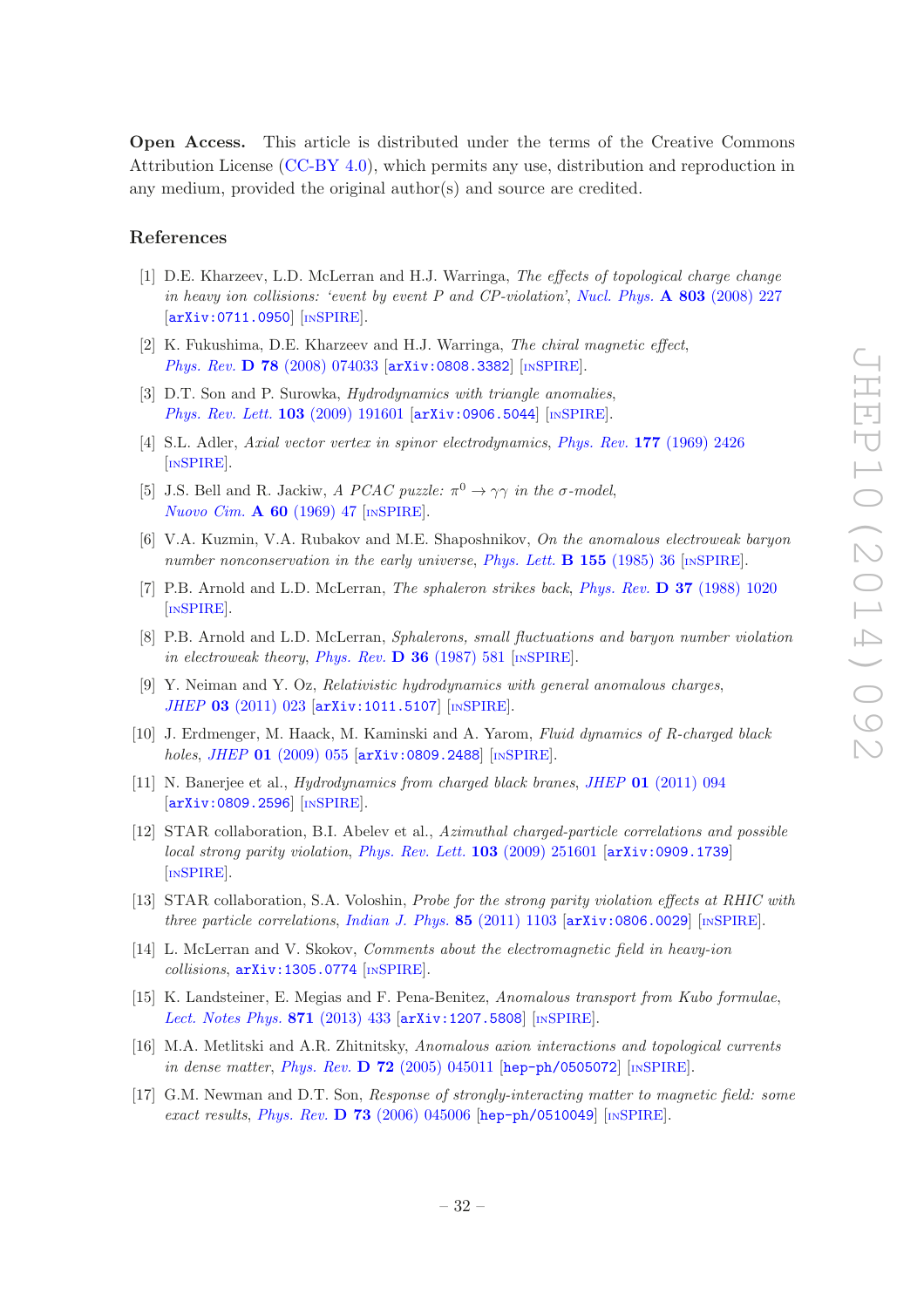- [18] D.E. Kharzeev and H.J. Warringa, *Chiral magnetic conductivity*, Phys. Rev. **D 80** [\(2009\) 034028](http://dx.doi.org/10.1103/PhysRevD.80.034028) [[arXiv:0907.5007](http://arxiv.org/abs/0907.5007)] [IN[SPIRE](http://inspirehep.net/search?p=find+EPRINT+arXiv:0907.5007)].
- <span id="page-33-8"></span>[19] K. Jensen, Triangle anomalies, thermodynamics and hydrodynamics, Phys. Rev. D 85 [\(2012\) 125017](http://dx.doi.org/10.1103/PhysRevD.85.125017) [[arXiv:1203.3599](http://arxiv.org/abs/1203.3599)] [IN[SPIRE](http://inspirehep.net/search?p=find+EPRINT+arXiv:1203.3599)].
- [20] N. Banerjee et al., Constraints on fluid dynamics from equilibrium partition functions, JHEP 09 [\(2012\) 046](http://dx.doi.org/10.1007/JHEP09(2012)046) [[arXiv:1203.3544](http://arxiv.org/abs/1203.3544)] [IN[SPIRE](http://inspirehep.net/search?p=find+EPRINT+arXiv:1203.3544)].
- <span id="page-33-12"></span>[21] V.P. Nair, R. Ray and S. Roy, Fluids, anomalies and the chiral magnetic effect: a group-theoretic formulation, Phys. Rev.  $\bf{D} 86 (2012) 025012$  $\bf{D} 86 (2012) 025012$  [[arXiv:1112.4022](http://arxiv.org/abs/1112.4022)] [IN[SPIRE](http://inspirehep.net/search?p=find+EPRINT+arXiv:1112.4022)].
- [22] A.V. Sadofyev and M.V. Isachenkov, The chiral magnetic effect in hydrodynamical approach, [Phys. Lett.](http://dx.doi.org/10.1016/j.physletb.2011.02.041) **B 697** (2011) 404 [[arXiv:1010.1550](http://arxiv.org/abs/1010.1550)] [IN[SPIRE](http://inspirehep.net/search?p=find+EPRINT+arXiv:1010.1550)].
- <span id="page-33-0"></span>[23] A.V. Sadofyev, V.I. Shevchenko and V.I. Zakharov, Notes on chiral hydrodynamics within effective theory approach, Phys. Rev.  $\bf{D}$  83 [\(2011\) 105025](http://dx.doi.org/10.1103/PhysRevD.83.105025) [[arXiv:1012.1958](http://arxiv.org/abs/1012.1958)] [IN[SPIRE](http://inspirehep.net/search?p=find+EPRINT+arXiv:1012.1958)].
- <span id="page-33-1"></span>[24] K. Fukushima and M. Ruggieri, Dielectric correction to the chiral magnetic effect, Phys. Rev. D 82 [\(2010\) 054001](http://dx.doi.org/10.1103/PhysRevD.82.054001) [[arXiv:1004.2769](http://arxiv.org/abs/1004.2769)] [IN[SPIRE](http://inspirehep.net/search?p=find+EPRINT+arXiv:1004.2769)].
- [25] E.V. Gorbar, V.A. Miransky, I.A. Shovkovy and X. Wang, Radiative corrections to chiral separation effect in QED, Phys. Rev.  $\bf{D}$  88 [\(2013\) 025025](http://dx.doi.org/10.1103/PhysRevD.88.025025) [[arXiv:1304.4606](http://arxiv.org/abs/1304.4606)] [IN[SPIRE](http://inspirehep.net/search?p=find+EPRINT+arXiv:1304.4606)].
- <span id="page-33-2"></span>[26] A. Yamamoto, Chiral magnetic effect in lattice QCD with a chiral chemical potential, [Phys. Rev. Lett.](http://dx.doi.org/10.1103/PhysRevLett.107.031601) 107 (2011) 031601 [[arXiv:1105.0385](http://arxiv.org/abs/1105.0385)] [IN[SPIRE](http://inspirehep.net/search?p=find+EPRINT+arXiv:1105.0385)].
- [27] A. Yamamoto, Lattice study of the chiral magnetic effect in a chirally imbalanced matter, Phys. Rev. D 84 [\(2011\) 114504](http://dx.doi.org/10.1103/PhysRevD.84.114504) [[arXiv:1111.4681](http://arxiv.org/abs/1111.4681)] [IN[SPIRE](http://inspirehep.net/search?p=find+EPRINT+arXiv:1111.4681)].
- <span id="page-33-3"></span>[28] K. Jensen, P. Kovtun and A. Ritz, Chiral conductivities and effective field theory, JHEP 10 [\(2013\) 186](http://dx.doi.org/10.1007/JHEP10(2013)186) [[arXiv:1307.3234](http://arxiv.org/abs/1307.3234)] [IN[SPIRE](http://inspirehep.net/search?p=find+EPRINT+arXiv:1307.3234)].
- <span id="page-33-4"></span>[29] N. Banerjee, S. Dutta, S. Jain, R. Loganayagam and T. Sharma, Constraints on anomalous fluid in arbitrary dimensions, JHEP  $03$  [\(2013\) 048](http://dx.doi.org/10.1007/JHEP03(2013)048)  $\text{arXiv:1206.6499}$  $\text{arXiv:1206.6499}$  $\text{arXiv:1206.6499}$  [IN[SPIRE](http://inspirehep.net/search?p=find+EPRINT+arXiv:1206.6499)].
- <span id="page-33-5"></span>[30] M. Knecht, S. Peris, M. Perrottet and E. de Rafael, New nonrenormalization theorems for anomalous three point functions, JHEP  $03$  [\(2004\) 035](http://dx.doi.org/10.1088/1126-6708/2004/03/035) [[hep-ph/0311100](http://arxiv.org/abs/hep-ph/0311100)] [IN[SPIRE](http://inspirehep.net/search?p=find+EPRINT+hep-ph/0311100)].
- [31] A. Vainshtein, Perturbative and nonperturbative renormalization of anomalous quark triangles, [Phys. Lett.](http://dx.doi.org/10.1016/j.physletb.2003.07.038) **B 569** (2003) 187 [[hep-ph/0212231](http://arxiv.org/abs/hep-ph/0212231)] [IN[SPIRE](http://inspirehep.net/search?p=find+EPRINT+hep-ph/0212231)].
- <span id="page-33-6"></span>[32] A. Czarnecki, W.J. Marciano and A. Vainshtein, Refinements in electroweak contributions to the muon anomalous magnetic moment, Phys. Rev.  $\bf{D} 67$  [\(2003\) 073006](http://dx.doi.org/10.1103/PhysRevD.67.073006) [Erratum ibid.  $\bf{D}$ 73 (2006) 119901] [[hep-ph/0212229](http://arxiv.org/abs/hep-ph/0212229)] [IN[SPIRE](http://inspirehep.net/search?p=find+EPRINT+hep-ph/0212229)].
- <span id="page-33-7"></span>[33] P.V. Buividovich, Anomalous transport with overlap fermions, [Nucl. Phys.](http://dx.doi.org/10.1016/j.nuclphysa.2014.02.022) A 925 (2014) 218 [[arXiv:1312.1843](http://arxiv.org/abs/1312.1843)] [IN[SPIRE](http://inspirehep.net/search?p=find+EPRINT+arXiv:1312.1843)].
- <span id="page-33-9"></span>[34] K. Jensen, R. Loganayagam and A. Yarom, Thermodynamics, gravitational anomalies and cones, JHEP 02 [\(2013\) 088](http://dx.doi.org/10.1007/JHEP02(2013)088) [[arXiv:1207.5824](http://arxiv.org/abs/1207.5824)] [IN[SPIRE](http://inspirehep.net/search?p=find+EPRINT+arXiv:1207.5824)].
- <span id="page-33-10"></span>[35] K. Jensen, R. Loganayagam and A. Yarom, Anomaly inflow and thermal equilibrium, JHEP 05 [\(2014\) 134](http://dx.doi.org/10.1007/JHEP05(2014)134) [[arXiv:1310.7024](http://arxiv.org/abs/1310.7024)] [IN[SPIRE](http://inspirehep.net/search?p=find+EPRINT+arXiv:1310.7024)].
- <span id="page-33-11"></span>[36] S. Golkar and D.T. Son, Non-renormalization of the chiral vortical effect coefficient, [arXiv:1207.5806](http://arxiv.org/abs/1207.5806) [IN[SPIRE](http://inspirehep.net/search?p=find+EPRINT+arXiv:1207.5806)].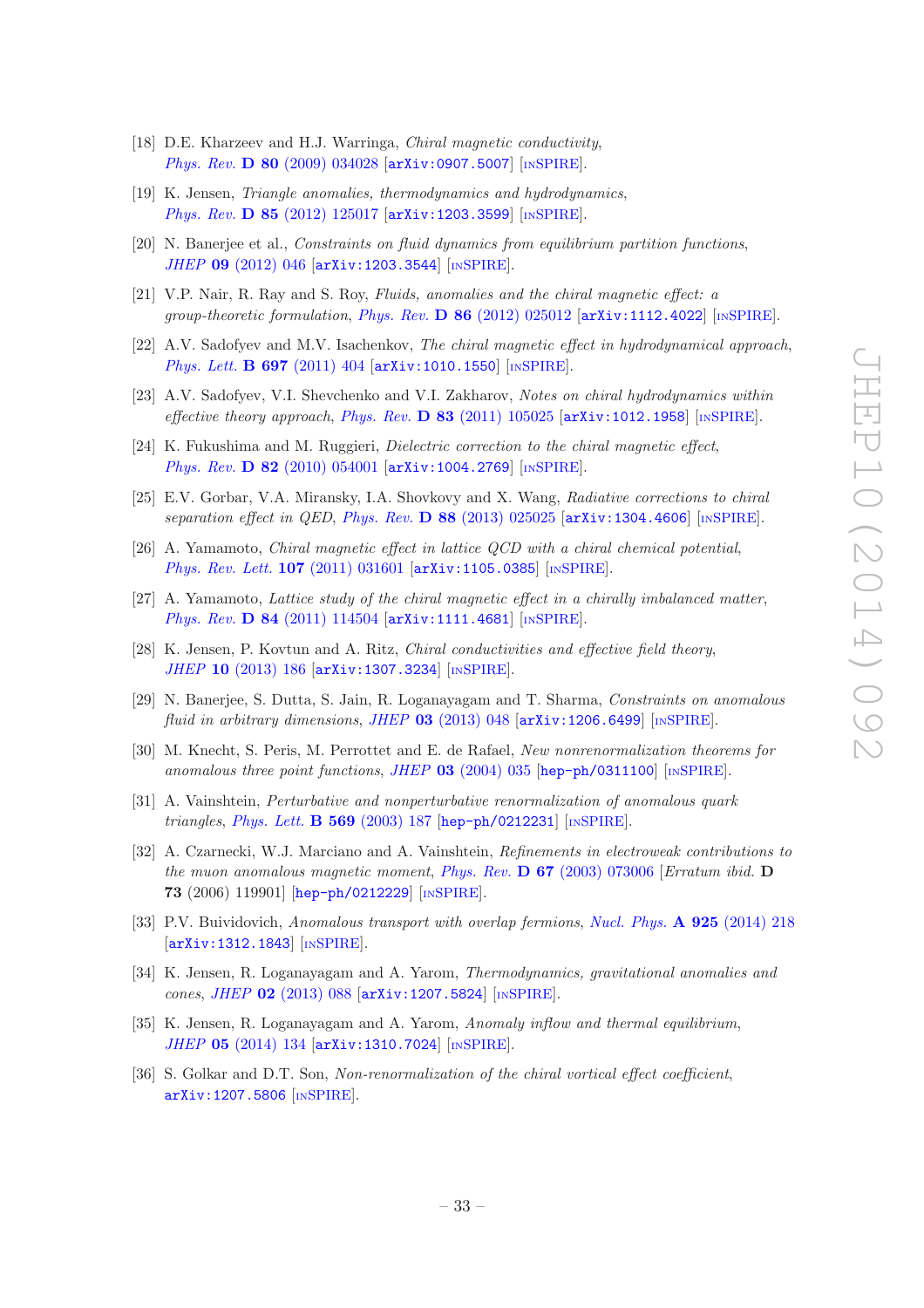- <span id="page-34-0"></span>[37] D.-F. Hou, H. Liu and H.-C. Ren, A possible higher order correction to the vortical conductivity in a gauge field plasma, Phys. Rev.  $\bf{D} 86$  [\(2012\) 121703](http://dx.doi.org/10.1103/PhysRevD.86.121703)  $\bf{arXiv:1210.0969}$  $\bf{arXiv:1210.0969}$  $\bf{arXiv:1210.0969}$ [IN[SPIRE](http://inspirehep.net/search?p=find+EPRINT+arXiv:1210.0969)].
- <span id="page-34-1"></span>[38] V. Braguta, M.N. Chernodub, K. Landsteiner, M.I. Polikarpov and M.V. Ulybyshev, Numerical evidence of the axial magnetic effect, Phys. Rev. D 88 [\(2013\) 071501](http://dx.doi.org/10.1103/PhysRevD.88.071501) [[arXiv:1303.6266](http://arxiv.org/abs/1303.6266)] [IN[SPIRE](http://inspirehep.net/search?p=find+EPRINT+arXiv:1303.6266)].
- <span id="page-34-2"></span>[39] J.M. Maldacena, The large-N limit of superconformal field theories and supergravity, [Int. J. Theor. Phys.](http://dx.doi.org/10.1023/A:1026654312961) 38 (1999) 1113 [[hep-th/9711200](http://arxiv.org/abs/hep-th/9711200)] [IN[SPIRE](http://inspirehep.net/search?p=find+EPRINT+hep-th/9711200)].
- [40] S.S. Gubser, I.R. Klebanov and A.M. Polyakov, Gauge theory correlators from noncritical string theory, [Phys. Lett.](http://dx.doi.org/10.1016/S0370-2693(98)00377-3) **B 428** (1998) 105 [[hep-th/9802109](http://arxiv.org/abs/hep-th/9802109)] [IN[SPIRE](http://inspirehep.net/search?p=find+EPRINT+hep-th/9802109)].
- <span id="page-34-3"></span>[41] E. Witten, Anti-de Sitter space and holography, Adv. Theor. Math. Phys. 2 (1998) 253 [[hep-th/9802150](http://arxiv.org/abs/hep-th/9802150)] [IN[SPIRE](http://inspirehep.net/search?p=find+EPRINT+hep-th/9802150)].
- <span id="page-34-4"></span>[42] A. Gynther, K. Landsteiner, F. Pena-Benitez and A. Rebhan, Holographic anomalous conductivities and the chiral magnetic effect, JHEP  $02$  [\(2011\) 110](http://dx.doi.org/10.1007/JHEP02(2011)110) [[arXiv:1005.2587](http://arxiv.org/abs/1005.2587)] [IN[SPIRE](http://inspirehep.net/search?p=find+EPRINT+arXiv:1005.2587)].
- <span id="page-34-17"></span>[43] I. Amado, K. Landsteiner and F. Pena-Benitez, Anomalous transport coefficients from Kubo formulas in holography, JHEP  $05$  [\(2011\) 081](http://dx.doi.org/10.1007/JHEP05(2011)081)  $\left[$ [arXiv:1102.4577](http://arxiv.org/abs/1102.4577) $\right]$   $\left[$ IN[SPIRE](http://inspirehep.net/search?p=find+EPRINT+arXiv:1102.4577) $\right]$ .
- <span id="page-34-11"></span>[44] K. Landsteiner, E. Megias and F. Pena-Benitez, Gravitational anomaly and transport, [Phys. Rev. Lett.](http://dx.doi.org/10.1103/PhysRevLett.107.021601) 107 (2011) 021601 [[arXiv:1103.5006](http://arxiv.org/abs/1103.5006)] [IN[SPIRE](http://inspirehep.net/search?p=find+EPRINT+arXiv:1103.5006)].
- <span id="page-34-5"></span>[45] K. Landsteiner, E. Megias, L. Melgar and F. Pena-Benitez, Holographic gravitational anomaly and chiral vortical effect, JHEP 09 [\(2011\) 121](http://dx.doi.org/10.1007/JHEP09(2011)121) [[arXiv:1107.0368](http://arxiv.org/abs/1107.0368)] [IN[SPIRE](http://inspirehep.net/search?p=find+EPRINT+arXiv:1107.0368)].
- <span id="page-34-6"></span>[46] L. Da Rold and A. Pomarol, Chiral symmetry breaking from five dimensional spaces, [Nucl. Phys.](http://dx.doi.org/10.1016/j.nuclphysb.2005.05.009) **B 721** (2005) 79 [[hep-ph/0501218](http://arxiv.org/abs/hep-ph/0501218)] [IN[SPIRE](http://inspirehep.net/search?p=find+EPRINT+hep-ph/0501218)].
- <span id="page-34-7"></span>[47] A. Karch, E. Katz, D.T. Son and M.A. Stephanov, Linear confinement and AdS/QCD, Phys. Rev. D 74 [\(2006\) 015005](http://dx.doi.org/10.1103/PhysRevD.74.015005) [[hep-ph/0602229](http://arxiv.org/abs/hep-ph/0602229)] [IN[SPIRE](http://inspirehep.net/search?p=find+EPRINT+hep-ph/0602229)].
- <span id="page-34-8"></span>[48] A. Gorsky, P.N. Kopnin and A.V. Zayakin, On the chiral magnetic effect in soft-wall  $AdS/QCD$ , *Phys. Rev.* **D 83** [\(2011\) 014023](http://dx.doi.org/10.1103/PhysRevD.83.014023) [[arXiv:1003.2293](http://arxiv.org/abs/1003.2293)] [IN[SPIRE](http://inspirehep.net/search?p=find+EPRINT+arXiv:1003.2293)].
- <span id="page-34-9"></span>[49] C.J. Gao and S.N. Zhang, A universe dominated by dilaton field, [astro-ph/0605682](http://arxiv.org/abs/astro-ph/0605682) [IN[SPIRE](http://inspirehep.net/search?p=find+EPRINT+astro-ph/0605682)].
- <span id="page-34-12"></span>[50] T. Kalaydzhyan, On the temperature dependence of the chiral vortical effects, Phys. Rev. D 89 [\(2014\) 105012](http://dx.doi.org/10.1103/PhysRevD.89.105012) [[arXiv:1403.1256](http://arxiv.org/abs/1403.1256)] [IN[SPIRE](http://inspirehep.net/search?p=find+EPRINT+arXiv:1403.1256)].
- <span id="page-34-10"></span>[51] K. Landsteiner and L. Melgar, *Holographic flow of anomalous transport coefficients*, JHEP 10 [\(2012\) 131](http://dx.doi.org/10.1007/JHEP10(2012)131) [[arXiv:1206.4440](http://arxiv.org/abs/1206.4440)] [IN[SPIRE](http://inspirehep.net/search?p=find+EPRINT+arXiv:1206.4440)].
- <span id="page-34-13"></span>[52] I.R. Klebanov, P. Ouyang and E. Witten, A gravity dual of the chiral anomaly, Phys. Rev. **D 65** [\(2002\) 105007](http://dx.doi.org/10.1103/PhysRevD.65.105007) [[hep-th/0202056](http://arxiv.org/abs/hep-th/0202056)] [IN[SPIRE](http://inspirehep.net/search?p=find+EPRINT+hep-th/0202056)].
- <span id="page-34-15"></span>[53] U. Gürsoy, S.A. Hartnoll and R. Portugues, The chiral anomaly from M-theory, Phys. Rev. D 69 [\(2004\) 086003](http://dx.doi.org/10.1103/PhysRevD.69.086003) [[hep-th/0311088](http://arxiv.org/abs/hep-th/0311088)] [IN[SPIRE](http://inspirehep.net/search?p=find+EPRINT+hep-th/0311088)].
- <span id="page-34-14"></span>[54] R. Casero, E. Kiritsis and A. Paredes, Chiral symmetry breaking as open string tachyon condensation, [Nucl. Phys.](http://dx.doi.org/10.1016/j.nuclphysb.2007.07.009)  $\bf{B}$  787 (2007) 98 [[hep-th/0702155](http://arxiv.org/abs/hep-th/0702155)] [IN[SPIRE](http://inspirehep.net/search?p=find+EPRINT+hep-th/0702155)].
- <span id="page-34-16"></span>[55] T. Alho et al., A holographic model for QCD in the Veneziano limit at finite temperature and density, JHEP  $04$  [\(2014\) 124](http://dx.doi.org/10.1007/JHEP04(2014)124)  $\text{arXiv:1312.5199}$  $\text{arXiv:1312.5199}$  $\text{arXiv:1312.5199}$  [IN[SPIRE](http://inspirehep.net/search?p=find+EPRINT+arXiv:1312.5199)].